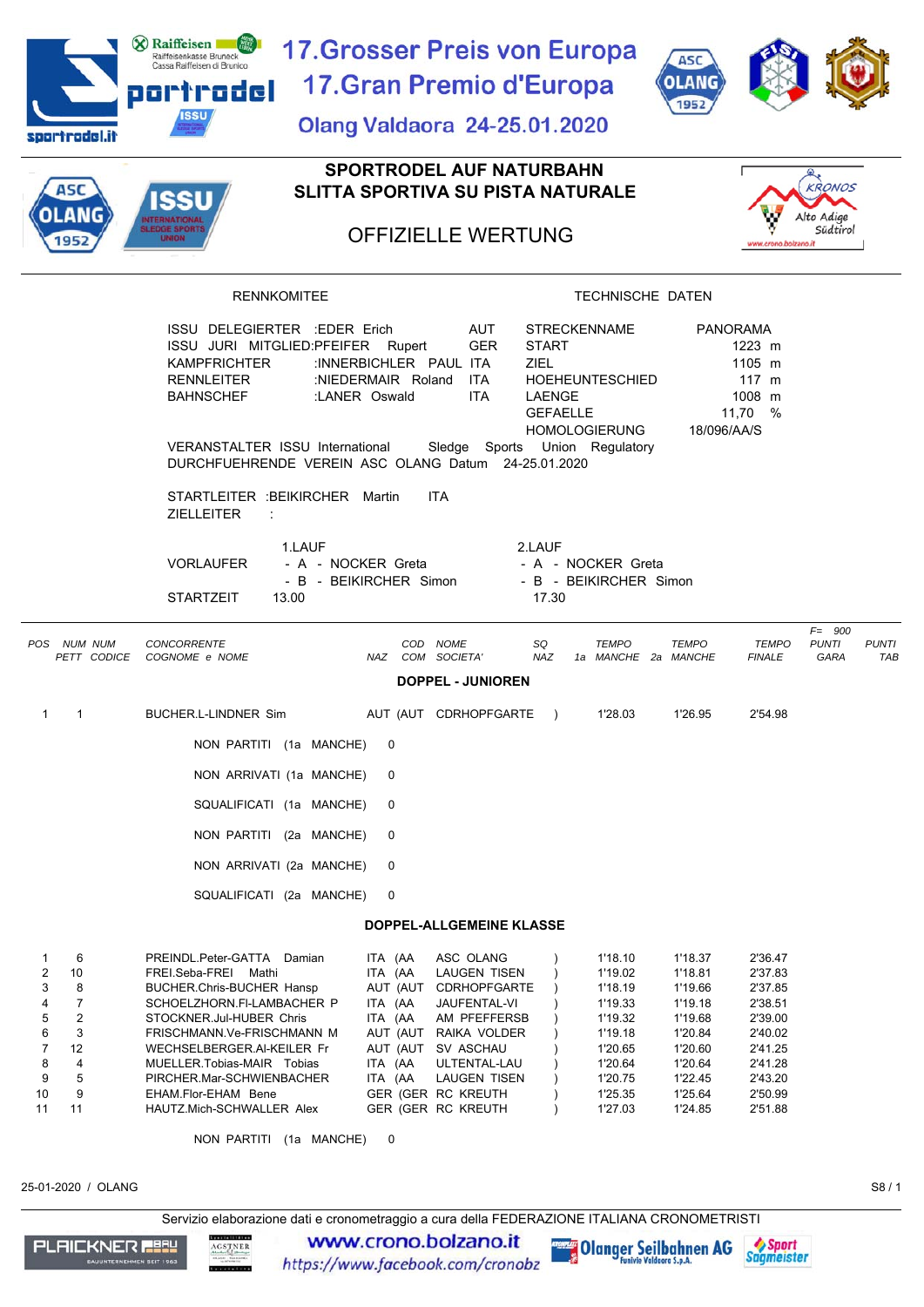|                                                           | POS NUM NUM                            | <b>CONCORRENTE</b>                                                                                                                                                                  |                                                       | COD NOME                                                                                                                     | SQ                     | <b>TEMPO</b>                                                              | <b>TEMPO</b>                                                              | <b>TEMPO</b>                                                              | $F = 900$<br><b>PUNTI</b> | <b>PUNTI</b> |
|-----------------------------------------------------------|----------------------------------------|-------------------------------------------------------------------------------------------------------------------------------------------------------------------------------------|-------------------------------------------------------|------------------------------------------------------------------------------------------------------------------------------|------------------------|---------------------------------------------------------------------------|---------------------------------------------------------------------------|---------------------------------------------------------------------------|---------------------------|--------------|
|                                                           | PETT CODICE                            | COGNOME e NOME                                                                                                                                                                      |                                                       | NAZ COM SOCIETA'                                                                                                             | NAZ                    | 1a MANCHE 2a MANCHE                                                       |                                                                           | <b>FINALE</b>                                                             | GARA                      | TAB          |
|                                                           |                                        | NON ARRIVATI (1a MANCHE)                                                                                                                                                            | 0                                                     |                                                                                                                              |                        |                                                                           |                                                                           |                                                                           |                           |              |
|                                                           |                                        | SQUALIFICATI (1a MANCHE)                                                                                                                                                            | 0                                                     |                                                                                                                              |                        |                                                                           |                                                                           |                                                                           |                           |              |
|                                                           |                                        | NON PARTITI (2a MANCHE)                                                                                                                                                             | 0                                                     |                                                                                                                              |                        |                                                                           |                                                                           |                                                                           |                           |              |
|                                                           |                                        | NON ARRIVATI (2a MANCHE)                                                                                                                                                            | 0                                                     |                                                                                                                              |                        |                                                                           |                                                                           |                                                                           |                           |              |
|                                                           |                                        | SQUALIFICATI (2a MANCHE)                                                                                                                                                            | 0                                                     |                                                                                                                              |                        |                                                                           |                                                                           |                                                                           |                           |              |
|                                                           |                                        |                                                                                                                                                                                     |                                                       | DAMEN MASTER MASTER FEMMINILE                                                                                                |                        |                                                                           |                                                                           |                                                                           |                           |              |
| 1<br>2                                                    | 14<br>15                               | <b>BUCHER Margit</b><br><b>TOLAR Valentina</b>                                                                                                                                      |                                                       | 1980 AUT (AUT CDRHOPFGARTE<br>1964 SLO (SLO SLOWENIEN                                                                        | $\lambda$<br>$\lambda$ | 1'19.24<br>1'21.99                                                        | 1'18.97<br>1'22.03                                                        | 2'38.21<br>2'44.02                                                        |                           |              |
|                                                           |                                        | NON PARTITI (1a MANCHE)                                                                                                                                                             | $\overline{1}$                                        |                                                                                                                              |                        |                                                                           |                                                                           |                                                                           |                           |              |
|                                                           | 13                                     | LUKANCIC Bernarda                                                                                                                                                                   |                                                       | 1974 SLO (SLO SLOWENIEN                                                                                                      | $\lambda$              |                                                                           |                                                                           |                                                                           |                           |              |
|                                                           |                                        | NON ARRIVATI (1a MANCHE)                                                                                                                                                            | 0                                                     |                                                                                                                              |                        |                                                                           |                                                                           |                                                                           |                           |              |
|                                                           |                                        | SQUALIFICATI (1a MANCHE)                                                                                                                                                            | 0                                                     |                                                                                                                              |                        |                                                                           |                                                                           |                                                                           |                           |              |
|                                                           |                                        | NON PARTITI (2a MANCHE)                                                                                                                                                             | 0                                                     |                                                                                                                              |                        |                                                                           |                                                                           |                                                                           |                           |              |
|                                                           |                                        | NON ARRIVATI (2a MANCHE)                                                                                                                                                            | 0                                                     |                                                                                                                              |                        |                                                                           |                                                                           |                                                                           |                           |              |
|                                                           |                                        | SQUALIFICATI (2a MANCHE)                                                                                                                                                            | 0                                                     |                                                                                                                              |                        |                                                                           |                                                                           |                                                                           |                           |              |
|                                                           |                                        |                                                                                                                                                                                     |                                                       | <b>JUNIOREN WEIBLICH 1 ASPIRANTI FEMMINILE</b>                                                                               |                        |                                                                           |                                                                           |                                                                           |                           |              |
| 1<br>$\overline{2}$<br>3<br>4<br>5<br>6<br>$\overline{7}$ | 19<br>18<br>21<br>16<br>17<br>22<br>20 | TSCHURTSCHENTHALER Hannah2005 ITA (AA<br><b>MESSNER Hanna</b><br><b>RASTNER Nadine</b><br><b>BUCHER Sarah</b><br><b>NEUBAUER Michelle</b><br>MISSLINGER Sophia<br>PATSCHEIDER Laura | 2003 ITA (AA<br>2004 ITA (AA<br>2004 AUT (AUT SV RIED | ASC OLANG<br>AM PFEFFERSB<br>ASV LUESEN<br>2005 AUT (AUT CDRHOPFGARTE<br>2003 AUT (AUT SV BACH<br>2003 AUT (AUT CDRHOPFGARTE |                        | 1'17.41<br>1'17.98<br>1'18.50<br>1'21.63<br>1'22.58<br>1'22.32<br>1'22.72 | 1'17.66<br>1'17.98<br>1'18.13<br>1'21.91<br>1'22.46<br>1'22.75<br>1'22.50 | 2'35.07<br>2'35.96<br>2'36.63<br>2'43.54<br>2'45.04<br>2'45.07<br>2'45.22 |                           |              |
|                                                           |                                        | NON PARTITI (1a MANCHE)                                                                                                                                                             | 0                                                     |                                                                                                                              |                        |                                                                           |                                                                           |                                                                           |                           |              |
|                                                           |                                        | NON ARRIVATI (1a MANCHE)                                                                                                                                                            | 0                                                     |                                                                                                                              |                        |                                                                           |                                                                           |                                                                           |                           |              |
|                                                           |                                        | SQUALIFICATI (1a MANCHE)                                                                                                                                                            | 0                                                     |                                                                                                                              |                        |                                                                           |                                                                           |                                                                           |                           |              |
|                                                           |                                        | NON PARTITI (2a MANCHE)                                                                                                                                                             | 0                                                     |                                                                                                                              |                        |                                                                           |                                                                           |                                                                           |                           |              |
|                                                           |                                        | NON ARRIVATI (2a MANCHE)                                                                                                                                                            | 0                                                     |                                                                                                                              |                        |                                                                           |                                                                           |                                                                           |                           |              |
|                                                           |                                        | SQUALIFICATI (2a MANCHE)                                                                                                                                                            | 0                                                     |                                                                                                                              |                        |                                                                           |                                                                           |                                                                           |                           |              |
|                                                           |                                        |                                                                                                                                                                                     |                                                       | JUNIOREN WEIBLICH 2 JUNIORES FEMMINILE                                                                                       |                        |                                                                           |                                                                           |                                                                           |                           |              |
| 1                                                         | 23                                     | RUNGGATSCHER Kathrin                                                                                                                                                                | 2002 ITA (AA                                          | ASV VILLNOES                                                                                                                 |                        | 1'18.09                                                                   | 1'18.85                                                                   | 2'36.94                                                                   |                           |              |

| - 1 23      | RUNGGATSUMER NAMIN        | ZUUZ IIA (AA | ASV VILLINUES             | 110.UY  | I 10.00 | 2 JO.Y4 |
|-------------|---------------------------|--------------|---------------------------|---------|---------|---------|
| 2 24        | NAGLER Luisa              |              | 2000 ITA (AA USA LONGIARU | 1'18.79 | 1'18.66 | 2'37.45 |
| $3\quad 26$ | LADSTAETTER Greta         |              | 2001 ITA (AA ASC OLANG    | 1'18.83 | 1'18.80 | 2'37.63 |
| 4 25        | LAMPRECHT Sophia          |              | 2001 ITA (AA ASV VILLNOES | 1'20.51 | 1'22.22 | 2'42.73 |
| 5 27        | RUNGGATSCHER Hannah       |              | 2001 ITA (AA ASV VILLNOES | 1'21.92 | 1'21.14 | 2'43.06 |
|             | NON PARTITI (1a MANCHE) 0 |              |                           |         |         |         |
|             | NON ARRIVATI (1a MANCHE)  |              |                           |         |         |         |

| SQUALIFICATI (1a MANCHE) | 0 |
|--------------------------|---|
| NON PARTITI (2a MANCHE)  | 0 |
| NON ARRIVATI (2a MANCHE) | 0 |
| SQUALIFICATI (2a MANCHE) | 0 |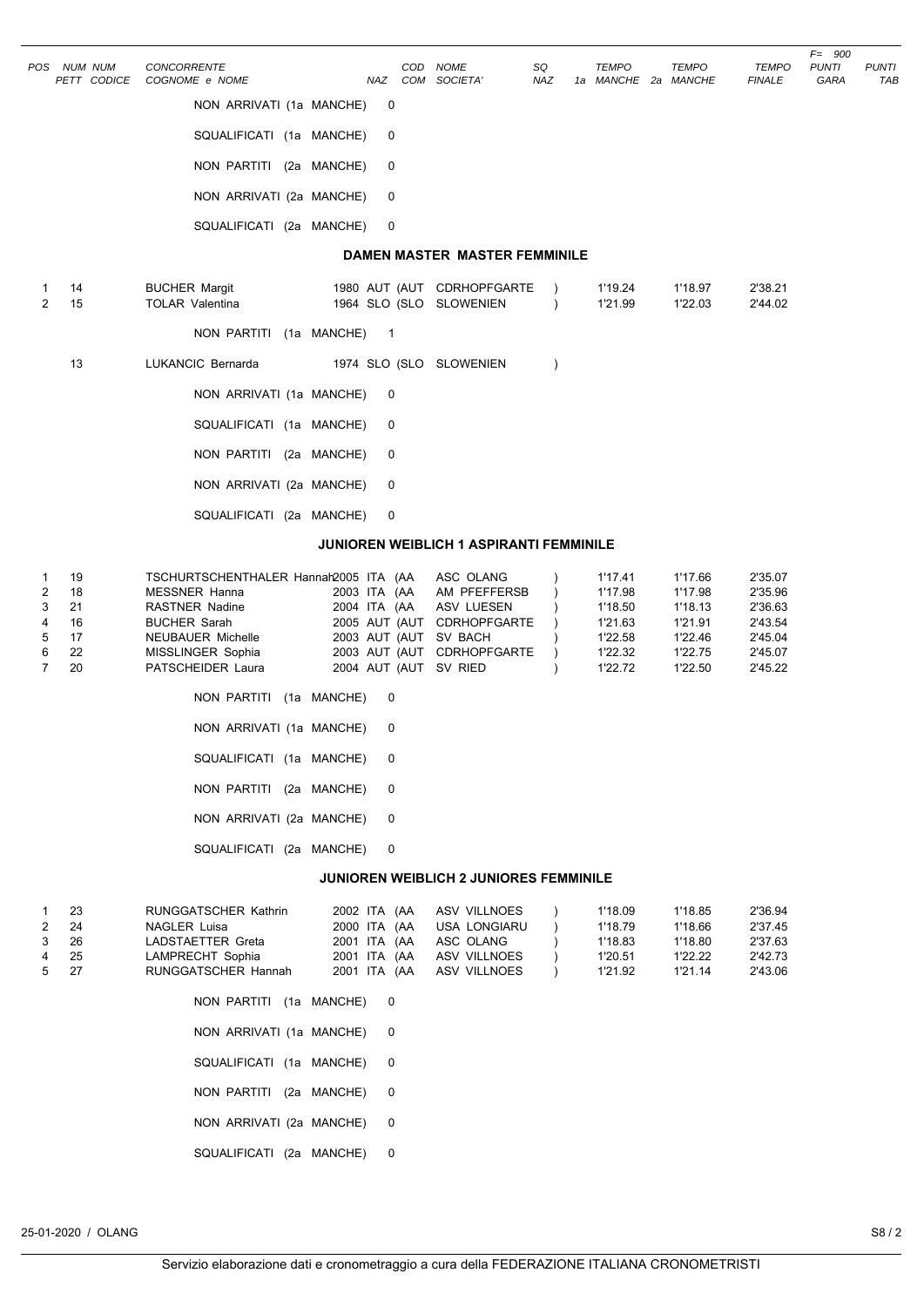|                |                               |                                      |                   |     |                                             |                  |                                     |              |                               | $F = 900$            |                            |
|----------------|-------------------------------|--------------------------------------|-------------------|-----|---------------------------------------------|------------------|-------------------------------------|--------------|-------------------------------|----------------------|----------------------------|
| POS.           | NUM NUM<br><b>PETT CODICE</b> | <b>CONCORRENTE</b><br>COGNOME e NOME | NAZ               | COD | <b>NOME</b><br>COM SOCIETA'                 | SQ<br><b>NAZ</b> | <b>TEMPO</b><br>1a MANCHE 2a MANCHE | <b>TEMPO</b> | <b>TEMPO</b><br><b>FINALE</b> | <b>PUNTI</b><br>GARA | <b>PUNTI</b><br><b>TAE</b> |
|                |                               |                                      |                   |     | <b>SENIOREN WEIBLICH SENIORES FEMMINILE</b> |                  |                                     |              |                               |                      |                            |
| 1              | 31                            | <b>HILPOLD Theresa</b>               | 1996 ITA (AA      |     | AM PFEFFERSB                                |                  | 1'15.76                             | 1'15.69      | 2'31.45                       |                      |                            |
| $\overline{2}$ | 28                            | <b>BRUNNER Shamira</b>               | 1988 ITA (AA      |     | ASV WENGEN                                  |                  | 1'16.03                             | 1'16.08      | 2'32.11                       |                      |                            |
| 3              | 34                            | <b>FRISCHMANN Verena</b>             | 1987 AUT (AUT     |     | RAIKA VOLDER                                |                  | 1'16.17                             | 1'16.76      | 2'32.93                       |                      |                            |
| 4              | 32                            | <b>FRISCHMANN Melanie</b>            | 1989 AUT (AUT     |     | RAIKA VOLDER                                |                  | 1'16.63                             | 1'16.56      | 2'33.19                       |                      |                            |
| 5              | 29                            | AMORT Sarah                          | 1999 AUT (AUT     |     | SV MATREI                                   |                  | 1'18.90                             | 1'18.34      | 2'37.24                       |                      |                            |
| 6              | 33                            | MISSLINGER Janine                    | 1997 AUT (AUT     |     | RC JENBACH                                  |                  | 1'21.31                             | 1'19.31      | 2'40.62                       |                      |                            |
| $\overline{7}$ | 30                            | PLESHAKOVA Oksana                    | 1987 RUS (RUS RUS |     |                                             |                  | 1'20.60                             | 1'21.20      | 2'41.80                       |                      |                            |
|                |                               | NON PARTITI (1a MANCHE)              | 0                 |     |                                             |                  |                                     |              |                               |                      |                            |
|                |                               | NON ARRIVATI (1a MANCHE)             | 0                 |     |                                             |                  |                                     |              |                               |                      |                            |
|                |                               | SQUALIFICATI (1a MANCHE)             | 0                 |     |                                             |                  |                                     |              |                               |                      |                            |
|                |                               | NON PARTITI                          | (2a MANCHE)<br>0  |     |                                             |                  |                                     |              |                               |                      |                            |
|                |                               | NON ARRIVATI (2a MANCHE)             | 0                 |     |                                             |                  |                                     |              |                               |                      |                            |
|                |                               | SQUALIFICATI (2a MANCHE)             | 0                 |     |                                             |                  |                                     |              |                               |                      |                            |

#### **HERREN MASTER III MASTER B1**

|                 | 42 | <b>GRAEBER Manfred</b>     | 1964 ITA (AA          | ASC OLANG                  | 1'15.27 | 1'16.09 | 2'31.36 |
|-----------------|----|----------------------------|-----------------------|----------------------------|---------|---------|---------|
| 2               | 46 | MITTERRUTZNER Michael      | 1956 ITA (AA          | ASV LATZFONS               | 1'17.66 | 1'18.20 | 2'35.86 |
| 3               | 41 | <b>STRICKNER August</b>    | 1961 AUT (AUT         | WSV TRINS                  | 1'18.51 | 1'18.03 | 2'36.54 |
| $\overline{4}$  | 39 | <b>KERSCHBAUMER Helmut</b> | 1958 AUT (AUT         | <b>RV RANGERSDO</b>        | 1'18.20 | 1'19.31 | 2'37.51 |
| 5               | 43 | MISSLINGER Peter           |                       | 1964 AUT (AUT RC JENBACH   | 1'18.70 | 1'19.00 | 2'37.70 |
| 6               | 38 | <b>SCHWALLER Alexander</b> |                       | 1961 GER (GER RC KREUTH    | 1'19.90 | 1'18.01 | 2'37.91 |
| $7^{\circ}$     | 44 | <b>KIRSCHNER Albin</b>     | 1952 AUT (AUT SV RIED |                            | 1'19.57 | 1'20.25 | 2'39.82 |
| 8               | 40 | <b>GOETSCHL Gerhard</b>    | 1962 AUT (AUT         | SC OBDACH                  | 1'20.36 | 1'19.80 | 2'40.16 |
| 9               | 35 | STAFFLER Hubert            |                       | 1963 ITA (AA ARC ST WALBU  | 1'21.95 | 1'21.48 | 2'43.43 |
| 10 <sup>1</sup> | 36 | <b>LARCHER Thomas</b>      | 1964 AUT (AUT         | SV RIED                    | 1'21.49 | 1'22.69 | 2'44.18 |
| 11              | 37 | <b>KOLER Stanislav</b>     | 1953 SLO (SLO         | <b>SLOWENIEN</b>           | 1'23.79 | 1'23.23 | 2'47.02 |
| 12 <sup>2</sup> | 45 | <b>ERB Hubert</b>          |                       | 1964 GER (GER MTV ROSENHEI | 1'28.34 | 1'27.23 | 2'55.57 |

| NON PARTITI (1a MANCHE)  | 0 |
|--------------------------|---|
| NON ARRIVATI (1a MANCHE) | 0 |
| SQUALIFICATI (1a MANCHE) | 0 |
| NON PARTITI (2a MANCHE)  | 0 |
| NON ARRIVATI (2a MANCHE) | 0 |
| SQUALIFICATI (2a MANCHE) | 0 |

#### **HERREN MASTER II MASTER B**

|                   | 54 | STOCKNER Helmut          | 1970 ITA (AA  | AM PFEFFERSB               | 1'15.67<br>1'15.27 | 2'30.94 |
|-------------------|----|--------------------------|---------------|----------------------------|--------------------|---------|
| $\overline{2}$    | 48 | <b>BUCHER Christian</b>  | 1972 AUT (AUT | <b>CDRHOPFGARTE</b>        | 1'15.46<br>1'16.16 | 2'31.62 |
| 3                 | 51 | <b>REIFER Rupert</b>     | 1970 ITA (AA  | AM PFEFFERSB               | 1'15.94<br>1'15.70 | 2'31.64 |
| 4                 | 47 | <b>KINZNER Ulrich</b>    |               | 1970 ITA (AA ASV JAUFENTA  | 1'15.89<br>1'15.86 | 2'31.75 |
| 5                 | 49 | KEILER Franz Josef       |               | 1968 AUT (AUT SV ASCHAU    | 1'16.33<br>1'16.98 | 2'33.31 |
| 6                 | 57 | <b>TRIEB Manfred</b>     |               | 1973 AUT (AUT SV TYMAU NEC | 1'16.81<br>1'17.24 | 2'34.05 |
| $\overline{7}$    | 52 | HAUTTZ Michael           |               | 1969 GER (GER RC KREUTH    | 1'17.80<br>1'18.71 | 2'36.51 |
| 8                 | 53 | <b>HOELZ Hansjoerg</b>   |               | 1970 AUT (AUT CDRHOPFGARTE | 1'18.43<br>1'18.50 | 2'36.93 |
| 9                 | 58 | LUCIAN Corrado           | 1971 ITA (TN  | US PRIMIERO                | 1'17.26<br>1'20.11 | 2'37.37 |
| 10                | 56 | <b>KELLER Christian</b>  |               | 1968 GER (GER RC KREUTH    | 1'19.75<br>1'19.39 | 2'39.14 |
| 11                | 55 | AMORT Wolfgang           |               | 1968 AUT (AUT SV MATREI    | 1'20.46<br>1'21.38 | 2'41.84 |
| $12 \overline{ }$ | 50 | RIETMAN Marco            | 1968 SUI (SUI | RODELCLUB DA               | 1'20.73<br>1'21.57 | 2'42.30 |
|                   |    | NON PARTITI (1a MANCHE)  | 0             |                            |                    |         |
|                   |    | NON ARRIVATI (1a MANCHE) | 0             |                            |                    |         |
|                   |    | SQUALIFICATI (1a MANCHE) | 0             |                            |                    |         |
|                   |    | NON PARTITI (2a MANCHE)  | $\mathbf 0$   |                            |                    |         |
|                   |    | NON ARRIVATI (2a MANCHE) | 0             |                            |                    |         |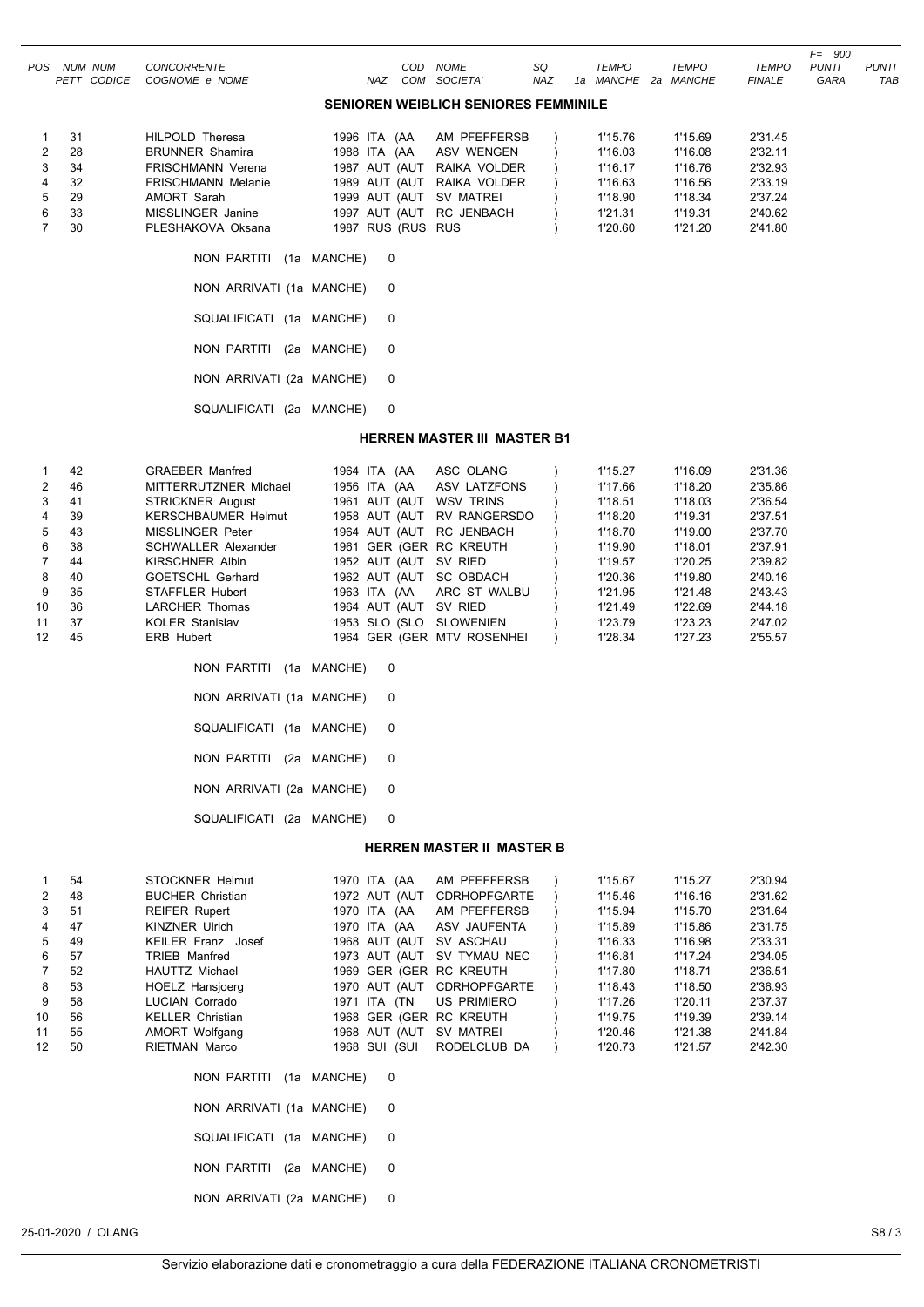|             |                            |  |     |              |     |                     |              |               | F=<br>900    |              |
|-------------|----------------------------|--|-----|--------------|-----|---------------------|--------------|---------------|--------------|--------------|
| POS NUM NUM | CONCORRENTE                |  |     | COD NOME     | SQ. | <b>TEMPO</b>        | <b>TEMPO</b> | TEMPO         | <b>PUNTI</b> | <b>PUNTI</b> |
|             | PETT CODICE COGNOME e NOME |  | NAZ | COM SOCIETA' | NAZ | 1a MANCHE 2a MANCHE |              | <b>FINALE</b> | GARA         | TAB          |
|             | SQUALIFICATI (2a MANCHE)   |  |     |              |     |                     |              |               |              |              |

#### **HERREN MASTER I MASTER A**

| 1 61 | PIRCHER Meinhard          |                         | 1979 ITA (AA LAUGEN TISEN | 1'15.37 | 1'13.99 | 2'29.36 |
|------|---------------------------|-------------------------|---------------------------|---------|---------|---------|
| 2 62 | SCHOELZHORN Florian       |                         | 1984 ITA (AA ASV JAUFENTA | 1'15.80 | 1'14.90 | 2'30.70 |
| 3 60 | <b>ACHENRAINER Alfred</b> | 1978 AUT (AUT SV RIED   |                           | 1'16.40 | 1'16.74 | 2'33.14 |
| 4 63 | <b>HOFER Florian</b>      |                         | 1978 ITA (AA ASV FELDTHUR | 1'17.10 | 1'17.53 | 2'34.63 |
| 5 59 | KEILER Stefan             | 1982 AUT (AUT SV ASCHAU |                           | 1'17.97 | 1'18.60 | 2'36.57 |
|      | NON PARTITI (1a MANCHE) 0 |                         |                           |         |         |         |

|  | $\cdots$                 |  |   |
|--|--------------------------|--|---|
|  | NON ARRIVATI (1a MANCHE) |  | 0 |
|  | SQUALIFICATI (1a MANCHE) |  | 0 |
|  | NON PARTITI (2a MANCHE)  |  | 0 |
|  | NON ARRIVATI (2a MANCHE) |  | 0 |
|  | SQUALIFICATI (2a MANCHE) |  | 0 |

#### **JUNIOREN MAENNLICH 1 ASPIRANTI MASCHILE**

| 1 64 | LANG Manuel              |              |                | 2003 ITA (AA ASV LATZFONS  | 1'16.97 | 1'17.19 | 2'34.16 |
|------|--------------------------|--------------|----------------|----------------------------|---------|---------|---------|
| 2 68 | <b>HOFER Aaron</b>       | 2005 ITA (AA |                | ASC OLANG                  | 1'18.36 | 1'17.11 | 2'35.47 |
| 3 65 | LINDER Simon             |              |                | 2005 AUT (AUT CDRHOPFGARTE | 1'18.23 | 1'18.44 | 2'36.67 |
| 4 67 | <b>ZELGER Nathan</b>     |              |                | 2004 ITA (AA ASV DEUTSCHN  | 1'18.83 | 1'18.21 | 2'37.04 |
| 5 66 | PROFANTER Stefan         |              |                | 2005 ITA (AA ASV VILLNOES  | 1'18.78 | 1'20.26 | 2'39.04 |
|      | NON PARTITI (1a MANCHE)  |              | $\overline{0}$ |                            |         |         |         |
|      | NON ARRIVATI (1a MANCHE) |              | - 0            |                            |         |         |         |

| NON ARRIVATI (1a MANCHE) | 0 |
|--------------------------|---|
| SQUALIFICATI (1a MANCHE) | 0 |
| NON PARTITI (2a MANCHE)  | 0 |
| NON ARRIVATI (2a MANCHE) | 0 |
| SQUALIFICATI (2a MANCHE) | 0 |

## **JUNIOREN MAENNLICH 2 JUNIORES MASCHILE**

|    | 74 | <b>GRAEBER Maximilian</b> | 2000 ITA | (AA             | ASC OLANG                  | 1'14.44 | 1'14.42 | 2'28.86 |
|----|----|---------------------------|----------|-----------------|----------------------------|---------|---------|---------|
| 2  | 72 | <b>PLONER Alex</b>        | 2000 ITA | (AA             | <b>ASV WENGEN</b>          | 1'16.15 | 1'15.87 | 2'32.02 |
| 3  | 79 | <b>GATTA Damian</b>       | 2001     | ITA<br>(AA      | ASC OLANG                  | 1'16.36 | 1'15.68 | 2'32.04 |
| 4  | 75 | <b>TORGGLER Martin</b>    | 2000 ITA | (AA             | ASV LATZFONS               | 1'15.96 | 1'16.37 | 2'32.33 |
| 5  | 69 | <b>SENN Stefan</b>        | 2000     | ITA<br>(AA      | ASV LATZFONS               | 1'16.70 | 1'16.90 | 2'33.60 |
| 6  | 71 | <b>LINDNER Hannes</b>     | 2001     | AUT (AUT        | <b>CDRHOPFGARTE</b>        | 1'17.11 | 1'16.94 | 2'34.05 |
|    | 80 | STOCKNER Julian           | 2001     | ITA (AA         | AM PFEFFERSB               | 1'17.65 | 1'16.97 | 2'34.62 |
| 8  | 81 | <b>KIRCHLER Moritz</b>    |          | 2002 ITA<br>(AA | ASC OLANG                  | 1'18.39 | 1'17.01 | 2'35.40 |
| 9  | 82 | LAMBACHER Peter           |          | 2002 ITA<br>(AA | ASV VILLNOES               | 1'18.51 | 1'18.06 | 2'36.57 |
| 10 | 78 | <b>BUCHER Lukas</b>       |          | 2002 AUT (AUT   | <b>CDRHOPFGARTE</b>        | 1'18.95 | 1'18.67 | 2'37.62 |
| 11 | 84 | NICOLETTO Andrea          | 2000 ITA | (TN             | <b>US PRIMIERO</b>         | 1'19.91 | 1'18.31 | 2'38.22 |
| 12 | 83 | <b>LUCIAN Mirko</b>       | 2001     | ITA<br>(TN      | US PRIMIERO                | 1'19.47 | 1'19.02 | 2'38.49 |
| 13 | 70 | PISTOIA Andrea            | 2000     | (TN<br>ITA      | <b>US PRIMIERO</b>         | 1'18.94 | 1'19.58 | 2'38.52 |
| 14 | 73 | <b>KNERINGER Gabriel</b>  | 2001     | AUT (AUT        | SV RIED                    | 1'19.68 | 1'18.96 | 2'38.64 |
| 15 | 76 | <b>NEURURER Robert</b>    |          | 2002 AUT (AUT   | SV RIED                    | 1'19.99 | 1'19.22 | 2'39.21 |
| 16 | 77 | <b>EHAM Benedikt</b>      | 2001     |                 | <b>GER (GER RC KREUTH)</b> | 1'22.53 | 1'21.41 | 2'43.94 |

| NON PARTITI (1a MANCHE)  | $\Omega$ |
|--------------------------|----------|
| NON ARRIVATI (1a MANCHE) | 0        |
| SQUALIFICATI (1a MANCHE) | $\Omega$ |
| NON PARTITI (2a MANCHE)  | $\Omega$ |
| NON ARRIVATI (2a MANCHE) | 0        |
| SQUALIFICATI (2a MANCHE) | 0        |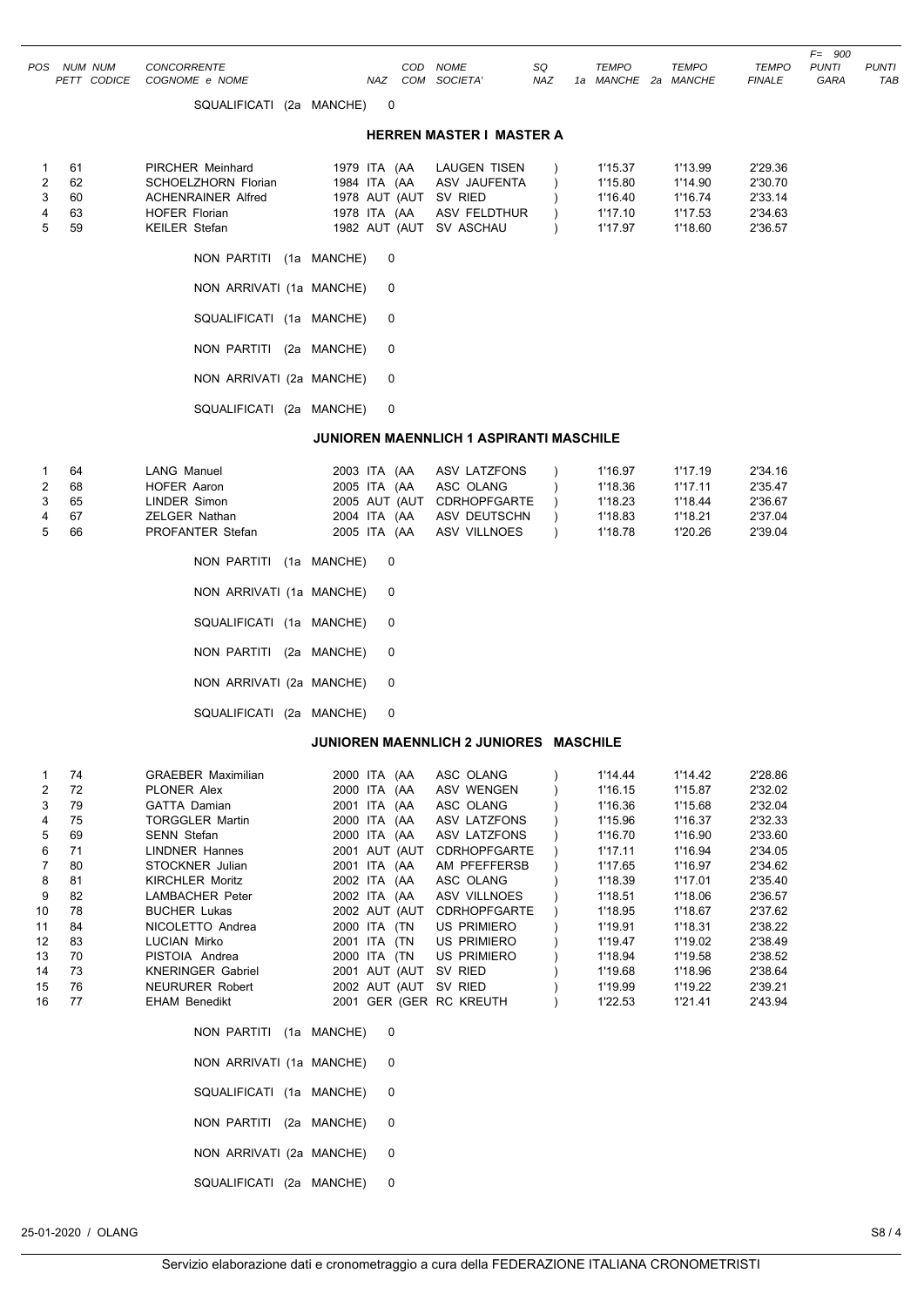| <b>POS</b>     | NUM<br>NUM                                        | <b>CONCORRENTE</b>         |              | COD        | <b>NOME</b>         | SQ  |    | TEMPO         |    | <b>TEMPO</b>  | <b>TEMPO</b>  | $F=$<br>900<br><b>PUNTI</b> | <b>PUNTI</b> |
|----------------|---------------------------------------------------|----------------------------|--------------|------------|---------------------|-----|----|---------------|----|---------------|---------------|-----------------------------|--------------|
|                | <b>PETT CODICE</b>                                | COGNOME e NOME             |              | NAZ<br>COM | SOCIETA'            | NAZ | 1a | <i>MANCHE</i> | 2а | <b>MANCHE</b> | <b>FINALE</b> | GARA                        | TAB          |
|                | <b>HERREN ALLGEMEINE KLASSE SENIORES MASCHILE</b> |                            |              |            |                     |     |    |               |    |               |               |                             |              |
|                | 98                                                | <b>KASER Roman-Klaus</b>   | 1997 ITA (AA |            | ASV LUESEN          |     |    | 1'13.08       |    | 1'13.10       | 2'26.18       |                             |              |
| $\overline{2}$ | 92                                                | <b>PREINDL Maximilian</b>  | 1995 ITA (AA |            | ASC OLANG           |     |    | 1'13.33       |    | 1'14.39       | 2'27.72       |                             |              |
| 3              | 93                                                | <b>FREI</b> Sebastian      | 1997 ITA (AA |            | LAUGEN TISEN        |     |    | 1'14.64       |    | 1'13.57       | 2'28.21       |                             |              |
| 4              | 99                                                | <b>TORGGLER Christian</b>  | 1998 ITA (AA |            | ASV LATZFONS        |     |    | 1'14.79       |    | 1'14.36       | 2'29.15       |                             |              |
| 5              | 91                                                | <b>HUBER Christian</b>     | 1991 ITA (AA |            | AM PFEFFERSB        |     |    | 1'15.26       |    | 1'14.45       | 2'29.71       |                             |              |
| 6              | 95                                                | RABENSTEINER Florian       | 1997 ITA (AA |            | <b>VILLANDERS A</b> |     |    | 1'15.30       |    | 1'14.48       | 2'29.78       |                             |              |
|                | 86                                                | <b>GRUBER Christoph</b>    | 1998 ITA (AA |            | VILLANDERS A        |     |    | 1'15.55       |    | 1'14.92       | 2'30.47       |                             |              |
| 8              | 96                                                | <b>PREINDL Peter</b>       | 1997 ITA (AA |            | ASC OLANG           |     |    | 1'15.09       |    | 1'15.40       | 2'30.49       |                             |              |
| 9              | 101                                               | <b>WECHSELBERGER Alois</b> | 1987         | AUT (AUT   | SV ASCHAU           |     |    | 1'16.00       |    | 1'14.74       | 2'30.74       |                             |              |
| 10             | 89                                                | <b>GRUBER Klaus</b>        | 1999 ITA     | (AA        | <b>VILLANDERS A</b> |     |    | 1'15.77       |    | 1'15.26       | 2'31.03       |                             |              |

11 88 FREI Mathias 1998 ITA (AA LAUGEN TISEN ) 1'16.27 1'15.17 2'31.44 12 100 STRICKNER Thomas 1991 AUT (AUT WSV TRINS ) 1'16.45 1'15.42 2'31.87

| 13 | 94  | <b>BUCHER Hanspeter</b>      |             | 1985 AUT (AUT | <b>CDRHOPFGARTE</b>     | 1'15.97 | 1'16.34 | 2'32.31 |
|----|-----|------------------------------|-------------|---------------|-------------------------|---------|---------|---------|
| 14 | 90  | <b>GASTL Bernhard</b>        |             | 1988 AUT (AUT | SDR                     | 1'17.01 | 1'16.58 | 2'33.59 |
| 15 | 97  | <b>KRUCKENHAUSER Patrick</b> |             | 1997 AUT (AUT | <b>CDRHOPFGARTE</b>     | 1'17.43 | 1'18.14 | 2'35.57 |
| 16 | 85  | <b>SCHEIDLE Tobias</b>       |             | 1999 AUT (AUT | SV BACH                 | 1'18.53 | 1'17.38 | 2'35.91 |
| 17 | 87  | ZOEHRER Gerhard              |             | 1987 AUT (AUT | SV RIED                 | 1'18.25 | 1'19.63 | 2'37.88 |
| 18 | 102 | EHAM Florian                 |             |               | 1998 GER (GER RC KREUTH | 1'22.11 | 1'22.14 | 2'44.25 |
|    |     | NON PARTITI                  | (1a MANCHE) | 0             |                         |         |         |         |
|    |     | NON ARRIVATI (1a MANCHE)     |             | 0             |                         |         |         |         |
|    |     | SQUALIFICATI (1a MANCHE)     |             | 0             |                         |         |         |         |
|    |     | NON PARTITI                  | (2a MANCHE) | 0             |                         |         |         |         |
|    |     | NON ARRIVATI (2a MANCHE)     |             | 0             |                         |         |         |         |

SQUALIFICATI (2a MANCHE) 0

Der Technische Delegierte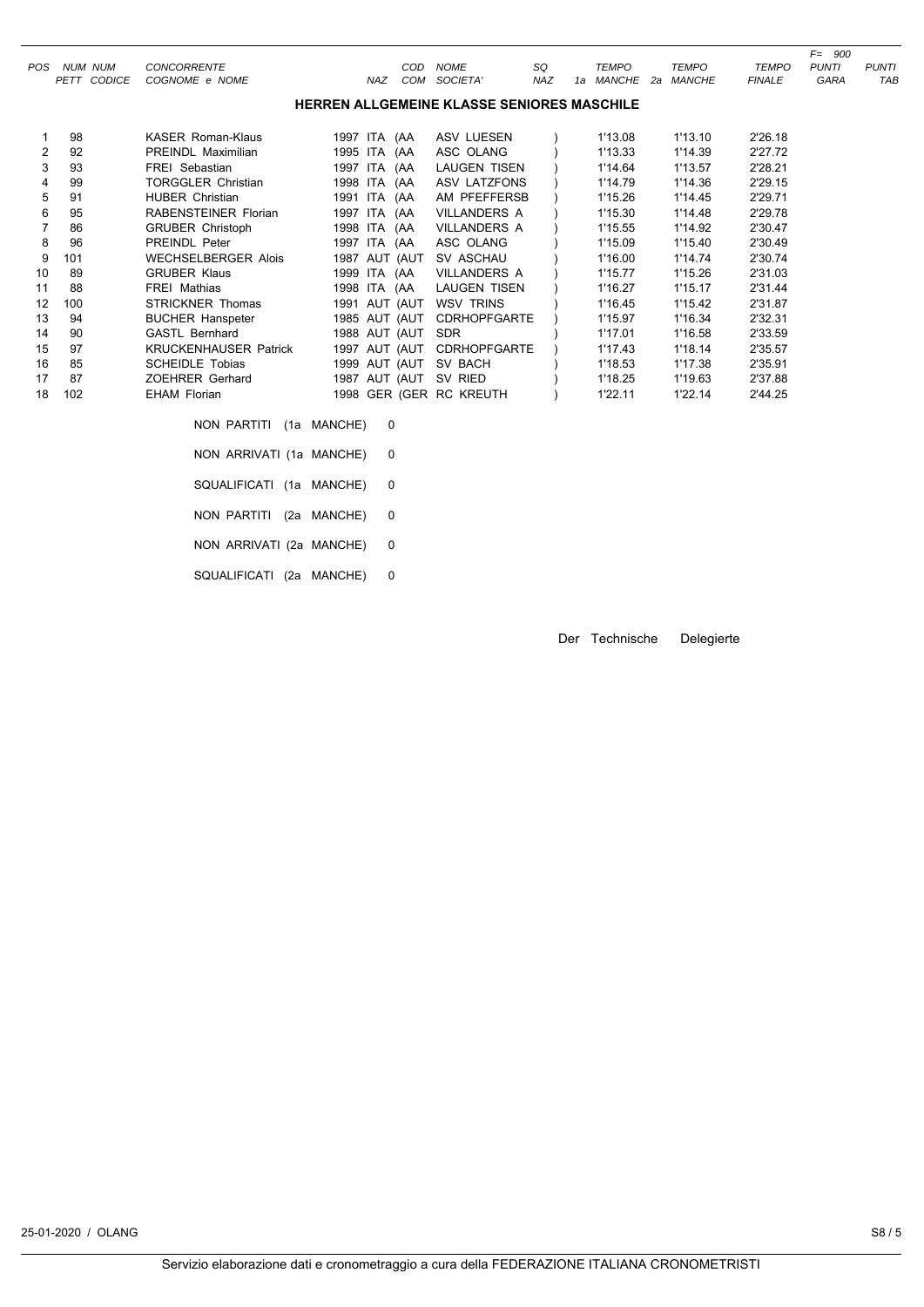|                      |                           | <b>X</b> Raiffeisen<br>Raiffeisenkasse Bruneck<br>Cassa Raiffeisen di Brunico                                                                                                                                                | <b>17. Grosser Preis von Europa</b>                           |                                                                         |                                                                 |                                                                                                         | <b>ASC</b>                                           |                                                                                            |                                                              |
|----------------------|---------------------------|------------------------------------------------------------------------------------------------------------------------------------------------------------------------------------------------------------------------------|---------------------------------------------------------------|-------------------------------------------------------------------------|-----------------------------------------------------------------|---------------------------------------------------------------------------------------------------------|------------------------------------------------------|--------------------------------------------------------------------------------------------|--------------------------------------------------------------|
|                      |                           | portrodel                                                                                                                                                                                                                    | 17. Gran Premio d'Europa                                      |                                                                         |                                                                 |                                                                                                         | <b>OLANG</b><br>1952                                 |                                                                                            |                                                              |
| sportrodel.it        |                           | ISSU                                                                                                                                                                                                                         | <b>Olang Valdaora 24-25.01.2020</b>                           |                                                                         |                                                                 |                                                                                                         |                                                      |                                                                                            |                                                              |
|                      |                           |                                                                                                                                                                                                                              | <b>SPORTRODEL AUF NATURBAHN</b>                               |                                                                         |                                                                 |                                                                                                         |                                                      |                                                                                            |                                                              |
| <b>ASC</b>           |                           | ISSU                                                                                                                                                                                                                         | <b>SLITTA SPORTIVA SU PISTA NATURALE</b>                      |                                                                         |                                                                 |                                                                                                         |                                                      |                                                                                            | KRONOS                                                       |
| <b>DLANG</b><br>1952 |                           | NTERNATIONAL<br>SLEDGE SPORTS<br><b>UNION</b>                                                                                                                                                                                | ANALISI PRESTAZIONI DEI CONCORRENTI                           |                                                                         |                                                                 |                                                                                                         |                                                      | www.crono.bolzano.it                                                                       | Alto Adige<br>Südtirol                                       |
|                      |                           | <b>RENNKOMITEE</b>                                                                                                                                                                                                           |                                                               |                                                                         |                                                                 | TECHNISCHE DATEN                                                                                        |                                                      |                                                                                            |                                                              |
|                      |                           | ISSU DELEGIERTER : EDER Erich<br>ISSU JURI MITGLIED:PFEIFER Rupert<br><b>KAMPFRICHTER</b><br><b>RENNLEITER</b><br><b>BAHNSCHEF</b><br>VERANSTALTER ISSU International<br>DURCHFUEHRENDE VEREIN ASC OLANG Datum 24-25.01.2020 | :INNERBICHLER PAUL ITA<br>:NIEDERMAIR Roland<br>:LANER Oswald | <b>AUT</b><br><b>GER</b><br><b>ITA</b><br><b>ITA</b>                    | <b>START</b><br><b>ZIEL</b><br><b>LAENGE</b><br><b>GEFAELLE</b> | <b>STRECKENNAME</b><br><b>HOEHEUNTESCHIED</b><br><b>HOMOLOGIERUNG</b><br>Sledge Sports Union Regulatory |                                                      | <b>PANORAMA</b><br>1223 m<br>1105 m<br>$117 \text{ m}$<br>1008 m<br>11,70 %<br>18/096/AA/S |                                                              |
|                      |                           | STARTLEITER : BEIKIRCHER Martin<br><b>ZIELLEITER</b><br>$\cdot$ :                                                                                                                                                            | <b>ITA</b>                                                    |                                                                         |                                                                 |                                                                                                         |                                                      |                                                                                            |                                                              |
|                      |                           | 1.LAUF<br><b>VORLAUFER</b><br><b>STARTZEIT</b><br>13.00                                                                                                                                                                      | - A - NOCKER Greta<br>- B - BEIKIRCHER Simon                  |                                                                         | 2.LAUF<br>17.30                                                 | - A - NOCKER Greta<br>- B - BEIKIRCHER Simon                                                            |                                                      |                                                                                            |                                                              |
| POS                  | <b>NUM</b><br><b>PETT</b> | CONCORRENTE<br>COGNOME e NOME                                                                                                                                                                                                | <b>NAZ</b>                                                    | <b>TEMPO</b><br><b>TRATTO</b>                                           | POS<br><b>TRATTO</b>                                            | <b>TOTALE</b><br>PARZIALE                                                                               | POS<br>PARZ.                                         | <b>TEMPO</b><br><b>FINALE</b>                                                              | <b>DISTACCO</b>                                              |
|                      |                           |                                                                                                                                                                                                                              |                                                               | <b>DOPPEL - JUNIOREN</b>                                                |                                                                 |                                                                                                         |                                                      |                                                                                            |                                                              |
| $\mathbf{1}$         | 1                         | <b>BUCHER.L-LINDNER Sim</b>                                                                                                                                                                                                  | <b>AUT</b>                                                    |                                                                         |                                                                 |                                                                                                         |                                                      | 2'54.98                                                                                    |                                                              |
|                      |                           |                                                                                                                                                                                                                              | MANCHE1<br>MANCHE2                                            | $14.61$ (1)<br>31.61<br>15.80<br>25.85<br>14.24<br>31.25<br>$15.61$ (1) | (1)<br>(1)<br>(1)<br>(1)<br>(1)                                 | $26.01$ (1)<br>$40.62$ (1)<br>1'12.23<br>1'28.03<br>1'53.88<br>2'08.12<br>2'39.37<br>2'54.98            | (1)<br>(1)<br>(1)<br>(1)<br>(1)<br>(1)               |                                                                                            | 0.00<br>0.00<br>0.00<br>0.00<br>0.00<br>0.00<br>0.00<br>0.00 |
|                      |                           |                                                                                                                                                                                                                              | DOPPEL-ALLGEMEINE KLASSE                                      |                                                                         |                                                                 |                                                                                                         |                                                      |                                                                                            |                                                              |
| 5                    | 2                         | STOCKNER.Jul-HUBER Chris                                                                                                                                                                                                     | <b>ITA</b><br>MANCHE1<br>MANCHE2                              | 12.87<br>28.46<br>13.63<br>24.56<br>13.00<br>28.41<br>13.71(3)          | (4)<br>(6)<br>(4)<br>(7)<br>(6)<br>(6)                          | 24.36<br>37.23<br>1'05.69<br>1'19.32<br>1'43.88<br>1'56.88<br>2'25.29<br>2'39.00                        | (4)<br>(4)<br>(6)<br>(5)<br>(5)<br>(5)<br>(5)<br>(5) | 2'39.00                                                                                    | 0.37<br>0.73<br>1.08<br>1.22<br>1.78<br>1.94<br>2.37<br>2.53 |
| 6                    | 3                         | FRISCHMANN.Ve-FRISCHMANN Mel AUT                                                                                                                                                                                             | MANCHE1                                                       | 12.39<br>28.02<br>13.98                                                 | (1)<br>(3)<br>(6)                                               | 24.79<br>37.18<br>1'05.20<br>1'19.18                                                                    | (7)<br>(3)<br>(3)<br>(4)                             | 2'40.02                                                                                    | 0.80<br>0.68<br>0.59<br>1.08                                 |
| 25-01-2020 / OLANG   |                           |                                                                                                                                                                                                                              | MANCHE2                                                       | 25.44<br>12.89<br>28.68<br>13.83                                        | (8)<br>(4)<br>(7)<br>(4)                                        | 1'44.62<br>1'57.51<br>2'26.19<br>2'40.02                                                                | (6)<br>(6)<br>(6)<br>(6)                             |                                                                                            | 2.52<br>2.57<br>3.27<br>3.55<br>S/1                          |

Servizio elaborazione dati e cronometraggio a cura della FEDERAZIONE ITALIANA CRONOMETRISTI



www.crono.bolzano.it https://www.facebook.com/cronobz

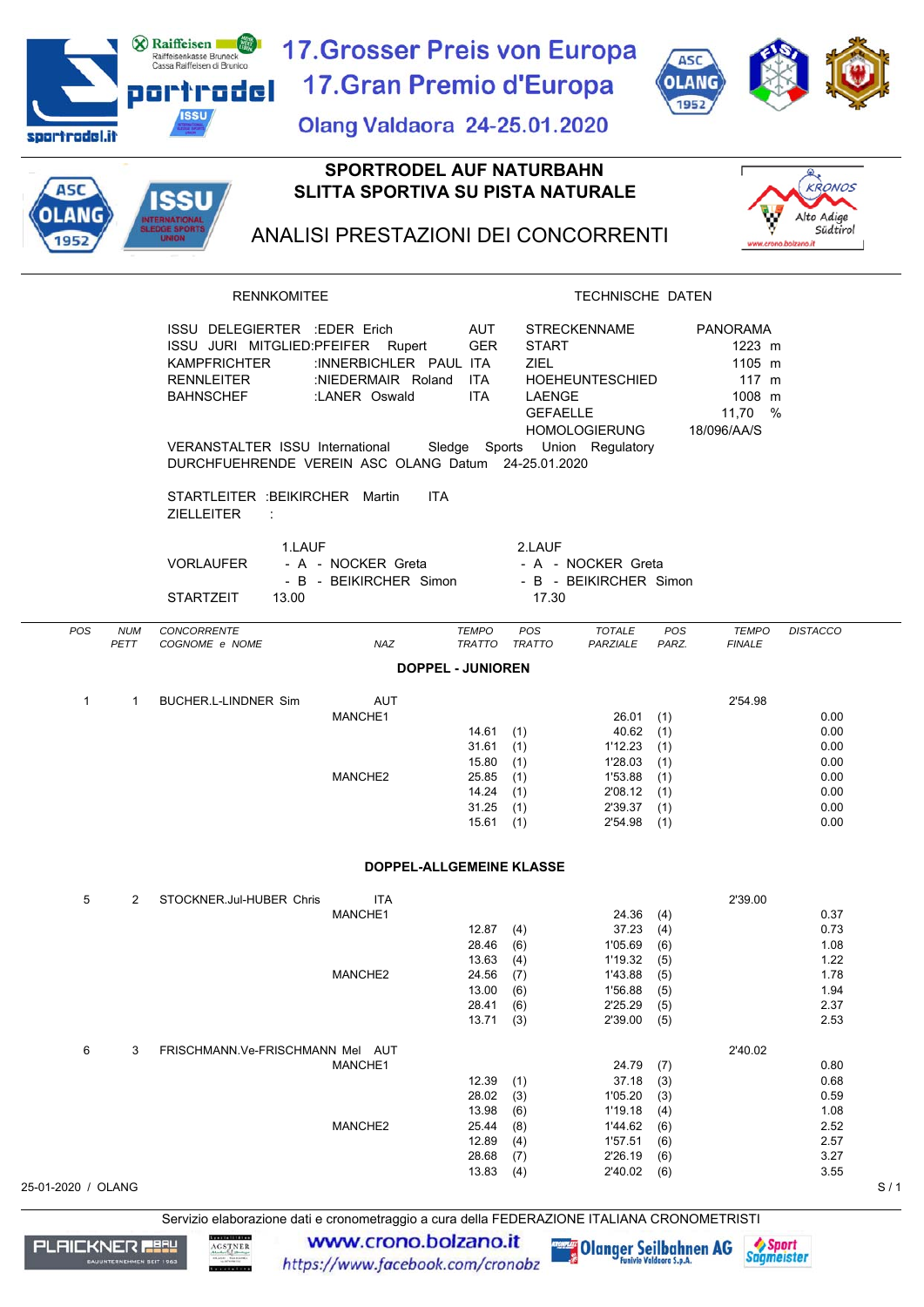| POS          | <b>NUM</b>     | <b>CONCORRENTE</b>               |            | <b>TEMPO</b>   | POS           | <b>TOTALE</b>      | POS        | <b>TEMPO</b>  | <b>DISTACCO</b> |
|--------------|----------------|----------------------------------|------------|----------------|---------------|--------------------|------------|---------------|-----------------|
|              | PETT           | COGNOME e NOME                   | NAZ        | TRATTO         | <b>TRATTO</b> | PARZIALE           | PARZ.      | <b>FINALE</b> |                 |
| 8            | 4              | MUELLER.Tobias-MAIR Tobias       | ITA        |                |               |                    |            | 2'41.28       |                 |
|              |                |                                  | MANCHE1    |                |               | 24.60              | (6)        |               | 0.61            |
|              |                |                                  |            | 13.01          | (6)           | 37.61              | (7)        |               | 1.11            |
|              |                |                                  |            | 29.17          | (9)           | 1'06.78            | (9)        |               | 2.17            |
|              |                |                                  |            | 13.86          | (5)           | 1'20.64            | (7)        |               | 2.54            |
|              |                |                                  | MANCHE2    | 24.49          | (5)           | 1'45.13            | (7)        |               | 3.03            |
|              |                |                                  |            | 13.14<br>28.33 | (7)<br>(5)    | 1'58.27<br>2'26.60 | (7)        |               | 3.33<br>3.68    |
|              |                |                                  |            | 14.68          | (9)           | 2'41.28            | (7)<br>(8) |               | 4.81            |
|              |                |                                  |            |                |               |                    |            |               |                 |
| 9            | 5              | PIRCHER.Mar-SCHWIENBACHER S      | <b>ITA</b> |                |               |                    |            | 2'43.20       |                 |
|              |                |                                  | MANCHE1    |                |               | 24.91              | (9)        |               | 0.92            |
|              |                |                                  |            | 13.14          | (8)           | 38.05              | (9)        |               | 1.55            |
|              |                |                                  |            | 28.72          | (8)           | 1'06.77            | (8)        |               | 2.16            |
|              |                |                                  |            | 13.98          | (6)           | 1'20.75            | (9)        |               | 2.65            |
|              |                |                                  | MANCHE2    | 25.62          | (10)          | 1'46.37            | (9)        |               | 4.27            |
|              |                |                                  |            | 13.34          | (9)           | 1'59.71            | (9)        |               | 4.77            |
|              |                |                                  |            | 29.29<br>14.20 | (9)<br>(7)    | 2'29.00<br>2'43.20 | (9)<br>(9) |               | 6.08<br>6.73    |
|              |                |                                  |            |                |               |                    |            |               |                 |
| $\mathbf{1}$ | 6              | PREINDL.Peter-GATTA<br>Damian    | ITA        |                |               |                    |            | 2'36.47       |                 |
|              |                |                                  | MANCHE1    |                |               | 24.05              | (2)        |               | 0.06            |
|              |                |                                  |            | 12.66          | (3)           | 36.71              | (2)        |               | 0.21            |
|              |                |                                  |            | 27.90          | (1)           | 1'04.61            | (1)        |               | 0.00            |
|              |                |                                  |            | 13.49          | (1)           | 1'18.10            | (1)        |               | 0.00            |
|              |                |                                  | MANCHE2    | 24.00          | (1)           | 1'42.10            | (1)        |               | 0.00            |
|              |                |                                  |            | 12.84          | (3)           | 1'54.94            | (1)        |               | 0.00            |
|              |                |                                  |            | 27.98          | (1)           | 2'22.92            | (1)        |               | 0.00            |
|              |                |                                  |            | 13.55          | (1)           | 2'36.47            | (1)        |               | 0.00            |
| 4            | $\overline{7}$ | SCHOELZHORN.FI-LAMBACHER Pet ITA |            |                |               |                    |            | 2'38.51       |                 |
|              |                |                                  | MANCHE1    |                |               | 24.30              | (3)        |               | 0.31            |
|              |                |                                  |            | 13.06          | (7)           | 37.36              | (6)        |               | 0.86            |
|              |                |                                  |            | 27.97          | (2)           | 1'05.33            | (4)        |               | 0.72            |
|              |                |                                  |            | 14.00          | (9)           | 1'19.33            | (6)        |               | 1.23            |
|              |                |                                  | MANCHE2    | 24.11          | (2)           | 1'43.44            | (4)        |               | 1.34            |
|              |                |                                  |            | 12.97          | (5)           | 1'56.41            | (4)        |               | 1.47            |
|              |                |                                  |            | 28.09          | (2)           | 2'24.50            | (4)        |               | 1.58            |
|              |                |                                  |            | 14.01          | (5)           | 2'38.51            | (4)        |               | 2.04            |
| 3            | 8              | <b>BUCHER.Chris-BUCHER Hansp</b> | <b>AUT</b> |                |               |                    |            | 2'37.85       |                 |
|              |                |                                  | MANCHE1    |                |               | 23.99              | (1)        |               | 0.00            |
|              |                |                                  |            | 12.51          | (2)           | 36.50              | (1)        |               | 0.00            |
|              |                |                                  |            | $28.17$ (5)    |               | $1'04.67$ (2)      |            |               | 0.06            |
|              |                |                                  |            | 13.52          | (2)           | 1'18.19            | (2)        |               | 0.09            |
|              |                |                                  | MANCHE2    | 24.30          | (3)           | 1'42.49            | (2)        |               | 0.39            |
|              |                |                                  |            | 12.65          | (1)           | 1'55.14            | (2)        |               | 0.20            |
|              |                |                                  |            | 28.22          | (4)           | 2'23.36            | (2)        |               | 0.44            |
|              |                |                                  |            | 14.49          | (8)           | 2'37.85            | (3)        |               | 1.38            |
| 10           | 9              | EHAM.Flor-EHAM Bene              | GER        |                |               |                    |            | 2'50.99       |                 |
|              |                |                                  | MANCHE1    |                |               | 25.82              | (10)       |               | 1.83            |
|              |                |                                  |            | 13.93          | (10)          | 39.75              | (10)       |               | 3.25            |
|              |                |                                  |            | 30.58          | (11)          | 1'10.33            | (10)       |               | 5.72            |
|              |                |                                  |            | 15.02          | (10)          | 1'25.35            | (10)       |               | 7.25            |
|              |                |                                  | MANCHE2    | 26.12          | (11)          | 1'51.47            | (10)       |               | 9.37            |
|              |                |                                  |            | 14.10          | (11)          | 2'05.57            | (10)       |               | 10.63           |
|              |                |                                  |            | 30.12          | (10)          | 2'35.69            | (10)       |               | 12.77           |
|              |                |                                  |            | 15.30          | (11)          | 2'50.99            | (10)       |               | 14.52           |
| 2            | 10             | FREI.Seba-FREI<br>Mathi          | ITA        |                |               |                    |            | 2'37.83       |                 |
|              |                |                                  | MANCHE1    |                |               | 24.39              | (5)        |               | 0.40            |
|              |                |                                  |            | 12.90          | (5)           | 37.29              | (5)        |               | 0.79            |
|              |                |                                  |            | 28.13          | (4)           | 1'05.42            | (5)        |               | 0.81            |
|              |                |                                  |            | 13.60          | (3)           | 1'19.02            | (3)        |               | 0.92            |
|              |                |                                  | MANCHE2    | 24.41          | (4)           | 1'43.43            | (3)        |               | 1.33            |
|              |                |                                  |            | 12.74          | (2)           | 1'56.17            | (3)        |               | 1.23            |
|              |                |                                  |            | 28.09          | (2)           | 2'24.26            | (3)        |               | 1.34            |
|              |                |                                  |            | 13.57          | (2)           | 2'37.83            | (2)        |               | 1.36            |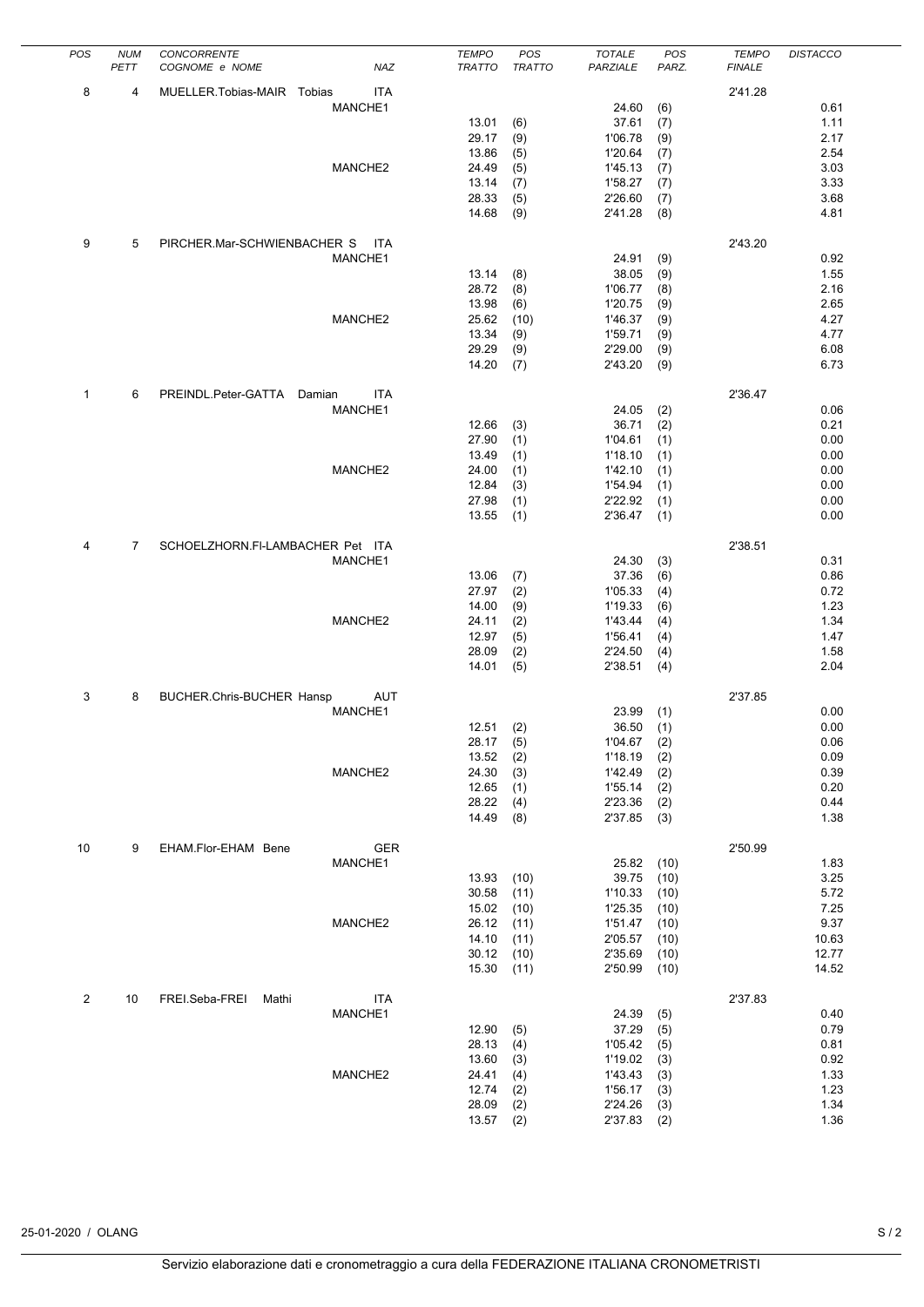| <b>POS</b>     | <b>NUM</b> | <b>CONCORRENTE</b>         |            | <b>TEMPO</b>  | POS           | <b>TOTALE</b> | POS   | <b>TEMPO</b>  | <b>DISTACCO</b> |
|----------------|------------|----------------------------|------------|---------------|---------------|---------------|-------|---------------|-----------------|
|                | PETT       | COGNOME e NOME             | NAZ        | <b>TRATTO</b> | <b>TRATTO</b> | PARZIALE      | PARZ. | <b>FINALE</b> |                 |
| 11             | 11         | HAUTZ.Mich-SCHWALLER Alex  | <b>GER</b> |               |               |               |       | 2'51.88       |                 |
|                |            |                            | MANCHE1    |               |               | 27.12         | (11)  |               | 3.13            |
|                |            |                            |            | 14.35         | (11)          | 41.47         | (11)  |               | 4.97            |
|                |            |                            |            | 30.41         | (10)          | 1'11.88       | (11)  |               | 7.27            |
|                |            |                            |            | 15.15         | (11)          | 1'27.03       | (11)  |               | 8.93            |
|                |            |                            | MANCHE2    | 25.60         | (9)           | 1'52.63       | (11)  |               | 10.53           |
|                |            |                            |            | 13.98         | (10)          | 2'06.61       | (11)  |               | 11.67           |
|                |            |                            |            | 30.41         | (11)          | 2'37.02       | (11)  |               | 14.10           |
|                |            |                            |            | 14.86         | (10)          | 2'51.88       | (11)  |               | 15.41           |
| $\overline{7}$ | 12         | WECHSELBERGER.AI-KEILER Fr | <b>AUT</b> |               |               |               |       | 2'41.25       |                 |
|                |            |                            | MANCHE1    |               |               | 24.82         | (8)   |               | 0.83            |
|                |            |                            |            | 13.16         | (9)           | 37.98         | (8)   |               | 1.48            |
|                |            |                            |            | 28.69         | (7)           | 1'06.67       | (7)   |               | 2.06            |
|                |            |                            |            | 13.98         | (6)           | 1'20.65       | (8)   |               | 2.55            |
|                |            |                            | MANCHE2    | 24.54         | (6)           | 1'45.19       | (8)   |               | 3.09            |
|                |            |                            |            | 13.18         | (8)           | 1'58.37       | (8)   |               | 3.43            |
|                |            |                            |            | 28.78         | (8)           | 2'27.15       | (8)   |               | 4.23            |
|                |            |                            |            | 14.10         | (6)           | 2'41.25       | (7)   |               | 4.78            |

#### **DAMEN MASTER MASTER FEMMINILE**

|              | 13 | LUKANCIC Bernarda      | <b>SLO</b> |       |     |         |     | NON PAR |      |
|--------------|----|------------------------|------------|-------|-----|---------|-----|---------|------|
| $\mathbf{1}$ | 14 | <b>BUCHER Margit</b>   | <b>AUT</b> |       |     |         |     | 2'38.21 |      |
|              |    |                        | MANCHE1    |       |     | 24.10   | (1) |         | 0.00 |
|              |    |                        |            | 12.36 | (1) | 36.46   | (1) |         | 0.00 |
|              |    |                        |            | 28.62 | (1) | 1'05.08 | (1) |         | 0.00 |
|              |    |                        |            | 14.16 | (1) | 1'19.24 | (1) |         | 0.00 |
|              |    |                        | MANCHE2    | 24.07 | (1) | 1'43.31 | (1) |         | 0.00 |
|              |    |                        |            | 12.25 | (1) | 1'55.56 | (1) |         | 0.00 |
|              |    |                        |            | 28.47 | (1) | 2'24.03 | (1) |         | 0.00 |
|              |    |                        |            | 14.18 | (1) | 2'38.21 | (1) |         | 0.00 |
| 2            | 15 | <b>TOLAR Valentina</b> | <b>SLO</b> |       |     |         |     | 2'44.02 |      |
|              |    |                        | MANCHE1    |       |     | 24.63   | (2) |         | 0.53 |
|              |    |                        |            | 13.05 | (2) | 37.68   | (2) |         | 1.22 |
|              |    |                        |            | 29.58 | (2) | 1'07.26 | (2) |         | 2.18 |
|              |    |                        |            | 14.73 | (2) | 1'21.99 | (2) |         | 2.75 |
|              |    |                        | MANCHE2    | 25.14 | (2) | 1'47.13 | (2) |         | 3.82 |
|              |    |                        |            | 12.96 | (2) | 2'00.09 | (2) |         | 4.53 |
|              |    |                        |            | 29.62 | (2) | 2'29.71 | (2) |         | 5.68 |
|              |    |                        |            | 14.31 | (2) | 2'44.02 | (2) |         | 5.81 |

### **JUNIOREN WEIBLICH 1 ASPIRANTI FEMMINILE**

| 4 | 16 | <b>BUCHER Sarah</b>      | <b>AUT</b> |       |     |         |     | 2'43.54 |      |
|---|----|--------------------------|------------|-------|-----|---------|-----|---------|------|
|   |    |                          | MANCHE1    |       |     | 24.69   | (4) |         | 0.83 |
|   |    |                          |            | 12.70 | (5) | 37.39   | (4) |         | 1.34 |
|   |    |                          |            | 29.37 | (4) | 1'06.76 | (4) |         | 3.0C |
|   |    |                          |            | 14.87 | (5) | 1'21.63 | (4) |         | 4.22 |
|   |    |                          | MANCHE2    | 24.27 | (4) | 1'45.90 | (4) |         | 4.43 |
|   |    |                          |            | 12.91 | (5) | 1'58.81 | (4) |         | 4.59 |
|   |    |                          |            | 29.66 | (5) | 2'28.47 | (4) |         | 6.87 |
|   |    |                          |            | 15.07 | (7) | 2'43.54 | (4) |         | 8.47 |
| 5 | 17 | <b>NEUBAUER Michelle</b> | <b>AUT</b> |       |     |         |     | 2'45.04 |      |
|   |    |                          | MANCHE1    |       |     | 24.86   | (5) |         | 1.00 |
|   |    |                          |            | 12.74 | (6) | 37.60   | (5) |         | 1.55 |
|   |    |                          |            | 29.67 | (7) | 1'07.27 | (5) |         | 3.51 |
|   |    |                          |            | 15.31 | (7) | 1'22.58 | (6) |         | 5.17 |
|   |    |                          | MANCHE2    | 25.45 | (7) | 1'48.03 | (7) |         | 6.56 |
|   |    |                          |            | 12.68 | (2) | 2'00.71 | (7) |         | 6.49 |
|   |    |                          |            | 29.57 | (4) | 2'30.28 | (5) |         | 8.68 |
|   |    |                          |            | 14.76 | (6) | 2'45.04 | (5) |         | 9.97 |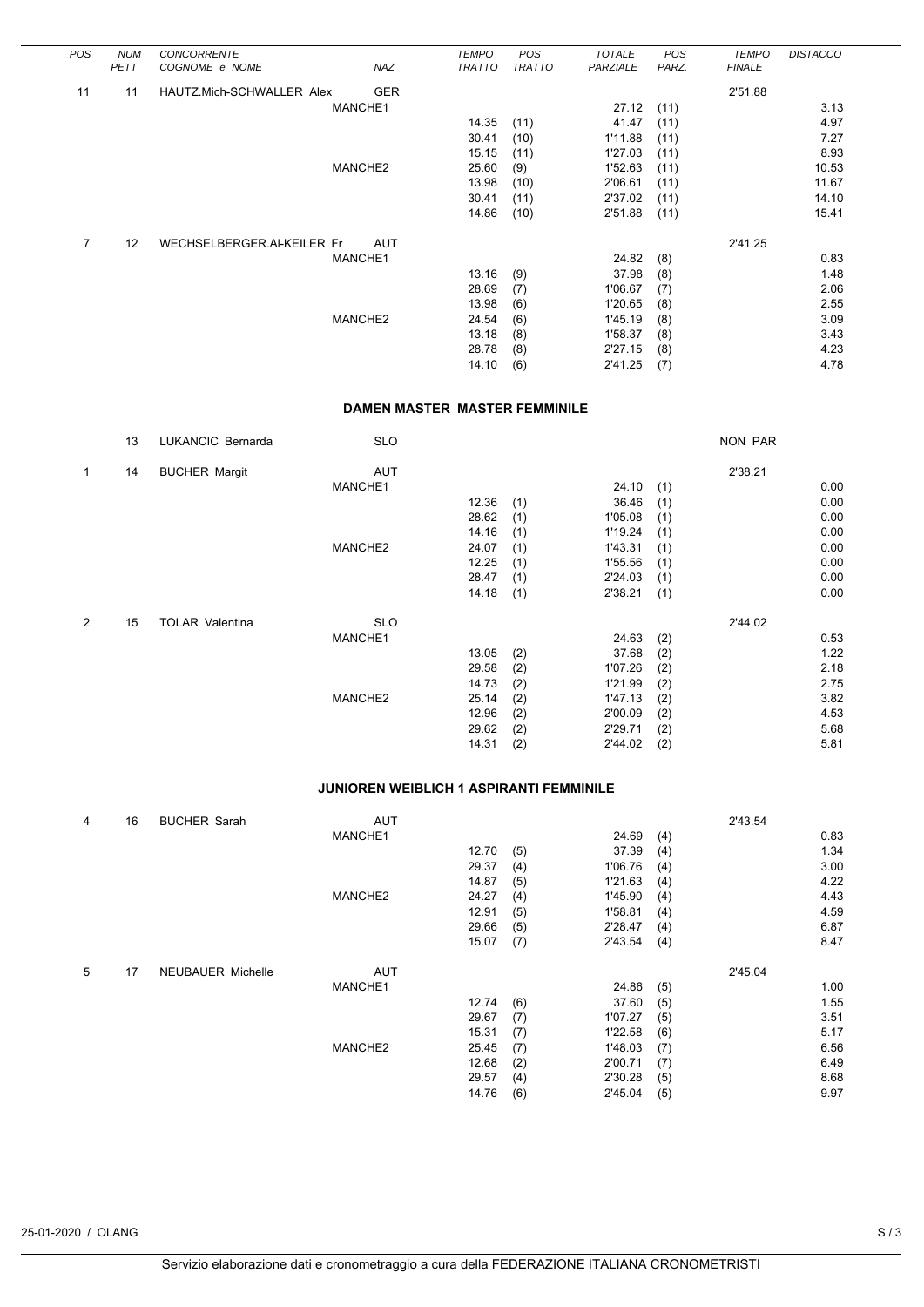| POS            | <b>NUM</b><br>PETT | CONCORRENTE<br>COGNOME e NOME | NAZ                                    | <b>TEMPO</b><br><b>TRATTO</b> | POS<br><b>TRATTO</b> | <b>TOTALE</b><br>PARZIALE | POS<br>PARZ. | <b>TEMPO</b><br><b>FINALE</b> | <b>DISTACCO</b> |
|----------------|--------------------|-------------------------------|----------------------------------------|-------------------------------|----------------------|---------------------------|--------------|-------------------------------|-----------------|
| 2              | 18                 | MESSNER Hanna                 | <b>ITA</b><br>MANCHE1                  |                               |                      | 23.93                     | (2)          | 2'35.96                       | 0.07            |
|                |                    |                               |                                        | 12.12                         | (1)                  | 36.05                     | (1)          |                               | 0.00            |
|                |                    |                               |                                        | 27.74                         | (2)                  | 1'03.79                   | (2)          |                               | 0.03            |
|                |                    |                               |                                        | 14.19                         | (2)                  | 1'17.98                   | (2)          |                               | 0.57            |
|                |                    |                               | MANCHE2                                | 23.88                         | (1)                  | 1'41.86                   | (2)          |                               | 0.39            |
|                |                    |                               |                                        | 12.72<br>27.64                | (3)                  | 1'54.58<br>2'22.22        | (2)          |                               | 0.36<br>0.62    |
|                |                    |                               |                                        | 13.74                         | (2)<br>(2)           | 2'35.96                   | (2)<br>(2)   |                               | 0.89            |
| $\mathbf{1}$   | 19                 | TSCHURTSCHENTHALER Hannah     | ITA                                    |                               |                      |                           |              | 2'35.07                       |                 |
|                |                    |                               | MANCHE1                                |                               |                      | 23.86                     | (1)          |                               | 0.00            |
|                |                    |                               |                                        | 12.27<br>27.63                | (3)                  | 36.13<br>1'03.76          | (2)          |                               | 0.08<br>0.00    |
|                |                    |                               |                                        | 13.65                         | (1)<br>(1)           | 1'17.41                   | (1)<br>(1)   |                               | 0.00            |
|                |                    |                               | MANCHE2                                | 24.06                         | (3)                  | 1'41.47                   | (1)          |                               | 0.00            |
|                |                    |                               |                                        | 12.75                         | (4)                  | 1'54.22                   | (1)          |                               | 0.00            |
|                |                    |                               |                                        | 27.38                         | (1)                  | 2'21.60                   | (1)          |                               | 0.00            |
|                |                    |                               |                                        | 13.47                         | (1)                  | 2'35.07                   | (1)          |                               | 0.00            |
| $\overline{7}$ | 20                 | PATSCHEIDER Laura             | <b>AUT</b><br>MANCHE1                  |                               |                      | 24.87                     | (6)          | 2'45.22                       | 1.01            |
|                |                    |                               |                                        | 13.27                         | (7)                  | 38.14                     | (7)          |                               | 2.09            |
|                |                    |                               |                                        | 29.63                         | (6)                  | 1'07.77                   | (7)          |                               | 4.01            |
|                |                    |                               |                                        | 14.95                         | (6)                  | 1'22.72                   | (7)          |                               | 5.31            |
|                |                    |                               | MANCHE2                                | 24.59                         | (5)                  | 1'47.31                   | (5)          |                               | 5.84            |
|                |                    |                               |                                        | 13.01                         | (6)                  | 2'00.32                   | (5)          |                               | 6.10            |
|                |                    |                               |                                        | 30.53<br>14.37                | (7)<br>(4)           | 2'30.85<br>2'45.22        | (7)<br>(7)   |                               | 9.25<br>10.15   |
|                |                    |                               |                                        |                               |                      |                           |              |                               |                 |
| 3              | 21                 | <b>RASTNER Nadine</b>         | <b>ITA</b>                             |                               |                      |                           |              | 2'36.63                       |                 |
|                |                    |                               | MANCHE1                                | 12.17                         | (2)                  | 24.12<br>36.29            | (3)<br>(3)   |                               | 0.26<br>0.24    |
|                |                    |                               |                                        | 27.93                         | (3)                  | 1'04.22                   | (3)          |                               | 0.46            |
|                |                    |                               |                                        | 14.28                         | (3)                  | 1'18.50                   | (3)          |                               | 1.09            |
|                |                    |                               | MANCHE2                                | 23.95                         | (2)                  | 1'42.45                   | (3)          |                               | 0.98            |
|                |                    |                               |                                        | 12.24                         | (1)                  | 1'54.69                   | (3)          |                               | 0.47            |
|                |                    |                               |                                        | 28.04                         | (3)                  | 2'22.73                   | (3)          |                               | 1.13            |
|                |                    |                               |                                        | 13.90                         | (3)                  | 2'36.63                   | (3)          |                               | 1.56            |
| 6              | 22                 | MISSLINGER Sophia             | AUT<br>MANCHE1                         |                               |                      | 25.40                     | (7)          | 2'45.07                       | 1.54            |
|                |                    |                               |                                        | 12.63                         | (4)                  | 38.03                     | (6)          |                               | 1.98            |
|                |                    |                               |                                        | 29.54                         | (5)                  | 1'07.57                   | (6)          |                               | 3.81            |
|                |                    |                               |                                        | 14.75                         | (4)                  | 1'22.32                   | (5)          |                               | 4.91            |
|                |                    |                               | MANCHE2                                | 25.10                         | (6)                  | 1'47.42                   | (6)          |                               | 5.95            |
|                |                    |                               |                                        | 13.15                         | (7)                  | 2'00.57                   | (6)          |                               | 6.35            |
|                |                    |                               |                                        | 29.84<br>14.66                | (6)<br>(5)           | 2'30.41<br>2'45.07        | (6)<br>(6)   |                               | 8.81<br>10.00   |
|                |                    |                               |                                        |                               |                      |                           |              |                               |                 |
|                |                    |                               | JUNIOREN WEIBLICH 2 JUNIORES FEMMINILE |                               |                      |                           |              |                               |                 |
| 1              | 23                 | <b>RUNGGATSCHER Kathrin</b>   | <b>ITA</b>                             |                               |                      |                           |              | 2'36.94                       |                 |
|                |                    |                               | MANCHE1                                |                               |                      | 23.96                     | (1)          |                               | 0.00            |
|                |                    |                               |                                        | 12.34                         | (1)                  | 36.30                     | (1)          |                               | 0.00            |
|                |                    |                               |                                        | 28.17                         | (3)                  | 1'04.47                   | (1)          |                               | 0.00            |
|                |                    |                               | MANCHE2                                | 13.62<br>24.06                | (2)                  | 1'18.09<br>1'42.15        | (1)          |                               | 0.00<br>0.00    |
|                |                    |                               |                                        | 12.52                         | (1)<br>(1)           | 1'54.67                   | (1)<br>(1)   |                               | 0.00            |
|                |                    |                               |                                        | 28.55                         | (3)                  | 2'23.22                   | (1)          |                               | 0.00            |
|                |                    |                               |                                        | 13.72                         | (2)                  | 2'36.94                   | (1)          |                               | 0.00            |

 $13.96$   $(3)$ 

2 24 NAGLER Luisa ITA 2'37.45

12.47 (3) 24.89 (4) 0.93<br>37.36 (3) 1.06

 $27.88$  (1)  $1'05.24$  (3) 0.77<br>  $13.55$  (1)  $1'18.79$  (2) 0.70<br>  $24.08$  (2)  $1'42.87$  (2) 0.72 13.55 (1) 1'18.79 (2) 0.70<br>24.08 (2) 1'42.87 (2) 0.72

12.61 (3) 1'55.48 (2) 0.81<br>
28.01 (1) 2'23.49 (2) 0.27

MANCHE2 24.08 (2) 1'42.87 (2) 0.72<br>12.61 (3) 1'55.48 (2) 0.81<br>28.01 (1) 2'23.49 (2) 0.27<br>13.96 (3) 2'37.45 (2) 0.51

1'05.24 (3) 1.06<br>1'05.24 (3) 0.77

 $2'23.49$  (2) 0.27<br>  $2'37.45$  (2) 0.51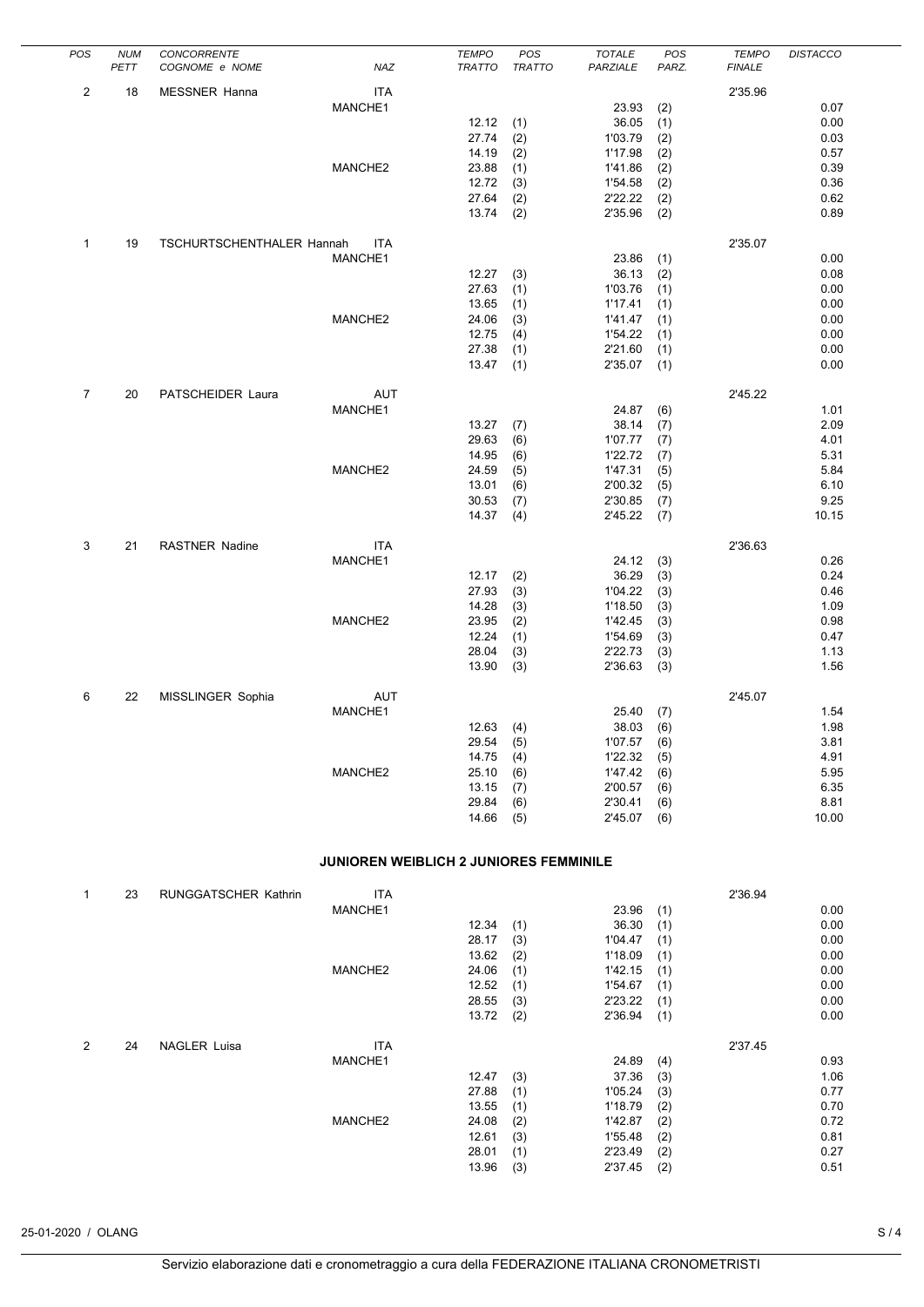| POS | <b>NUM</b><br>PETT | CONCORRENTE<br>COGNOME e NOME | NAZ        | <b>TEMPO</b><br><b>TRATTO</b> | POS<br><b>TRATTO</b> | <b>TOTALE</b><br>PARZIALE | POS<br>PARZ. | <b>TEMPO</b><br><b>FINALE</b> | <b>DISTACCO</b> |
|-----|--------------------|-------------------------------|------------|-------------------------------|----------------------|---------------------------|--------------|-------------------------------|-----------------|
|     |                    |                               |            |                               |                      |                           |              |                               |                 |
| 4   | 25                 | LAMPRECHT Sophia              | <b>ITA</b> |                               |                      |                           |              | 2'42.73                       |                 |
|     |                    |                               | MANCHE1    |                               |                      | 25.08                     | (5)          |                               | 1.12            |
|     |                    |                               |            | 12.36                         | (2)                  | 37.44                     | (4)          |                               | 1.14            |
|     |                    |                               |            | 28.61                         | (4)                  | 1'06.05                   | (4)          |                               | 1.58            |
|     |                    |                               |            | 14.46                         | (4)                  | 1'20.51                   | (4)          |                               | 2.42            |
|     |                    |                               | MANCHE2    | 25.39                         | (5)                  | 1'45.90                   | (4)          |                               | 3.75            |
|     |                    |                               |            | 12.89                         | (5)                  | 1'58.79                   | (4)          |                               | 4.12            |
|     |                    |                               |            | 29.57                         | (5)                  | 2'28.36                   | (5)          |                               | 5.14            |
|     |                    |                               |            | 14.37                         | (4)                  | 2'42.73                   | (4)          |                               | 5.79            |
| 3   | 26                 | LADSTAETTER Greta             | <b>ITA</b> |                               |                      |                           |              | 2'37.63                       |                 |
|     |                    |                               | MANCHE1    |                               |                      | 24.26                     | (2)          |                               | 0.30            |
|     |                    |                               |            | 12.54                         | (4)                  | 36.80                     | (2)          |                               | 0.50            |
|     |                    |                               |            | 28.07                         | (2)                  | 1'04.87                   | (2)          |                               | 0.40            |
|     |                    |                               |            | 13.96                         | (3)                  | 1'18.83                   | (3)          |                               | 0.74            |
|     |                    |                               | MANCHE2    | 24.38                         | (4)                  | 1'43.21                   | (3)          |                               | 1.06            |
|     |                    |                               |            | 12.52                         | (1)                  | 1'55.73                   | (3)          |                               | 1.06            |
|     |                    |                               |            | 28.20                         | (2)                  | 2'23.93                   | (3)          |                               | 0.71            |
|     |                    |                               |            | 13.70                         | (1)                  | 2'37.63                   | (3)          |                               | 0.69            |
| 5   | 27                 | RUNGGATSCHER Hannah           | <b>ITA</b> |                               |                      |                           |              | 2'43.06                       |                 |
|     |                    |                               | MANCHE1    |                               |                      | 24.76                     | (3)          |                               | 0.80            |
|     |                    |                               |            | 13.06                         | (5)                  | 37.82                     | (5)          |                               | 1.52            |
|     |                    |                               |            | 28.95                         | (5)                  | 1'06.77                   | (5)          |                               | 2.30            |
|     |                    |                               |            | 15.15                         | (5)                  | 1'21.92                   | (5)          |                               | 3.83            |
|     |                    |                               | MANCHE2    | 24.36                         | (3)                  | 1'46.28                   | (5)          |                               | 4.13            |
|     |                    |                               |            | 12.84                         | (4)                  | 1'59.12                   | (5)          |                               | 4.45            |
|     |                    |                               |            | 29.16                         | (4)                  | 2'28.28                   | (4)          |                               | 5.06            |
|     |                    |                               |            | 14.78                         | (5)                  | 2'43.06                   | (5)          |                               | 6.12            |

# **SENIOREN WEIBLICH SENIORES FEMMINILE**

| $\overline{2}$ | 28 | <b>BRUNNER Shamira</b> | <b>ITA</b> |       |     |         |     | 2'32.11 |       |
|----------------|----|------------------------|------------|-------|-----|---------|-----|---------|-------|
|                |    |                        | MANCHE1    |       |     | 23.42   | (1) |         | 0.00  |
|                |    |                        |            | 12.02 | (2) | 35.44   | (2) |         | 0.34  |
|                |    |                        |            | 27.51 | (4) | 1'02.95 | (4) |         | 0.49  |
|                |    |                        |            | 13.08 | (1) | 1'16.03 | (2) |         | 0.27  |
|                |    |                        | MANCHE2    | 23.47 | (3) | 1'39.50 | (2) |         | 0.28  |
|                |    |                        |            | 12.03 | (5) | 1'51.53 | (2) |         | 0.51  |
|                |    |                        |            | 27.24 | (2) | 2'18.77 | (2) |         | 0.54  |
|                |    |                        |            | 13.34 | (2) | 2'32.11 | (2) |         | 0.66  |
| 5              | 29 | AMORT Sarah            | <b>AUT</b> |       |     |         |     | 2'37.24 |       |
|                |    |                        | MANCHE1    |       |     | 24.06   | (5) |         | 0.64  |
|                |    |                        |            | 12.41 | (5) | 36.47   | (5) |         | 1.37  |
|                |    |                        |            | 28.37 | (5) | 1'04.84 | (5) |         | 2.38  |
|                |    |                        |            | 14.06 | (5) | 1'18.90 | (5) |         | 3.14  |
|                |    |                        | MANCHE2    | 24.19 | (5) | 1'43.09 | (5) |         | 3.87  |
|                |    |                        |            | 12.28 | (6) | 1'55.37 | (5) |         | 4.35  |
|                |    |                        |            | 27.91 | (5) | 2'23.28 | (5) |         | 5.05  |
|                |    |                        |            | 13.96 | (5) | 2'37.24 | (5) |         | 5.79  |
| $\overline{7}$ | 30 | PLESHAKOVA Oksana      | <b>RUS</b> |       |     |         |     | 2'41.80 |       |
|                |    |                        | MANCHE1    |       |     | 24.56   | (6) |         | 1.14  |
|                |    |                        |            | 12.57 | (7) | 37.13   | (7) |         | 2.03  |
|                |    |                        |            | 28.85 | (6) | 1'05.98 | (6) |         | 3.52  |
|                |    |                        |            | 14.62 | (7) | 1'20.60 | (6) |         | 4.84  |
|                |    |                        | MANCHE2    | 24.81 | (7) | 1'45.41 | (6) |         | 6.19  |
|                |    |                        |            | 12.88 | (7) | 1'58.29 | (7) |         | 7.27  |
|                |    |                        |            | 28.87 | (7) | 2'27.16 | (7) |         | 8.93  |
|                |    |                        |            | 14.64 | (7) | 2'41.80 | (7) |         | 10.35 |
| 1              | 31 | HILPOLD Theresa        | <b>ITA</b> |       |     |         |     | 2'31.45 |       |
|                |    |                        | MANCHE1    |       |     | 23.51   | (3) |         | 0.09  |
|                |    |                        |            | 12.03 | (3) | 35.54   | (3) |         | 0.44  |
|                |    |                        |            | 27.00 | (1) | 1'02.54 | (2) |         | 0.08  |
|                |    |                        |            | 13.22 | (2) | 1'15.76 | (1) |         | 0.00  |
|                |    |                        | MANCHE2    | 23.46 | (2) | 1'39.22 | (1) |         | 0.00  |
|                |    |                        |            | 11.80 | (2) | 1'51.02 | (1) |         | 0.00  |
|                |    |                        |            | 27.21 | (1) | 2'18.23 | (1) |         | 0.00  |
|                |    |                        |            | 13.22 | (1) | 2'31.45 | (1) |         | 0.00  |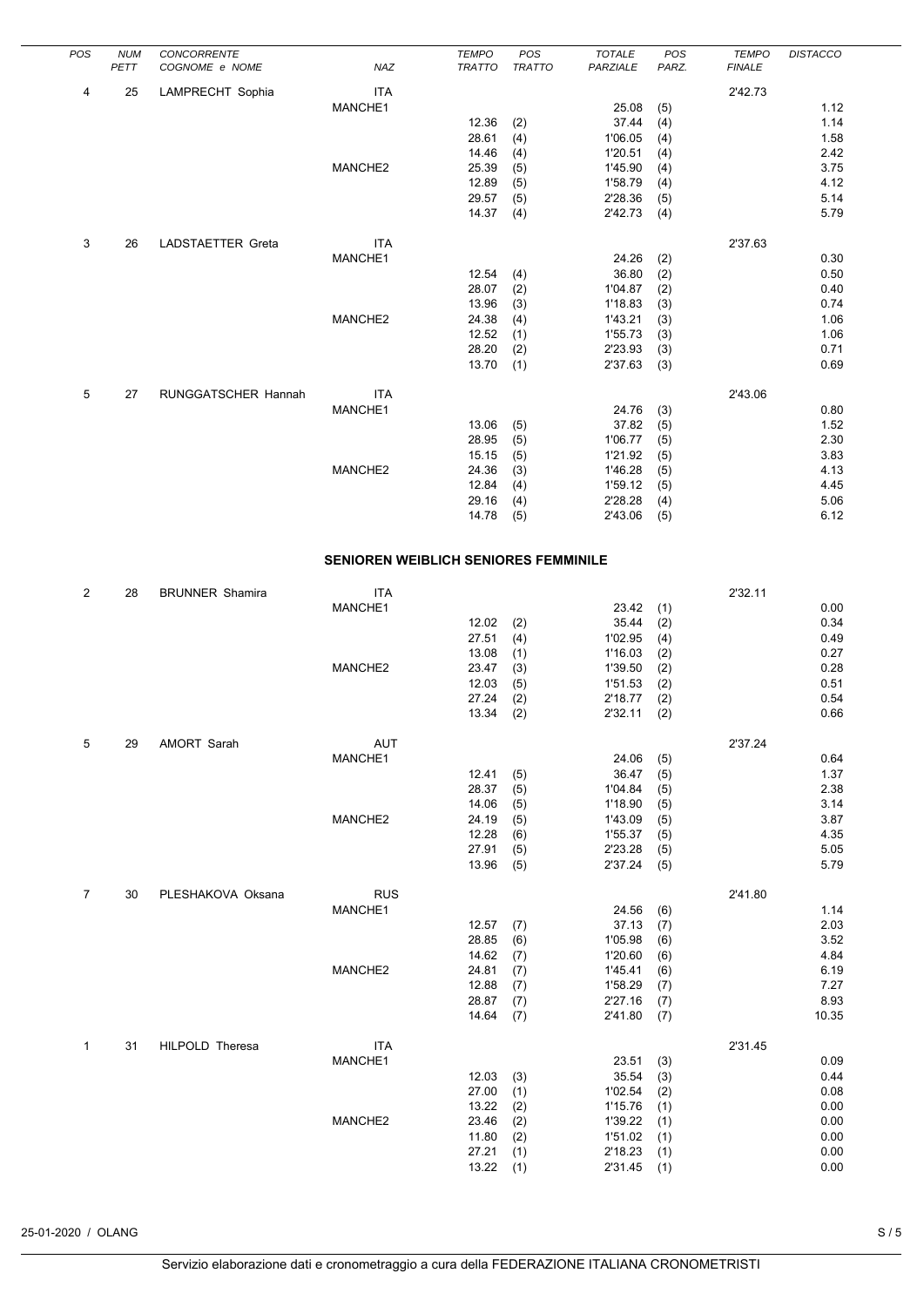| POS | <b>NUM</b><br>PETT | CONCORRENTE<br>COGNOME e NOME | NAZ        | <b>TEMPO</b><br><b>TRATTO</b> | POS<br><b>TRATTO</b> | <b>TOTALE</b><br>PARZIALE | POS<br>PARZ. | <b>TEMPO</b><br><b>FINALE</b> | <b>DISTACCO</b> |
|-----|--------------------|-------------------------------|------------|-------------------------------|----------------------|---------------------------|--------------|-------------------------------|-----------------|
|     |                    |                               |            |                               |                      |                           |              |                               |                 |
| 4   | 32                 | <b>FRISCHMANN Melanie</b>     | <b>AUT</b> |                               |                      |                           |              | 2'33.19                       |                 |
|     |                    |                               | MANCHE1    |                               |                      | 23.59                     | (4)          |                               | 0.17            |
|     |                    |                               |            | 12.09                         | (4)                  | 35.68                     | (4)          |                               | 0.58            |
|     |                    |                               |            | 27.24                         | (2)                  | 1'02.92                   | (3)          |                               | 0.46            |
|     |                    |                               |            | 13.71                         | (3)                  | 1'16.63                   | (4)          |                               | 0.87            |
|     |                    |                               | MANCHE2    | 23.45                         | (1)                  | 1'40.08                   | (4)          |                               | 0.86            |
|     |                    |                               |            | 11.85                         | (3)                  | 1'51.93                   | (4)          |                               | 0.91            |
|     |                    |                               |            | 27.48                         | (4)                  | 2'19.41                   | (4)          |                               | 1.18            |
|     |                    |                               |            | 13.78                         | (3)                  | 2'33.19                   | (4)          |                               | 1.74            |
| 6   | 33                 | MISSLINGER Janine             | <b>AUT</b> |                               |                      |                           |              | 2'40.62                       |                 |
|     |                    |                               | MANCHE1    |                               |                      | 24.56                     | (6)          |                               | 1.14            |
|     |                    |                               |            | 12.47                         | (6)                  | 37.03                     | (6)          |                               | 1.93            |
|     |                    |                               |            | 29.69                         | (7)                  | 1'06.72                   | (7)          |                               | 4.26            |
|     |                    |                               |            | 14.59                         | (6)                  | 1'21.31                   | (7)          |                               | 5.55            |
|     |                    |                               | MANCHE2    | 24.34                         | (6)                  | 1'45.65                   | (7)          |                               | 6.43            |
|     |                    |                               |            | 11.91                         | (4)                  | 1'57.56                   | (6)          |                               | 6.54            |
|     |                    |                               |            | 28.63                         | (6)                  | 2'26.19                   | (6)          |                               | 7.96            |
|     |                    |                               |            | 14.43                         | (6)                  | 2'40.62                   | (6)          |                               | 9.17            |
| 3   | 34                 | <b>FRISCHMANN Verena</b>      | <b>AUT</b> |                               |                      |                           |              | 2'32.93                       |                 |
|     |                    |                               | MANCHE1    |                               |                      | 23.46                     | (2)          |                               | 0.04            |
|     |                    |                               |            | 11.64                         | (1)                  | 35.10                     | (1)          |                               | 0.00            |
|     |                    |                               |            | 27.36                         | (3)                  | 1'02.46                   | (1)          |                               | 0.00            |
|     |                    |                               |            | 13.71                         | (3)                  | 1'16.17                   | (3)          |                               | 0.41            |
|     |                    |                               | MANCHE2    | 23.73                         | (4)                  | 1'39.90                   | (3)          |                               | 0.68            |
|     |                    |                               |            | 11.70                         | (1)                  | 1'51.60                   | (3)          |                               | 0.58            |
|     |                    |                               |            | 27.38                         | (3)                  | 2'18.98                   | (3)          |                               | 0.75            |
|     |                    |                               |            | 13.95                         | (4)                  | 2'32.93                   | (3)          |                               | 1.48            |

## **HERREN MASTER III MASTER B1**

| 9  | 35 | STAFFLER Hubert            | <b>ITA</b> |       |      |         |      | 2'43.43 |       |
|----|----|----------------------------|------------|-------|------|---------|------|---------|-------|
|    |    |                            | MANCHE1    |       |      | 24.82   | (10) |         | 1.59  |
|    |    |                            |            | 13.13 | (10) | 37.95   | (10) |         | 2.58  |
|    |    |                            |            | 29.12 | (10) | 1'07.07 | (10) |         | 4.66  |
|    |    |                            |            | 14.88 | (9)  | 1'21.95 | (10) |         | 6.68  |
|    |    |                            | MANCHE2    | 24.79 | (9)  | 1'46.74 | (10) |         | 8.17  |
|    |    |                            |            | 13.21 | (10) | 1'59.95 | (10) |         | 9.12  |
|    |    |                            |            | 28.87 | (8)  | 2'28.82 | (9)  |         | 10.75 |
|    |    |                            |            | 14.61 | (9)  | 2'43.43 | (9)  |         | 12.07 |
| 10 | 36 | <b>LARCHER Thomas</b>      | <b>AUT</b> |       |      |         |      | 2'44.18 |       |
|    |    |                            | MANCHE1    |       |      | 24.65   | (9)  |         | 1.42  |
|    |    |                            |            | 12.75 | (9)  | 37.40   | (9)  |         | 2.03  |
|    |    |                            |            | 28.88 | (8)  | 1'06.28 | (9)  |         | 3.87  |
|    |    |                            |            | 15.21 | (11) | 1'21.49 | (9)  |         | 6.22  |
|    |    |                            | MANCHE2    | 25.12 | (10) | 1'46.61 | (9)  |         | 8.04  |
|    |    |                            |            | 13.32 | (11) | 1'59.93 | (9)  |         | 9.10  |
|    |    |                            |            | 29.14 | (9)  | 2'29.07 | (10) |         | 11.00 |
|    |    |                            |            | 15.11 | (11) | 2'44.18 | (10) |         | 12.82 |
| 11 | 37 | <b>KOLER Stanislav</b>     | <b>SLO</b> |       |      |         |      | 2'47.02 |       |
|    |    |                            | MANCHE1    |       |      | 25.26   | (11) |         | 2.03  |
|    |    |                            |            | 13.15 | (11) | 38.41   | (11) |         | 3.04  |
|    |    |                            |            | 30.34 | (11) | 1'08.75 | (11) |         | 6.34  |
|    |    |                            |            | 15.04 | (10) | 1'23.79 | (11) |         | 8.52  |
|    |    |                            | MANCHE2    | 25.60 | (11) | 1'49.39 | (11) |         | 10.82 |
|    |    |                            |            | 13.09 | (9)  | 2'02.48 | (11) |         | 11.65 |
|    |    |                            |            | 29.76 | (11) | 2'32.24 | (11) |         | 14.17 |
|    |    |                            |            | 14.78 | (10) | 2'47.02 | (11) |         | 15.66 |
| 6  | 38 | <b>SCHWALLER Alexander</b> | GER        |       |      |         |      | 2'37.91 |       |
|    |    |                            | MANCHE1    |       |      | 24.39   | (6)  |         | 1.16  |
|    |    |                            |            | 12.71 | (8)  | 37.10   | (8)  |         | 1.73  |
|    |    |                            |            | 28.56 | (7)  | 1'05.66 | (7)  |         | 3.25  |
|    |    |                            |            | 14.24 | (6)  | 1'19.90 | (7)  |         | 4.63  |
|    |    |                            | MANCHE2    | 24.07 | (4)  | 1'43.97 | (7)  |         | 5.40  |
|    |    |                            |            | 12.49 | (5)  | 1'56.46 | (7)  |         | 5.63  |
|    |    |                            |            | 28.03 | (4)  | 2'24.49 | (6)  |         | 6.42  |
|    |    |                            |            | 13.42 | (2)  | 2'37.91 | (6)  |         | 6.55  |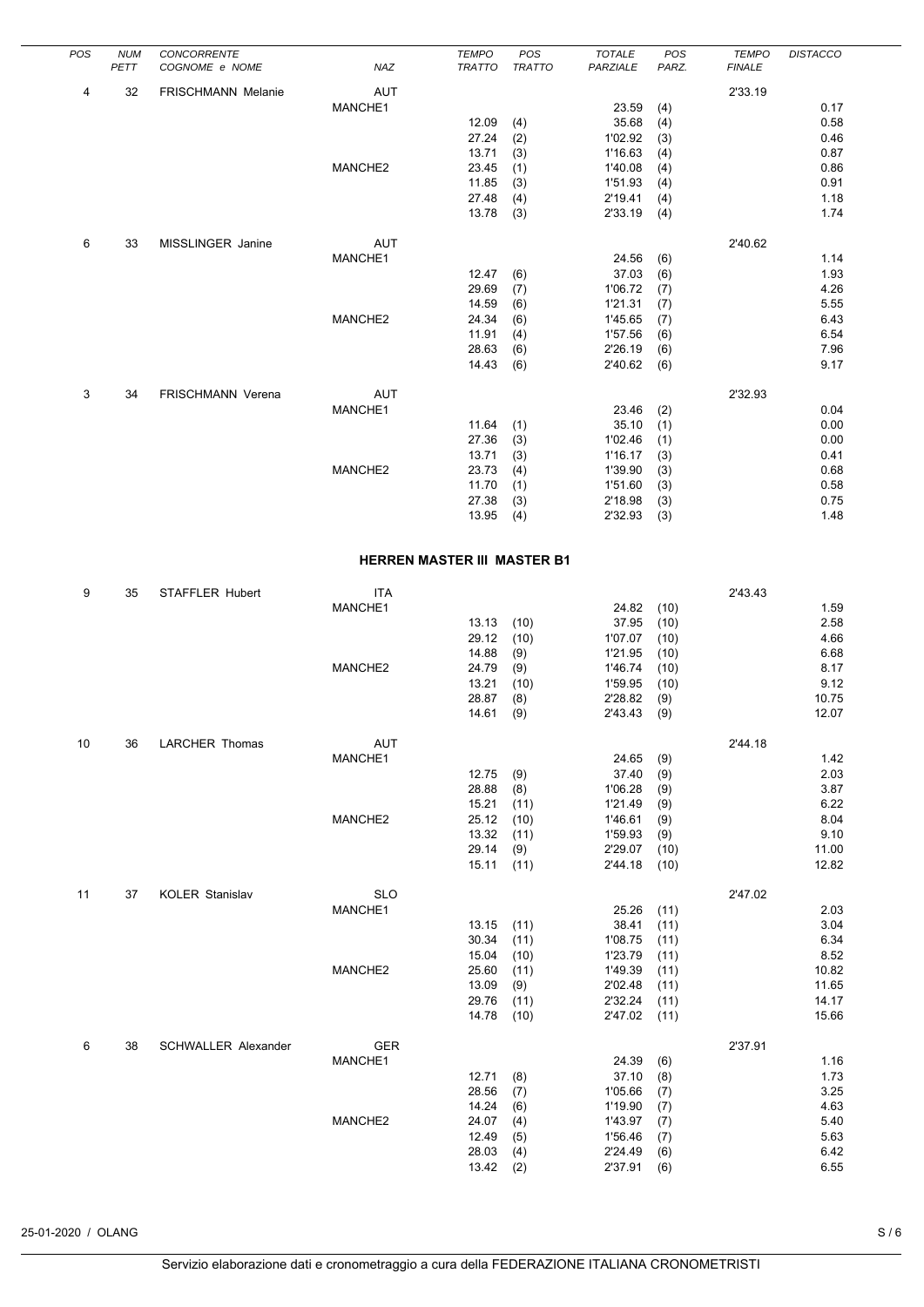| POS          | <b>NUM</b> | CONCORRENTE                |            | <b>TEMPO</b>  | POS           | <b>TOTALE</b> | POS   | <b>TEMPO</b>  | <b>DISTACCO</b> |
|--------------|------------|----------------------------|------------|---------------|---------------|---------------|-------|---------------|-----------------|
|              | PETT       | COGNOME e NOME             | NAZ        | <b>TRATTO</b> | <b>TRATTO</b> | PARZIALE      | PARZ. | <b>FINALE</b> |                 |
|              |            |                            |            |               |               |               |       |               |                 |
| 4            | 39         | <b>KERSCHBAUMER Helmut</b> | <b>AUT</b> |               |               |               |       | 2'37.51       |                 |
|              |            |                            | MANCHE1    |               |               | 23.85         | (3)   |               | 0.62            |
|              |            |                            |            | 12.39         | (6)           | 36.24         | (3)   |               | 0.87            |
|              |            |                            |            | 27.91         | (3)           | 1'04.15       | (3)   |               | 1.74            |
|              |            |                            |            | 14.05         | (5)           | 1'18.20       | (3)   |               | 2.93            |
|              |            |                            | MANCHE2    | 23.90         | (2)           | 1'42.10       | (3)   |               | 3.53            |
|              |            |                            |            | 12.62         | (7)           | 1'54.72       | (3)   |               | 3.89            |
|              |            |                            |            | 28.86         | (6)           | 2'23.58       | (5)   |               | 5.51            |
|              |            |                            |            | 13.93         | (6)           | 2'37.51       | (4)   |               | 6.15            |
|              |            |                            |            |               |               |               |       |               |                 |
| 8            | 40         | GOETSCHL Gerhard           | <b>AUT</b> |               |               |               |       | 2'40.16       |                 |
|              |            |                            | MANCHE1    |               |               | 24.46         | (8)   |               | 1.23            |
|              |            |                            |            | 12.25         |               | 36.71         |       |               | 1.34            |
|              |            |                            |            |               | (3)           |               | (6)   |               |                 |
|              |            |                            |            | 29.07         | (9)           | 1'05.78       | (8)   |               | 3.37            |
|              |            |                            |            | 14.58         | (7)           | 1'20.36       | (8)   |               | 5.09            |
|              |            |                            | MANCHE2    | 24.25         | (8)           | 1'44.61       | (8)   |               | 6.04            |
|              |            |                            |            | 12.48         | (4)           | 1'57.09       | (8)   |               | 6.26            |
|              |            |                            |            | 29.28         | (10)          | 2'26.37       | (8)   |               | 8.30            |
|              |            |                            |            | 13.79         | (5)           | 2'40.16       | (8)   |               | 8.80            |
|              |            |                            |            |               |               |               |       |               |                 |
| 3            | 41         | <b>STRICKNER August</b>    | AUT        |               |               |               |       | 2'36.54       |                 |
|              |            |                            | MANCHE1    |               |               | 24.41         | (7)   |               | 1.18            |
|              |            |                            |            | 12.38         | (4)           | 36.79         | (7)   |               | 1.42            |
|              |            |                            |            | 27.97         | (4)           | 1'04.76       | (4)   |               | 2.35            |
|              |            |                            |            | 13.75         | (2)           | 1'18.51       | (4)   |               | 3.24            |
|              |            |                            | MANCHE2    | 24.17         | (5)           | 1'42.68       | (4)   |               | 4.11            |
|              |            |                            |            | 12.16         | (1)           | 1'54.84       | (4)   |               | 4.01            |
|              |            |                            |            | 27.95         | (2)           | 2'22.79       | (3)   |               | 4.72            |
|              |            |                            |            |               |               |               |       |               |                 |
|              |            |                            |            | 13.75         | (4)           | 2'36.54       | (3)   |               | 5.18            |
|              |            |                            |            |               |               |               |       |               |                 |
| $\mathbf{1}$ | 42         | <b>GRAEBER Manfred</b>     | <b>ITA</b> |               |               |               |       | 2'31.36       |                 |
|              |            |                            | MANCHE1    |               |               | 23.23         | (1)   |               | 0.00            |
|              |            |                            |            | 12.14         | (1)           | 35.37         | (1)   |               | 0.00            |
|              |            |                            |            | 27.04         | (1)           | 1'02.41       | (1)   |               | 0.00            |
|              |            |                            |            | 12.86         | (1)           | 1'15.27       | (1)   |               | 0.00            |
|              |            |                            | MANCHE2    | 23.30         | (1)           | 1'38.57       | (1)   |               | 0.00            |
|              |            |                            |            | 12.26         | (2)           | 1'50.83       | (1)   |               | 0.00            |
|              |            |                            |            | 27.24         | (1)           | 2'18.07       | (1)   |               | 0.00            |
|              |            |                            |            | 13.29         | (1)           | 2'31.36       | (1)   |               | 0.00            |
|              |            |                            |            |               |               |               |       |               |                 |
| 5            | 43         | MISSLINGER Peter           | AUT        |               |               |               |       | 2'37.70       |                 |
|              |            |                            | MANCHE1    |               |               | 24.04         | (5)   |               | 0.81            |
|              |            |                            |            | 12.38         | (4)           | 36.42         | (4)   |               | 1.05            |
|              |            |                            |            |               |               |               |       |               |                 |
|              |            |                            |            | 28.37         | (5)           | 1'04.79       | (5)   |               | 2.38            |
|              |            |                            |            | 13.91         | (4)           | 1'18.70       | (5)   |               | 3.43            |
|              |            |                            | MANCHE2    | 24.19         | (7)           | 1'42.89       | (5)   |               | 4.32            |
|              |            |                            |            | 12.26         | (2)           | 1'55.15       | (5)   |               | 4.32            |
|              |            |                            |            | 28.35         | (5)           | 2'23.50       | (4)   |               | 5.43            |
|              |            |                            |            | 14.20         | (7)           | 2'37.70       | (5)   |               | 6.34            |
|              |            |                            |            |               |               |               |       |               |                 |
| 7            | 44         | <b>KIRSCHNER Albin</b>     | AUT        |               |               |               |       | 2'39.82       |                 |
|              |            |                            | MANCHE1    |               |               | 24.03         | (4)   |               | 0.80            |
|              |            |                            |            | 12.52         | (7)           | 36.55         | (5)   |               | 1.18            |
|              |            |                            |            | 28.37         | (5)           | 1'04.92       | (6)   |               | 2.51            |
|              |            |                            |            | 14.65         | (8)           | 1'19.57       | (6)   |               | 4.30            |
|              |            |                            | MANCHE2    | 24.02         | (3)           | 1'43.59       | (6)   |               | 5.02            |
|              |            |                            |            | 12.80         | (8)           | 1'56.39       | (6)   |               | 5.56            |
|              |            |                            |            | 28.86         | (6)           | 2'25.25       | (7)   |               | 7.18            |
|              |            |                            |            | 14.57         | (8)           | 2'39.82       | (7)   |               | 8.46            |
|              |            |                            |            |               |               |               |       |               |                 |
|              |            |                            |            |               |               |               |       |               |                 |
| 12           | 45         | ERB Hubert                 | GER        |               |               |               |       | 2'55.57       |                 |
|              |            |                            | MANCHE1    |               |               | 26.46         | (12)  |               | 3.23            |
|              |            |                            |            | 14.12         | (12)          | 40.58         | (12)  |               | 5.21            |
|              |            |                            |            | 31.60         | (12)          | 1'12.18       | (12)  |               | 9.77            |
|              |            |                            |            | 16.16         | (12)          | 1'28.34       | (12)  |               | 13.07           |
|              |            |                            | MANCHE2    | 25.85         | (12)          | 1'54.19       | (12)  |               | 15.62           |
|              |            |                            |            | 14.09         | (12)          | 2'08.28       | (12)  |               | 17.45           |
|              |            |                            |            | 31.61         | (12)          | 2'39.89       | (12)  |               | 21.82           |
|              |            |                            |            | 15.68         | (12)          | 2'55.57       | (12)  |               | 24.21           |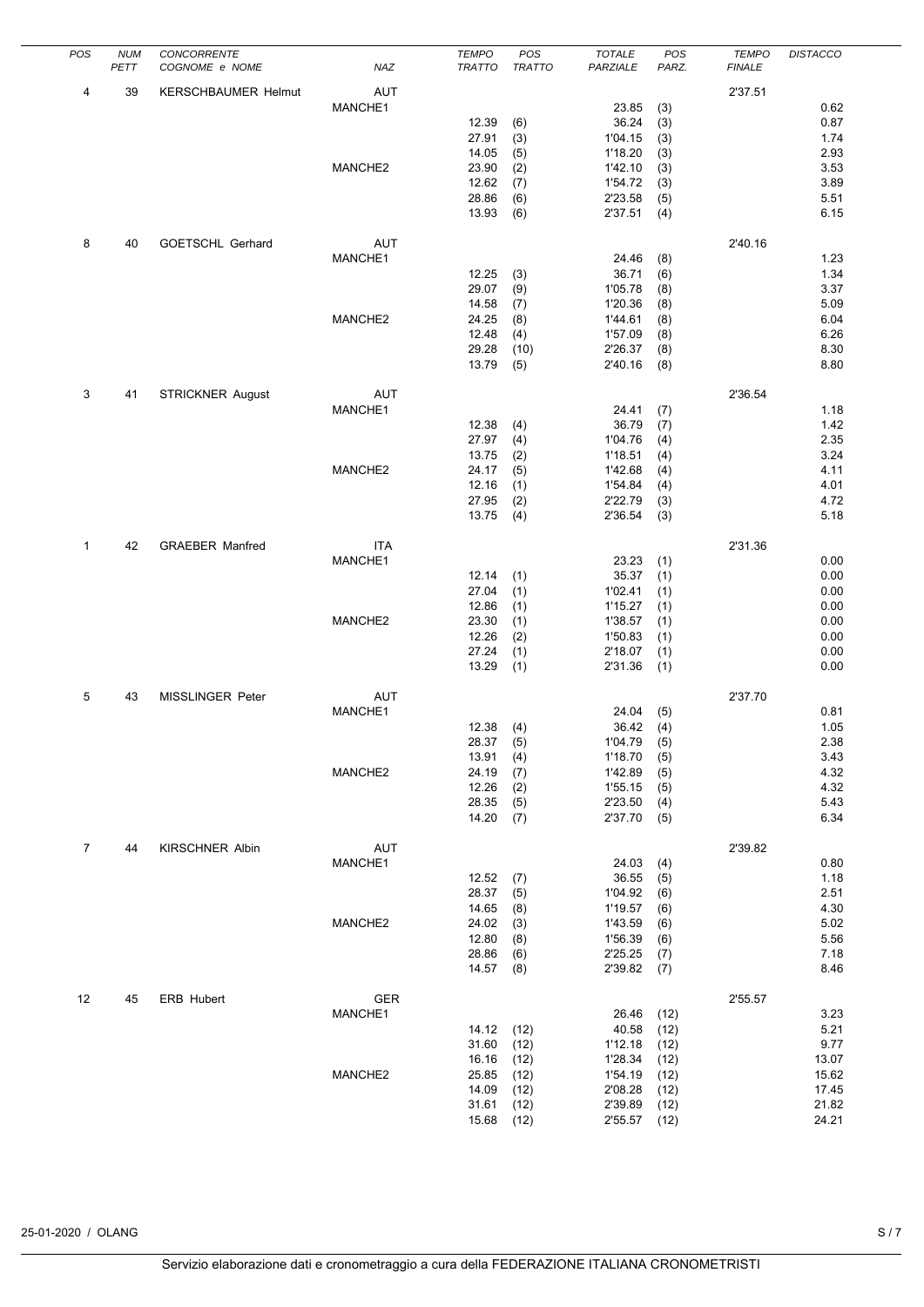| POS            | <b>NUM</b><br>PETT | CONCORRENTE<br>COGNOME e NOME | NAZ            | <b>TEMPO</b><br><b>TRATTO</b>    | POS<br><b>TRATTO</b> | <b>TOTALE</b><br>PARZIALE | POS<br>PARZ. | <b>TEMPO</b><br><b>FINALE</b> | <b>DISTACCO</b> |
|----------------|--------------------|-------------------------------|----------------|----------------------------------|----------------------|---------------------------|--------------|-------------------------------|-----------------|
| $\overline{c}$ | 46                 | MITTERRUTZNER Michael         | ITA            |                                  |                      |                           |              | 2'35.86                       |                 |
|                |                    |                               | MANCHE1        |                                  |                      | 23.81                     | (2)          |                               | 0.58            |
|                |                    |                               |                | 12.15<br>27.88                   | (2)                  | 35.96                     | (2)          |                               | 0.59            |
|                |                    |                               |                | 13.82                            | (2)<br>(3)           | 1'03.84<br>1'17.66        | (2)<br>(2)   |                               | 1.43<br>2.39    |
|                |                    |                               | MANCHE2        | 24.17                            | (5)                  | 1'41.83                   | (2)          |                               | 3.26            |
|                |                    |                               |                | 12.54                            | (6)                  | 1'54.37                   | (2)          |                               | 3.54            |
|                |                    |                               |                | 27.98<br>13.51                   | (3)<br>(3)           | 2'22.35<br>2'35.86        | (2)<br>(2)   |                               | 4.28<br>4.50    |
|                |                    |                               |                | <b>HERREN MASTER II MASTER B</b> |                      |                           |              |                               |                 |
|                |                    |                               |                |                                  |                      |                           |              |                               |                 |
| 4              | 47                 | <b>KINZNER Ulrich</b>         | ITA<br>MANCHE1 |                                  |                      | 23.28                     | (3)          | 2'31.75                       | 0.13            |
|                |                    |                               |                | 12.31                            | (7)                  | 35.59                     | (4)          |                               | 0.50            |
|                |                    |                               |                | 27.17                            | (2)                  | 1'02.76                   | (4)          |                               | 0.50            |
|                |                    |                               | MANCHE2        | 13.13<br>23.02                   | (1)<br>(1)           | 1'15.89<br>1'38.91        | (3)<br>(3)   |                               | 0.43<br>0.14    |
|                |                    |                               |                | 11.98                            | (2)                  | 1'50.89                   | (2)          |                               | 0.35            |
|                |                    |                               |                | 27.65                            | (5)                  | 2'18.54                   | (4)          |                               | 0.89            |
|                |                    |                               |                | 13.21                            | (1)                  | 2'31.75                   | (4)          |                               | 0.81            |
| $\overline{2}$ | 48                 | <b>BUCHER Christian</b>       | <b>AUT</b>     |                                  |                      |                           |              | 2'31.62                       |                 |
|                |                    |                               | MANCHE1        |                                  |                      | 23.15                     | (1)          |                               | 0.00            |
|                |                    |                               |                | 11.94<br>27.17                   | (2)<br>(2)           | 35.09<br>1'02.26          | (1)<br>(1)   |                               | 0.00<br>0.00    |
|                |                    |                               |                | 13.20                            | (3)                  | 1'15.46                   | (1)          |                               | 0.00            |
|                |                    |                               | MANCHE2        | 23.31                            | (3)                  | 1'38.77                   | (1)          |                               | 0.00            |
|                |                    |                               |                | 12.14<br>27.43                   | (4)<br>(3)           | 1'50.91<br>2'18.34        | (3)<br>(3)   |                               | 0.37<br>0.69    |
|                |                    |                               |                | 13.28                            | (2)                  | 2'31.62                   | (2)          |                               | 0.68            |
| 5              | 49                 | KEILER Franz Josef            | <b>AUT</b>     |                                  |                      |                           |              | 2'33.31                       |                 |
|                |                    |                               | MANCHE1        |                                  |                      | 23.29                     | (4)          |                               | 0.14            |
|                |                    |                               |                | 12.15                            | (4)                  | 35.44                     | (3)          |                               | 0.35            |
|                |                    |                               |                | 27.35<br>13.54                   | (5)<br>(7)           | 1'02.79<br>1'16.33        | (5)<br>(5)   |                               | 0.53<br>0.87    |
|                |                    |                               | MANCHE2        | 23.53                            | (6)                  | 1'39.86                   | (5)          |                               | 1.09            |
|                |                    |                               |                | 12.32                            | (5)                  | 1'52.18                   | (5)          |                               | 1.64            |
|                |                    |                               |                | 27.77<br>13.36                   | (6)<br>(4)           | 2'19.95<br>2'33.31        | (5)<br>(5)   |                               | 2.30<br>2.37    |
|                |                    |                               |                |                                  |                      |                           |              |                               |                 |
| 12             | 50                 | <b>RIETMAN Marco</b>          | SUI<br>MANCHE1 |                                  |                      | 24.59                     | (11)         | 2'42.30                       | 1.44            |
|                |                    |                               |                | 13.17                            | (11)                 | 37.76                     | (11)         |                               | 2.67            |
|                |                    |                               |                | 28.87                            | (12)                 | 1'06.63                   | (12)         |                               | 4.37            |
|                |                    |                               | MANCHE2        | 14.10<br>24.47                   | (10)<br>(11)         | 1'20.73<br>1'45.20        | (12)<br>(12) |                               | 5.27<br>6.43    |
|                |                    |                               |                | 13.94                            | (12)                 | 1'59.14                   | (12)         |                               | 8.60            |
|                |                    |                               |                | 29.29                            | (12)                 | 2'28.43                   | (12)         |                               | 10.78           |
|                |                    |                               |                | 13.87                            | (10)                 | 2'42.30                   | (12)         |                               | 11.36           |
| 3              | 51                 | <b>REIFER Rupert</b>          | <b>ITA</b>     |                                  |                      |                           |              | 2'31.64                       |                 |
|                |                    |                               | MANCHE1        | 11.95                            | (3)                  | 23.80<br>35.75            | (6)<br>(5)   |                               | 0.65<br>0.66    |
|                |                    |                               |                | 27.00                            | (1)                  | 1'02.75                   | (3)          |                               | 0.49            |
|                |                    |                               |                | 13.19                            | (2)                  | 1'15.94                   | (4)          |                               | 0.48            |
|                |                    |                               | MANCHE2        | 23.39<br>12.12                   | (4)<br>(3)           | 1'39.33<br>1'51.45        | (4)<br>(4)   |                               | 0.56<br>0.91    |
|                |                    |                               |                | 26.80                            | (1)                  | 2'18.25                   | (2)          |                               | 0.60            |
|                |                    |                               |                | 13.39                            | (5)                  | 2'31.64                   | (3)          |                               | 0.70            |
| 7              | 52                 | HAUTTZ Michael                | GER            |                                  |                      |                           |              | 2'36.51                       |                 |
|                |                    |                               | MANCHE1        |                                  |                      | 23.83                     | (7)          |                               | 0.68            |
|                |                    |                               |                | 12.27                            | (6)                  | 36.10                     | (7)          |                               | 1.01            |
|                |                    |                               |                | 27.77<br>13.93                   | (8)<br>(8)           | 1'03.87<br>1'17.80        | (8)<br>(8)   |                               | 1.61<br>2.34    |
|                |                    |                               | MANCHE2        | 24.16                            | (8)                  | 1'41.96                   | (7)          |                               | 3.19            |
|                |                    |                               |                | 12.45                            | (6)                  | 1'54.41                   | (7)          |                               | 3.87            |
|                |                    |                               |                | 28.52<br>13.58                   | (9)<br>(7)           | 2'22.93<br>2'36.51        | (7)<br>(7)   |                               | 5.28<br>5.57    |
|                |                    |                               |                |                                  |                      |                           |              |                               |                 |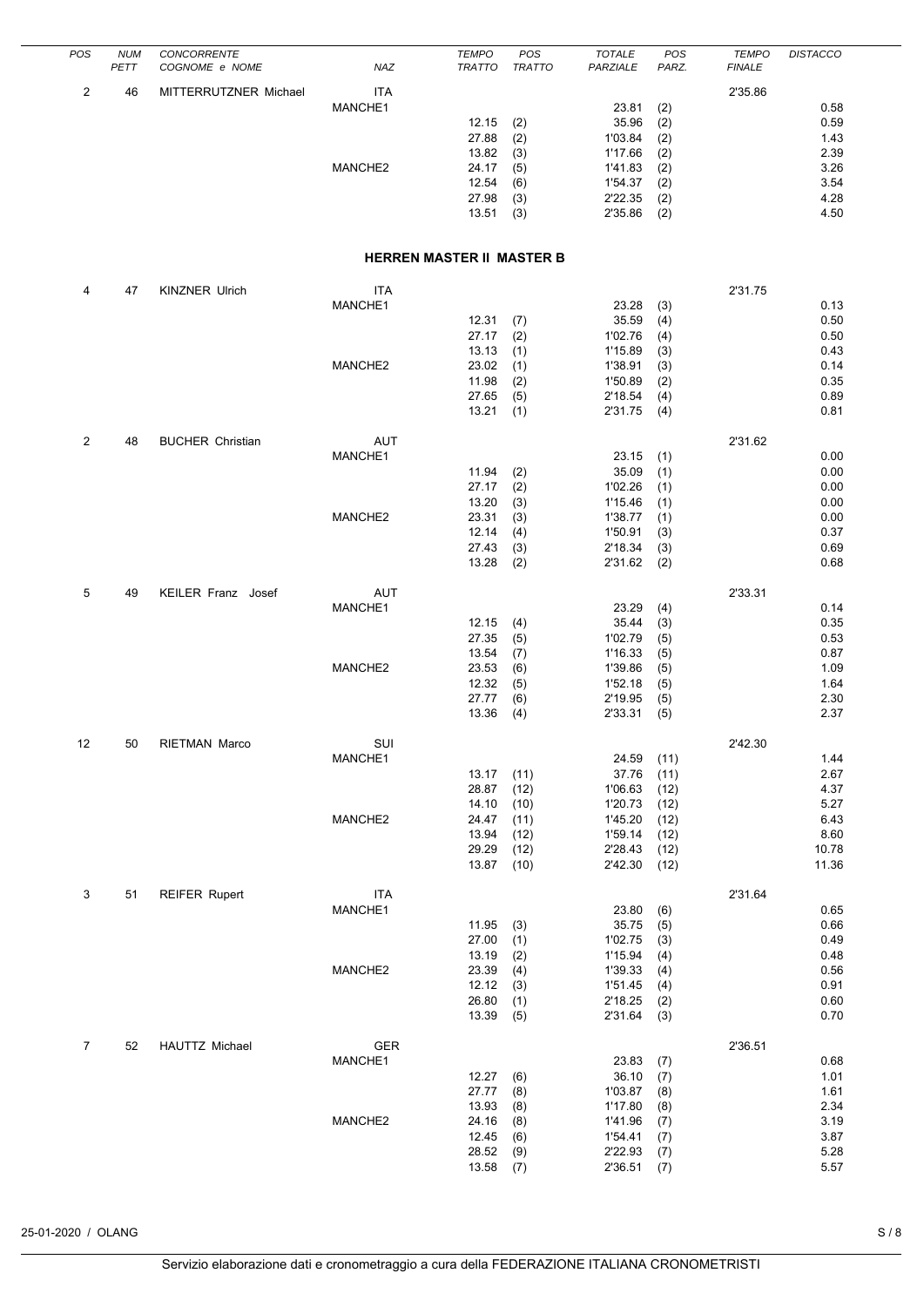| POS          | <b>NUM</b> | <b>CONCORRENTE</b>      |                       | <b>TEMPO</b>             | POS           | <b>TOTALE</b>      | POS          | <b>TEMPO</b>  | <b>DISTACCO</b> |
|--------------|------------|-------------------------|-----------------------|--------------------------|---------------|--------------------|--------------|---------------|-----------------|
|              | PETT       | COGNOME e NOME          | NAZ                   | <b>TRATTO</b>            | <b>TRATTO</b> | PARZIALE           | PARZ.        | <b>FINALE</b> |                 |
| 8            | 53         | <b>HOELZ Hansjoerg</b>  | AUT                   |                          |               |                    |              | 2'36.93       |                 |
|              |            |                         | MANCHE1               |                          |               | 24.06              | (10)         |               | 0.91            |
|              |            |                         |                       | 12.35                    | (9)           | 36.41              | (9)          |               | 1.32            |
|              |            |                         |                       | 28.07<br>13.95           | (10)<br>(9)   | 1'04.48<br>1'18.43 | (9)<br>(9)   |               | 2.22<br>2.97    |
|              |            |                         | MANCHE2               | 24.28                    | (9)           | 1'42.71            | (8)          |               | 3.94            |
|              |            |                         |                       | 12.57                    | (8)           | 1'55.28            | (8)          |               | 4.74            |
|              |            |                         |                       | 28.05                    | (8)           | 2'23.33            | (8)          |               | 5.68            |
|              |            |                         |                       | 13.60                    | (9)           | 2'36.93            | (8)          |               | 5.99            |
| $\mathbf{1}$ | 54         | <b>STOCKNER Helmut</b>  | <b>ITA</b>            |                          |               |                    |              | 2'30.94       |                 |
|              |            |                         | MANCHE1               |                          |               | 23.24              | (2)          |               | 0.09            |
|              |            |                         |                       | 11.89                    | (1)           | 35.13              | (2)          |               | 0.04            |
|              |            |                         |                       | 27.26                    | (4)           | 1'02.39            | (2)          |               | 0.13            |
|              |            |                         |                       | 13.28                    | (4)           | 1'15.67            | (2)          |               | 0.21            |
|              |            |                         | MANCHE2               | 23.10<br>11.77           | (2)<br>(1)    | 1'38.77<br>1'50.54 | (1)<br>(1)   |               | 0.00<br>0.00    |
|              |            |                         |                       | 27.11                    | (2)           | 2'17.65            | (1)          |               | 0.00            |
|              |            |                         |                       | 13.29                    | (3)           | 2'30.94            | (1)          |               | 0.00            |
|              |            |                         |                       |                          |               |                    |              |               |                 |
| 11           | 55         | AMORT Wolfgang          | <b>AUT</b><br>MANCHE1 |                          |               | 24.71              | (12)         | 2'41.84       | 1.56            |
|              |            |                         |                       | 13.26                    | (12)          | 37.97              | (12)         |               | 2.88            |
|              |            |                         |                       | 28.02                    | (9)           | 1'05.99            | (11)         |               | 3.73            |
|              |            |                         |                       | 14.47                    | (12)          | 1'20.46            | (11)         |               | 5.00            |
|              |            |                         | MANCHE2               | 24.29                    | (10)          | 1'44.75            | (11)         |               | 5.98            |
|              |            |                         |                       | 13.30                    | (11)          | 1'58.05            | (11)         |               | 7.51            |
|              |            |                         |                       | 29.06<br>14.73           | (11)<br>(12)  | 2'27.11<br>2'41.84 | (11)<br>(11) |               | 9.46<br>10.90   |
|              |            |                         |                       |                          |               |                    |              |               |                 |
| 10           | 56         | <b>KELLER Christian</b> | <b>GER</b>            |                          |               |                    |              | 2'39.14       |                 |
|              |            |                         | MANCHE1               |                          |               | 23.96              | (9)          |               | 0.81            |
|              |            |                         |                       | 12.76<br>28.82           | (10)<br>(11)  | 36.72<br>1'05.54   | (10)<br>(10) |               | 1.63<br>3.28    |
|              |            |                         |                       | 14.21                    | (11)          | 1'19.75            | (10)         |               | 4.29            |
|              |            |                         | MANCHE2               | 23.72                    | (7)           | 1'43.47            | (10)         |               | 4.70            |
|              |            |                         |                       | 12.70                    | (9)           | 1'56.17            | (9)          |               | 5.63            |
|              |            |                         |                       | 29.03                    | (10)          | 2'25.20            | (10)         |               | 7.55            |
|              |            |                         |                       | 13.94                    | (11)          | 2'39.14            | (10)         |               | 8.20            |
| 6            | 57         | TRIEB Manfred           | AUT                   |                          |               |                    |              | 2'34.05       |                 |
|              |            |                         | MANCHE1               |                          |               | 23.77              | (5)          |               | 0.62            |
|              |            |                         |                       | 12.20                    | (5)           | 35.97              | (6)          |               | 0.88            |
|              |            |                         |                       | 27.44<br>13.40           | (6)<br>(5)    | 1'03.41<br>1'16.81 | (6)<br>(6)   |               | 1.15<br>1.35    |
|              |            |                         | MANCHE2               | 23.51                    | (5)           | 1'40.32            | (6)          |               | 1.55            |
|              |            |                         |                       | 12.55                    | (7)           | 1'52.87            | (6)          |               | 2.33            |
|              |            |                         |                       | 27.78                    | (7)           | 2'20.65            | (6)          |               | 3.00            |
|              |            |                         |                       | 13.40                    | (6)           | 2'34.05            | (6)          |               | 3.11            |
| 9            | 58         | <b>LUCIAN Corrado</b>   | <b>ITA</b>            |                          |               |                    |              | 2'37.37       |                 |
|              |            |                         | MANCHE1               |                          |               | 23.95              | (8)          |               | $0.80\,$        |
|              |            |                         |                       | 12.32                    | (8)           | 36.27              | (8)          |               | 1.18            |
|              |            |                         |                       | 27.54                    | (7)           | 1'03.81            | (7)          |               | 1.55            |
|              |            |                         |                       | 13.45                    | (6)           | 1'17.26            | (7)          |               | 1.80            |
|              |            |                         | MANCHE2               | 25.91<br>13.12           | (12)<br>(10)  | 1'43.17<br>1'56.29 | (9)<br>(10)  |               | 4.40<br>5.75    |
|              |            |                         |                       | 27.50                    | (4)           | 2'23.79            | (9)          |               | 6.14            |
|              |            |                         |                       | 13.58                    | (7)           | 2'37.37            | (9)          |               | 6.43            |
|              |            |                         |                       | HERREN MASTER I MASTER A |               |                    |              |               |                 |
|              |            |                         |                       |                          |               |                    |              |               |                 |
| 5            | 59         | KEILER Stefan           | AUT                   |                          |               |                    |              | 2'36.57       |                 |

| 59 | <b>KEILER Stefan</b> | <b>AUT</b> |       |     |         |     | 2'36.57 |  |
|----|----------------------|------------|-------|-----|---------|-----|---------|--|
|    |                      | MANCHE1    |       |     | 24.03   | (5) | 0.96    |  |
|    |                      |            | 12.35 | (4) | 36.38   | (5) | 1.45    |  |
|    |                      |            | 27.65 | (5) | 1'04.03 | (5) | 1.93    |  |
|    |                      |            | 13.94 | (5) | 1'17.97 | (5) | 2.60    |  |
|    |                      | MANCHE2    | 24.14 | (4) | 1'42.11 | (5) | 3.67    |  |
|    |                      |            | 12.35 | (4) | 1'54.46 | (5) | 4.28    |  |
|    |                      |            | 27.95 | (5) | 2'22.41 | (5) | 5.72    |  |
|    |                      |            | 14.16 | (5) | 2'36.57 | (5) | 7.21    |  |
|    |                      |            |       |     |         |     |         |  |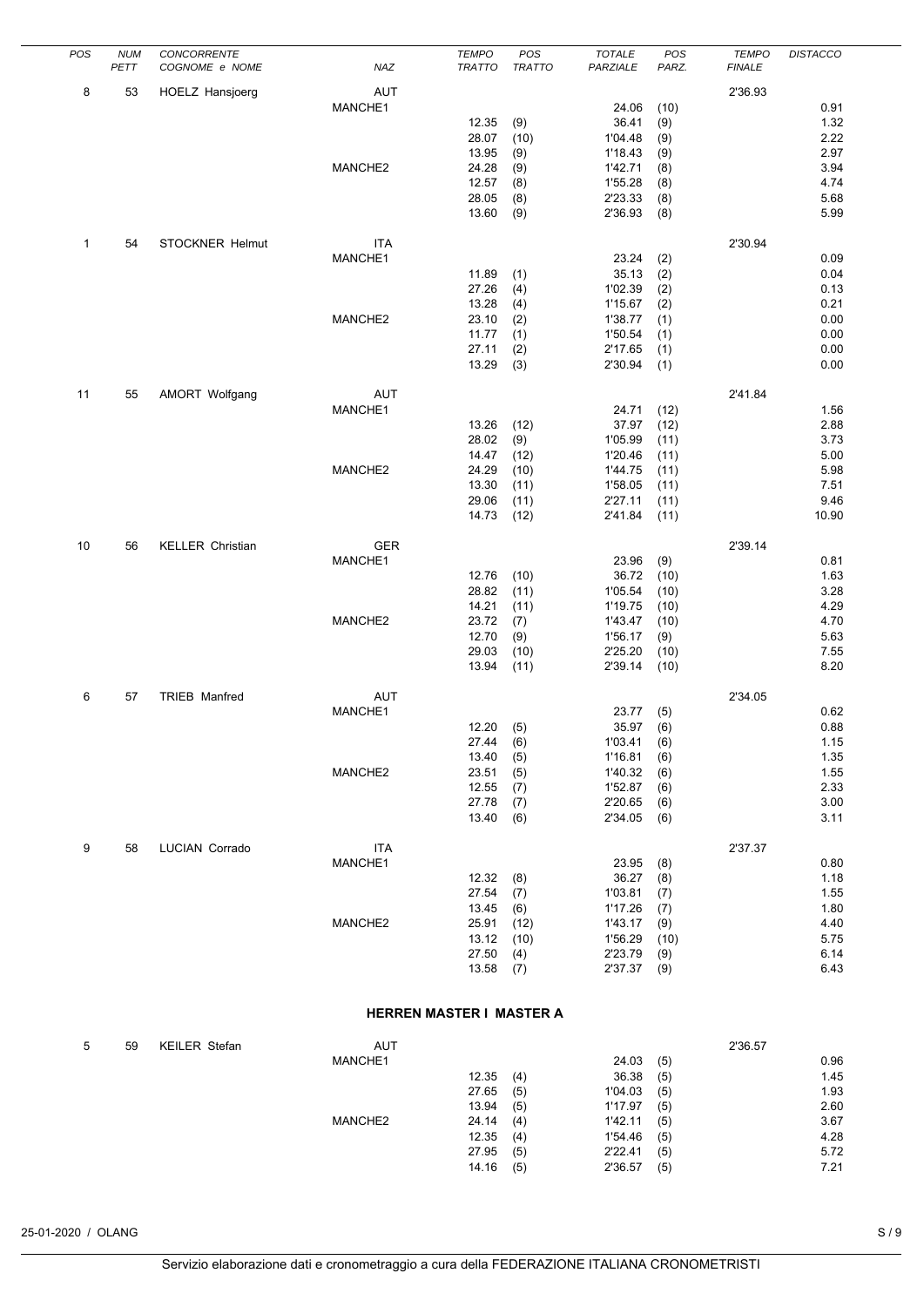| POS | <b>NUM</b><br>PETT | CONCORRENTE<br>COGNOME e NOME | NAZ                                     | <b>TEMPO</b><br><b>TRATTO</b> | POS<br><b>TRATTO</b> | <b>TOTALE</b><br>PARZIALE | POS<br>PARZ. | <b>TEMPO</b><br><b>FINALE</b> | <b>DISTACCO</b> |
|-----|--------------------|-------------------------------|-----------------------------------------|-------------------------------|----------------------|---------------------------|--------------|-------------------------------|-----------------|
| 3   | 60                 | <b>ACHENRAINER Alfred</b>     | <b>AUT</b>                              |                               |                      |                           |              | 2'33.14                       |                 |
|     |                    |                               | MANCHE1                                 |                               |                      | 23.72                     | (3)          |                               | 0.65            |
|     |                    |                               |                                         | 11.87                         | (2)                  | 35.59                     | (3)          |                               | 0.66            |
|     |                    |                               |                                         | 27.52                         | (4)                  | 1'03.11                   | (3)          |                               | 1.01<br>1.03    |
|     |                    |                               | MANCHE2                                 | 13.29<br>23.59                | (3)<br>(3)           | 1'16.40<br>1'39.99        | (3)<br>(3)   |                               | 1.55            |
|     |                    |                               |                                         | 12.23                         | (3)                  | 1'52.22                   | (3)          |                               | 2.04            |
|     |                    |                               |                                         | 27.57                         | (3)                  | 2'19.79                   | (3)          |                               | 3.10            |
|     |                    |                               |                                         | 13.35                         | (4)                  | 2'33.14                   | (3)          |                               | 3.78            |
| 1   | 61                 | PIRCHER Meinhard              | <b>ITA</b>                              |                               |                      |                           |              | 2'29.36                       |                 |
|     |                    |                               | MANCHE1                                 |                               |                      | 23.07                     | (1)          |                               | 0.00            |
|     |                    |                               |                                         | 11.86<br>27.17                | (1)                  | 34.93<br>1'02.10          | (1)          |                               | 0.00<br>0.00    |
|     |                    |                               |                                         | 13.27                         | (1)<br>(2)           | 1'15.37                   | (1)<br>(1)   |                               | 0.00            |
|     |                    |                               | MANCHE2                                 | 23.07                         | (2)                  | 1'38.44                   | (1)          |                               | 0.00            |
|     |                    |                               |                                         | 11.74                         | (1)                  | 1'50.18                   | (1)          |                               | 0.00            |
|     |                    |                               |                                         | 26.51<br>12.67                | (1)<br>(1)           | 2'16.69<br>2'29.36        | (1)<br>(1)   |                               | 0.00<br>0.00    |
|     |                    |                               |                                         |                               |                      |                           |              |                               |                 |
| 2   | 62                 | SCHOELZHORN Florian           | <b>ITA</b>                              |                               |                      |                           |              | 2'30.70                       |                 |
|     |                    |                               | MANCHE1                                 |                               |                      | 23.23                     | (2)          |                               | 0.16            |
|     |                    |                               |                                         | 11.88<br>27.51                | (3)<br>(2)           | 35.11<br>1'02.62          | (2)<br>(2)   |                               | 0.18<br>0.52    |
|     |                    |                               |                                         | 13.18                         | (1)                  | 1'15.80                   | (2)          |                               | 0.43            |
|     |                    |                               | MANCHE2                                 | 22.98                         | (1)                  | 1'38.78                   | (2)          |                               | 0.34            |
|     |                    |                               |                                         | 11.79<br>27.17                | (2)                  | 1'50.57<br>2'17.74        | (2)          |                               | 0.39<br>1.05    |
|     |                    |                               |                                         | 12.96                         | (2)<br>(2)           | 2'30.70                   | (2)<br>(2)   |                               | 1.34            |
|     |                    |                               |                                         |                               |                      |                           |              |                               |                 |
| 4   | 63                 | <b>HOFER Florian</b>          | <b>ITA</b>                              |                               |                      |                           |              | 2'34.63                       |                 |
|     |                    |                               | MANCHE1                                 | 12.46                         | (5)                  | 23.75<br>36.21            | (4)<br>(4)   |                               | 0.68<br>1.28    |
|     |                    |                               |                                         | 27.51                         | (2)                  | 1'03.72                   | (4)          |                               | 1.62            |
|     |                    |                               |                                         | 13.38                         | (4)                  | 1'17.10                   | (4)          |                               | 1.73            |
|     |                    |                               | MANCHE2                                 | 24.15                         | (5)                  | 1'41.25                   | (4)          |                               | 2.81            |
|     |                    |                               |                                         | 12.51<br>27.62                | (5)<br>(4)           | 1'53.76<br>2'21.38        | (4)<br>(4)   |                               | 3.58<br>4.69    |
|     |                    |                               |                                         | 13.25                         | (3)                  | 2'34.63                   | (4)          |                               | 5.27            |
|     |                    |                               |                                         |                               |                      |                           |              |                               |                 |
|     |                    |                               | JUNIOREN MAENNLICH 1 ASPIRANTI MASCHILE |                               |                      |                           |              |                               |                 |
| 1   | 64                 | <b>LANG Manuel</b>            | ITA                                     |                               |                      |                           |              | 2'34.16                       |                 |
|     |                    |                               | MANCHE1                                 | 12.12                         | (2)                  | 23.61<br>35.73            | (1)<br>(1)   |                               | 0.00<br>0.00    |
|     |                    |                               |                                         | 27.41                         | (1)                  | 1'03.14                   | (1)          |                               | 0.00            |
|     |                    |                               |                                         | 13.83                         | (3)                  | 1'16.97                   | (1)          |                               | 0.00            |
|     |                    |                               | MANCHE2                                 | 23.69                         | (2)                  | 1'40.66                   | (1)          |                               | 0.00<br>0.00    |
|     |                    |                               |                                         | 12.09<br>27.60                | (2)<br>(1)           | 1'52.75<br>2'20.35        | (1)<br>(1)   |                               | 0.00            |
|     |                    |                               |                                         | 13.81                         | (2)                  | 2'34.16                   | (1)          |                               | 0.00            |
|     |                    |                               |                                         |                               |                      |                           |              |                               |                 |
| 3   | 65                 | LINDER Simon                  | AUT<br>MANCHE1                          |                               |                      | 24.12                     | (3)          | 2'36.67                       | 0.51            |
|     |                    |                               |                                         | 12.04                         | (1)                  | 36.16                     | (2)          |                               | 0.43            |
|     |                    |                               |                                         | 27.71                         | (2)                  | 1'03.87                   | (2)          |                               | 0.73            |
|     |                    |                               | MANCHE2                                 | 14.36                         | (5)                  | 1'18.23                   | (2)          |                               | 1.26            |
|     |                    |                               |                                         | 23.90<br>12.43                | (3)<br>(4)           | 1'42.13<br>1'54.56        | (2)<br>(3)   |                               | 1.47<br>1.81    |
|     |                    |                               |                                         | 27.96                         | (3)                  | 2'22.52                   | (3)          |                               | 2.17            |
|     |                    |                               |                                         | 14.15                         | (3)                  | 2'36.67                   | (3)          |                               | 2.51            |
| 5   | 66                 | PROFANTER Stefan              | <b>ITA</b>                              |                               |                      |                           |              | 2'39.04                       |                 |
|     |                    |                               | MANCHE1                                 |                               |                      | 24.34                     | (4)          |                               | 0.73            |
|     |                    |                               |                                         | 12.60                         | (4)                  | 36.94                     | (5)          |                               | 1.21            |
|     |                    |                               |                                         | 28.17<br>13.67                | (5)<br>(1)           | 1'05.11<br>1'18.78        | (5)<br>(4)   |                               | 1.97<br>1.81    |
|     |                    |                               | MANCHE2                                 | 24.54                         | (5)                  | 1'43.32                   | (5)          |                               | 2.66            |
|     |                    |                               |                                         | 13.04                         | (5)                  | 1'56.36                   | (5)          |                               | 3.61            |
|     |                    |                               |                                         | 28.47                         | (5)                  | 2'24.83                   | (5)          |                               | 4.48            |
|     |                    |                               |                                         | 14.21                         | (4)                  | 2'39.04                   | (5)          |                               | 4.88            |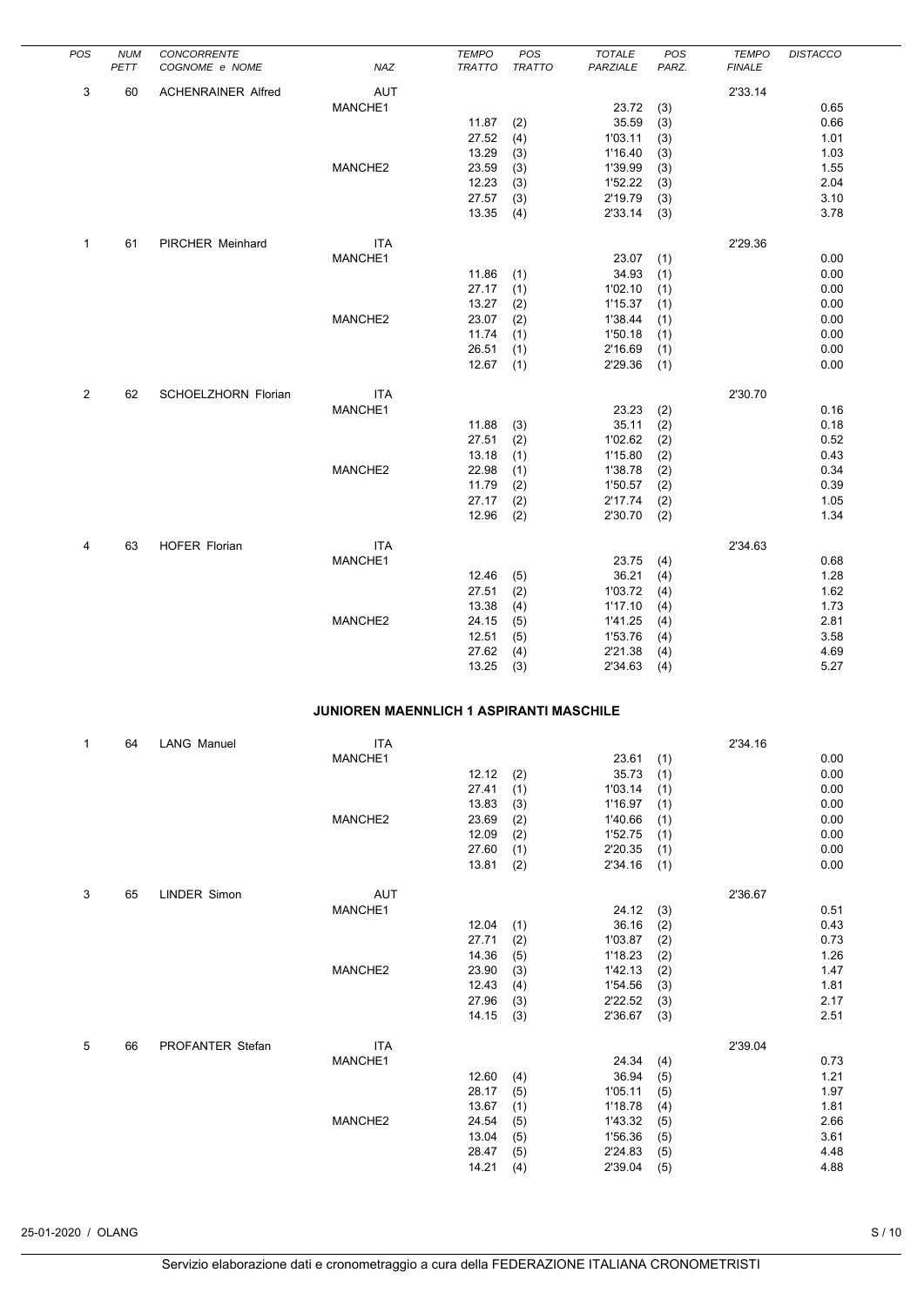| <b>POS</b> | <b>NUM</b> | <b>CONCORRENTE</b> |         | <b>TEMPO</b>  | POS           | <b>TOTALE</b> | <b>POS</b> | <b>TEMPO</b>  | <b>DISTACCO</b> |
|------------|------------|--------------------|---------|---------------|---------------|---------------|------------|---------------|-----------------|
|            | PETT       | COGNOME e NOME     | NAZ     | <b>TRATTO</b> | <b>TRATTO</b> | PARZIALE      | PARZ.      | <b>FINALE</b> |                 |
| 4          | 67         | ZELGER Nathan      | ITA     |               |               |               |            | 2'37.04       |                 |
|            |            |                    | MANCHE1 |               |               | 24.38         | (5)        |               | 0.77            |
|            |            |                    |         | 12.38         | (3)           | 36.76         | (3)        |               | 1.03            |
|            |            |                    |         | 27.96         | (4)           | 1'04.72       | (4)        |               | 1.58            |
|            |            |                    |         | 14.11         | (4)           | 1'18.83       | (5)        |               | 1.86            |
|            |            |                    | MANCHE2 | 23.64         | (1)           | 1'42.47       | (4)        |               | 1.81            |
|            |            |                    |         | 12.37         | (3)           | 1'54.84       | (4)        |               | 2.09            |
|            |            |                    |         | 27.96         | (3)           | 2'22.80       | (4)        |               | 2.45            |
|            |            |                    |         | 14.24         | (5)           | 2'37.04       | (4)        |               | 2.88            |
| 2          | 68         | HOFER Aaron        | ITA     |               |               |               |            | 2'35.47       |                 |
|            |            |                    | MANCHE1 |               |               | 23.99         | (2)        |               | 0.38            |
|            |            |                    |         | 12.84         | (5)           | 36.83         | (4)        |               | 1.10            |
|            |            |                    |         | 27.73         | (3)           | 1'04.56       | (3)        |               | 1.42            |
|            |            |                    |         | 13.80         | (2)           | 1'18.36       | (3)        |               | 1.39            |
|            |            |                    | MANCHE2 | 24.03         | (4)           | 1'42.39       | (3)        |               | 1.73            |
|            |            |                    |         | 11.96         | (1)           | 1'54.35       | (2)        |               | 1.60            |
|            |            |                    |         | 27.62         | (2)           | 2'21.97       | (2)        |               | 1.62            |
|            |            |                    |         | 13.50         | (1)           | 2'35.47       | (2)        |               | 1.31            |
|            |            |                    |         |               |               |               |            |               |                 |
|            |            |                    |         |               |               |               |            |               |                 |

# **JUNIOREN MAENNLICH 2 JUNIORES MASCHILE**

| 5              | 69 | SENN Stefan              | <b>ITA</b> |       |      |         |      | 2'33.60 |      |
|----------------|----|--------------------------|------------|-------|------|---------|------|---------|------|
|                |    |                          | MANCHE1    |       |      | 23.83   | (10) |         | 0.81 |
|                |    |                          |            | 12.20 | (6)  | 36.03   | (7)  |         | 1.47 |
|                |    |                          |            | 27.31 | (2)  | 1'03.34 | (6)  |         | 1.86 |
|                |    |                          |            | 13.36 | (3)  | 1'16.70 | (5)  |         | 2.26 |
|                |    |                          | MANCHE2    | 23.93 | (11) | 1'40.63 | (6)  |         | 3.08 |
|                |    |                          |            | 12.15 | (5)  | 1'52.78 | (5)  |         | 3.75 |
|                |    |                          |            | 27.62 | (6)  | 2'20.40 | (6)  |         | 4.30 |
|                |    |                          |            | 13.20 | (3)  | 2'33.60 |      |         | 4.74 |
|                |    |                          |            |       |      |         | (5)  |         |      |
| 13             | 70 | PISTOIA Andrea           | <b>ITA</b> |       |      |         |      | 2'38.52 |      |
|                |    |                          | MANCHE1    |       |      | 24.25   | (14) |         | 1.23 |
|                |    |                          |            | 12.63 | (13) | 36.88   | (13) |         | 2.32 |
|                |    |                          |            | 27.79 | (8)  | 1'04.67 | (9)  |         | 3.19 |
|                |    |                          |            | 14.27 | (13) | 1'18.94 | (10) |         | 4.50 |
|                |    |                          | MANCHE2    | 24.50 | (15) | 1'43.44 | (11) |         | 5.89 |
|                |    |                          |            | 13.25 | (16) | 1'56.69 | (14) |         | 7.66 |
|                |    |                          |            | 27.90 | (9)  | 2'24.59 | (14) |         | 8.49 |
|                |    |                          |            | 13.93 | (11) | 2'38.52 | (13) |         | 9.66 |
|                |    |                          |            |       |      |         |      |         |      |
| 6              | 71 | <b>LINDNER Hannes</b>    | <b>AUT</b> |       |      |         |      | 2'34.05 |      |
|                |    |                          | MANCHE1    |       |      | 23.57   | (5)  |         | 0.55 |
|                |    |                          |            | 12.01 | (5)  | 35.58   | (5)  |         | 1.02 |
|                |    |                          |            | 27.60 | (6)  | 1'03.18 | (5)  |         | 1.70 |
|                |    |                          |            | 13.93 | (8)  | 1'17.11 | (6)  |         | 2.67 |
|                |    |                          | MANCHE2    | 23.48 | (5)  | 1'40.59 | (5)  |         | 3.04 |
|                |    |                          |            | 12.31 | (8)  | 1'52.90 | (6)  |         | 3.87 |
|                |    |                          |            | 27.43 | (3)  | 2'20.33 | (5)  |         | 4.23 |
|                |    |                          |            | 13.72 | (9)  | 2'34.05 | (6)  |         | 5.19 |
|                |    |                          |            |       |      |         |      |         |      |
| $\overline{2}$ | 72 | PLONER Alex              | <b>ITA</b> |       |      |         |      | 2'32.02 |      |
|                |    |                          | MANCHE1    |       |      | 23.54   | (4)  |         | 0.52 |
|                |    |                          |            | 11.74 | (3)  | 35.28   | (3)  |         | 0.72 |
|                |    |                          |            | 27.38 | (3)  | 1'02.66 | (3)  |         | 1.18 |
|                |    |                          |            | 13.49 | (4)  | 1'16.15 | (3)  |         | 1.71 |
|                |    |                          | MANCHE2    | 23.30 | (4)  | 1'39.45 | (3)  |         | 1.90 |
|                |    |                          |            | 11.81 | (3)  | 1'51.26 | (3)  |         | 2.23 |
|                |    |                          |            | 27.41 | (2)  | 2'18.67 | (2)  |         | 2.57 |
|                |    |                          |            | 13.35 | (5)  | 2'32.02 | (2)  |         | 3.16 |
| 14             | 73 | <b>KNERINGER Gabriel</b> | AUT        |       |      |         |      | 2'38.64 |      |
|                |    |                          |            |       |      |         |      |         | 1.18 |
|                |    |                          | MANCHE1    |       |      | 24.20   | (12) |         | 2.16 |
|                |    |                          |            | 12.52 | (11) | 36.72   | (11) |         |      |
|                |    |                          |            | 28.42 | (13) | 1'05.14 | (12) |         | 3.66 |
|                |    |                          |            | 14.54 | (14) | 1'19.68 | (13) |         | 5.24 |
|                |    |                          | MANCHE2    | 24.25 | (14) | 1'43.93 | (14) |         | 6.38 |
|                |    |                          |            | 12.26 | (7)  | 1'56.19 | (12) |         | 7.16 |
|                |    |                          |            | 28.38 | (14) | 2'24.57 | (13) |         | 8.47 |
|                |    |                          |            | 14.07 | (14) | 2'38.64 | (14) |         | 9.78 |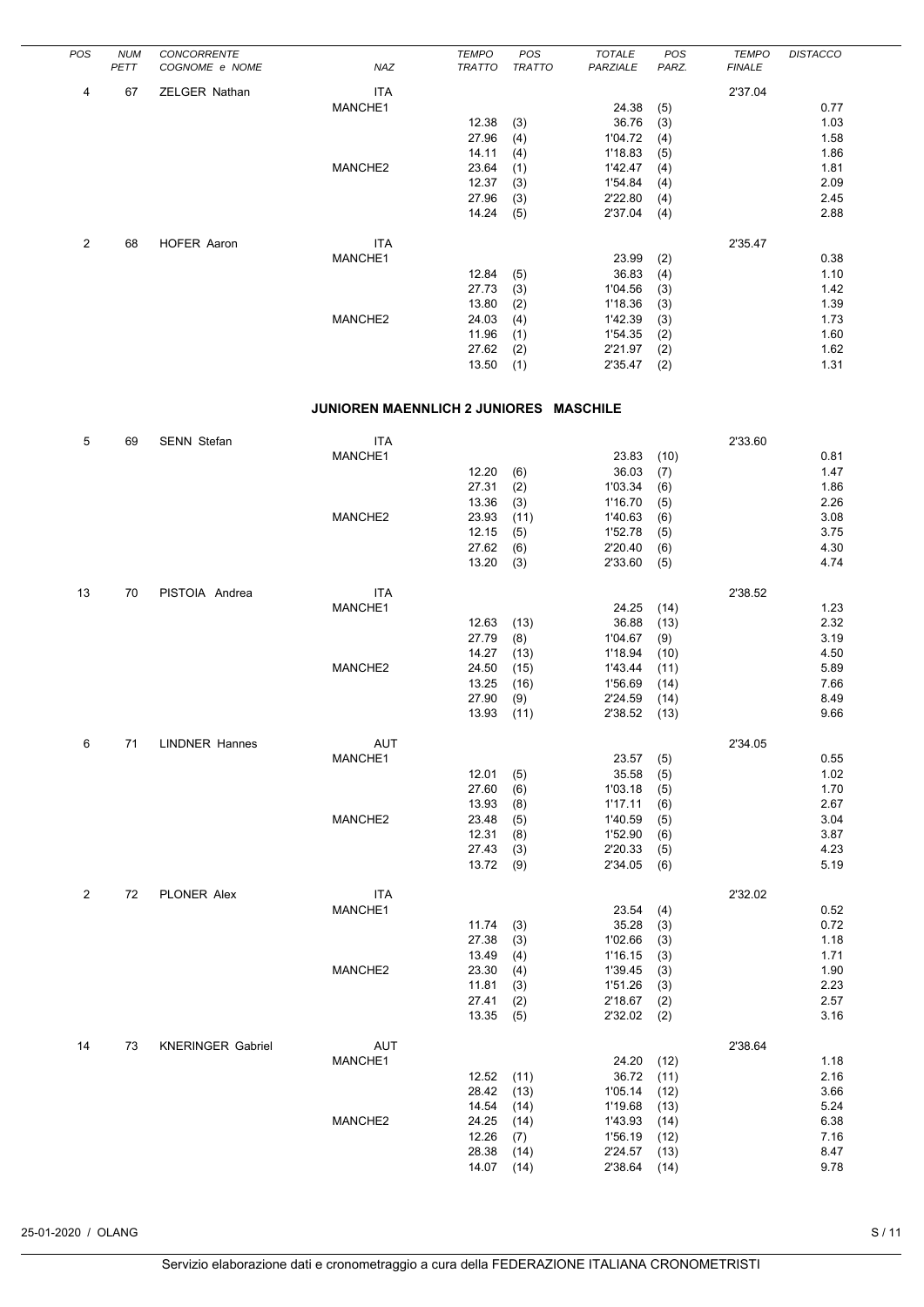| POS            | <b>NUM</b> | CONCORRENTE               |            | <b>TEMPO</b>  | POS           | <b>TOTALE</b> | POS   | <b>TEMPO</b>  | <b>DISTACCO</b> |
|----------------|------------|---------------------------|------------|---------------|---------------|---------------|-------|---------------|-----------------|
|                | PETT       | COGNOME e NOME            | NAZ        | <b>TRATTO</b> | <b>TRATTO</b> | PARZIALE      | PARZ. | <b>FINALE</b> |                 |
|                |            |                           |            |               |               |               |       |               |                 |
| 1              | 74         | <b>GRAEBER Maximilian</b> | <b>ITA</b> |               |               |               |       | 2'28.86       |                 |
|                |            |                           | MANCHE1    |               |               | 23.02         | (1)   |               | 0.00            |
|                |            |                           |            | 11.54         | (1)           | 34.56         | (1)   |               | 0.00            |
|                |            |                           |            | 26.92         | (1)           | 1'01.48       | (1)   |               | 0.00            |
|                |            |                           |            | 12.96         | (1)           | 1'14.44       | (1)   |               | 0.00            |
|                |            |                           | MANCHE2    | 23.11         | (1)           | 1'37.55       | (1)   |               | 0.00            |
|                |            |                           |            |               |               |               |       |               |                 |
|                |            |                           |            | 11.48         | (1)           | 1'49.03       | (1)   |               | 0.00            |
|                |            |                           |            | 27.07         | (1)           | 2'16.10       | (1)   |               | 0.00            |
|                |            |                           |            | 12.76         | (1)           | 2'28.86       | (1)   |               | 0.00            |
|                |            |                           |            |               |               |               |       |               |                 |
| 4              | 75         | <b>TORGGLER Martin</b>    | <b>ITA</b> |               |               |               |       | 2'32.33       |                 |
|                |            |                           | MANCHE1    |               |               | 23.20         | (2)   |               | 0.18            |
|                |            |                           |            | 11.66         | (2)           | 34.86         | (2)   |               | 0.30            |
|                |            |                           |            | 27.53         | (4)           | 1'02.39       | (2)   |               | 0.91            |
|                |            |                           |            | 13.57         | (5)           | 1'15.96       | (2)   |               | 1.52            |
|                |            |                           | MANCHE2    |               |               |               |       |               |                 |
|                |            |                           |            | 23.24         | (2)           | 1'39.20       | (2)   |               | 1.65            |
|                |            |                           |            | 11.80         | (2)           | 1'51.00       | (2)   |               | 1.97            |
|                |            |                           |            | 27.68         | (7)           | 2'18.68       | (3)   |               | 2.58            |
|                |            |                           |            | 13.65         | (7)           | 2'32.33       | (4)   |               | 3.47            |
|                |            |                           |            |               |               |               |       |               |                 |
| 15             | 76         | <b>NEURURER Robert</b>    | <b>AUT</b> |               |               |               |       | 2'39.21       |                 |
|                |            |                           | MANCHE1    |               |               | 24.80         | (15)  |               | 1.78            |
|                |            |                           |            | 12.62         | (12)          | 37.42         | (15)  |               | 2.86            |
|                |            |                           |            | 28.35         | (11)          | 1'05.77       | (15)  |               | 4.29            |
|                |            |                           |            |               |               |               |       |               | 5.55            |
|                |            |                           |            | 14.22         | (11)          | 1'19.99       | (15)  |               |                 |
|                |            |                           | MANCHE2    | 24.18         | (12)          | 1'44.17       | (15)  |               | 6.62            |
|                |            |                           |            | 12.61         | (12)          | 1'56.78       | (15)  |               | 7.75            |
|                |            |                           |            | 28.37         | (13)          | 2'25.15       | (15)  |               | 9.05            |
|                |            |                           |            | 14.06         | (13)          | 2'39.21       | (15)  |               | 10.35           |
|                |            |                           |            |               |               |               |       |               |                 |
| 16             | 77         | <b>EHAM Benedikt</b>      | <b>GER</b> |               |               |               |       | 2'43.94       |                 |
|                |            |                           | MANCHE1    |               |               | 25.42         | (16)  |               | 2.40            |
|                |            |                           |            | 13.02         | (14)          | 38.44         | (16)  |               | 3.88            |
|                |            |                           |            |               |               |               |       |               |                 |
|                |            |                           |            | 29.45         | (16)          | 1'07.89       | (16)  |               | 6.41            |
|                |            |                           |            | 14.64         | (15)          | 1'22.53       | (16)  |               | 8.09            |
|                |            |                           | MANCHE2    | 24.69         | (16)          | 1'47.22       | (16)  |               | 9.67            |
|                |            |                           |            | 13.16         | (15)          | 2'00.38       | (16)  |               | 11.35           |
|                |            |                           |            | 28.90         | (16)          | 2'29.28       | (16)  |               | 13.18           |
|                |            |                           |            | 14.66         | (16)          | 2'43.94       | (16)  |               | 15.08           |
|                |            |                           |            |               |               |               |       |               |                 |
| 10             | 78         | <b>BUCHER Lukas</b>       | AUT        |               |               |               |       | 2'37.62       |                 |
|                |            |                           | MANCHE1    |               |               | 23.70         |       |               | 0.68            |
|                |            |                           |            |               |               |               | (7)   |               |                 |
|                |            |                           |            | 13.04         | (15)          | 36.74         | (12)  |               | 2.18            |
|                |            |                           |            | 28.07         | (10)          | 1'04.81       | (10)  |               | 3.33            |
|                |            |                           |            | 14.14         | (9)           | 1'18.95       | (11)  |               | 4.51            |
|                |            |                           | MANCHE2    | 23.92         | (10)          | 1'42.87       | (10)  |               | 5.32            |
|                |            |                           |            | 12.42         | (10)          | 1'55.29       | (10)  |               | 6.26            |
|                |            |                           |            | 28.25         | (12)          | 2'23.54       | (10)  |               | 7.44            |
|                |            |                           |            | 14.08         | (15)          | 2'37.62       | (10)  |               | 8.76            |
|                |            |                           |            |               |               |               |       |               |                 |
| 3              | 79         | <b>GATTA Damian</b>       | ITA        |               |               |               |       | 2'32.04       |                 |
|                |            |                           | MANCHE1    |               |               | 23.60         |       |               | 0.58            |
|                |            |                           |            |               |               |               | (6)   |               |                 |
|                |            |                           |            | 11.97         | (4)           | 35.57         | (4)   |               | 1.01            |
|                |            |                           |            | 27.58         | (5)           | 1'03.15       | (4)   |               | 1.67            |
|                |            |                           |            | 13.21         | (2)           | 1'16.36       | (4)   |               | 1.92            |
|                |            |                           | MANCHE2    | 23.26         | (3)           | 1'39.62       | (4)   |               | 2.07            |
|                |            |                           |            | 11.84         | (4)           | 1'51.46       | (4)   |               | 2.43            |
|                |            |                           |            | 27.44         | (4)           | 2'18.90       | (4)   |               | 2.80            |
|                |            |                           |            | 13.14         | (2)           | 2'32.04       | (3)   |               | 3.18            |
|                |            |                           |            |               |               |               |       |               |                 |
| $\overline{7}$ | 80         | STOCKNER Julian           | ITA        |               |               |               |       | 2'34.62       |                 |
|                |            |                           |            |               |               |               |       |               | 0.77            |
|                |            |                           | MANCHE1    |               |               | 23.79         | (9)   |               |                 |
|                |            |                           |            | 12.51         | (10)          | 36.30         | (9)   |               | 1.74            |
|                |            |                           |            | 27.71         | (7)           | 1'04.01       | (8)   |               | 2.53            |
|                |            |                           |            | 13.64         | (6)           | 1'17.65       | (7)   |               | 3.21            |
|                |            |                           | MANCHE2    | 23.68         | (7)           | 1'41.33       | (7)   |               | 3.78            |
|                |            |                           |            | 12.15         | (5)           | 1'53.48       | (7)   |               | 4.45            |
|                |            |                           |            | 27.68         | (7)           | 2'21.16       | (7)   |               | 5.06            |
|                |            |                           |            | 13.46         | (6)           | 2'34.62       | (7)   |               | 5.76            |
|                |            |                           |            |               |               |               |       |               |                 |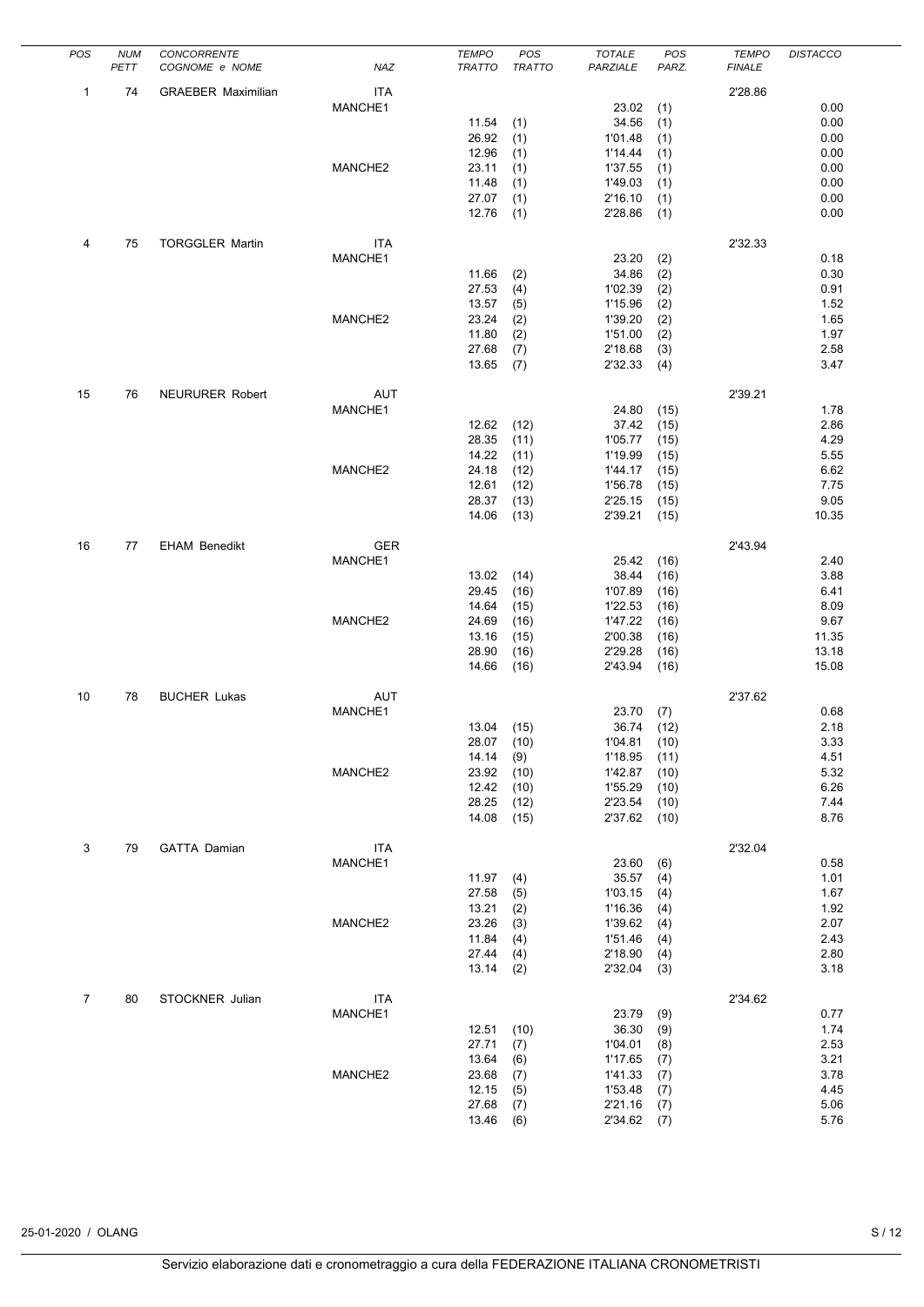| POS            | <b>NUM</b><br>PETT | CONCORRENTE<br>COGNOME e NOME | NAZ                                        | <b>TEMPO</b><br><b>TRATTO</b> | POS<br><b>TRATTO</b> | <b>TOTALE</b><br>PARZIALE | POS<br>PARZ. | <b>TEMPO</b><br><b>FINALE</b> | <b>DISTACCO</b> |
|----------------|--------------------|-------------------------------|--------------------------------------------|-------------------------------|----------------------|---------------------------|--------------|-------------------------------|-----------------|
| 8              | 81                 | <b>KIRCHLER Moritz</b>        | <b>ITA</b>                                 |                               |                      |                           |              | 2'35.40                       |                 |
|                |                    |                               | MANCHE1                                    |                               |                      | 23.43                     | (3)          |                               | 0.41            |
|                |                    |                               |                                            | 12.33                         | (7)                  | 35.76                     | (6)          |                               | 1.20            |
|                |                    |                               |                                            | 27.90<br>14.73                | (9)<br>(16)          | 1'03.66                   | (7)          |                               | 2.18<br>3.95    |
|                |                    |                               | MANCHE2                                    | 23.70                         | (8)                  | 1'18.39<br>1'42.09        | (8)<br>(8)   |                               | 4.54            |
|                |                    |                               |                                            | 12.37                         | (9)                  | 1'54.46                   | (8)          |                               | 5.43            |
|                |                    |                               |                                            | 27.61                         | (5)                  | 2'22.07                   | (8)          |                               | 5.97            |
|                |                    |                               |                                            | 13.33                         | (4)                  | 2'35.40                   | (8)          |                               | 6.54            |
| 9              | 82                 | <b>LAMBACHER Peter</b>        | <b>ITA</b>                                 |                               |                      |                           |              | 2'36.57                       |                 |
|                |                    |                               | MANCHE1                                    |                               |                      | 23.71                     | (8)          |                               | 0.69            |
|                |                    |                               |                                            | 12.42                         | (9)                  | 36.13                     | (8)          |                               | 1.57            |
|                |                    |                               |                                            | 28.71                         | (15)                 | 1'04.84                   | (11)         |                               | 3.36            |
|                |                    |                               | MANCHE2                                    | 13.67<br>23.66                | (7)<br>(6)           | 1'18.51<br>1'42.17        | (9)<br>(9)   |                               | 4.07<br>4.62    |
|                |                    |                               |                                            | 12.64                         | (13)                 | 1'54.81                   | (9)          |                               | 5.78            |
|                |                    |                               |                                            | 28.09                         | (11)                 | 2'22.90                   | (9)          |                               | 6.80            |
|                |                    |                               |                                            | 13.67                         | (8)                  | 2'36.57                   | (9)          |                               | 7.71            |
| 12             | 83                 | <b>LUCIAN Mirko</b>           | <b>ITA</b>                                 |                               |                      |                           |              | 2'38.49                       |                 |
|                |                    |                               | MANCHE1                                    |                               |                      | 24.21                     | (13)         |                               | 1.19            |
|                |                    |                               |                                            | 12.39                         | (8)                  | 36.60                     | (10)         |                               | 2.04            |
|                |                    |                               |                                            | 28.63                         | (14)                 | 1'05.23                   | (13)         |                               | 3.75            |
|                |                    |                               | MANCHE2                                    | 14.24<br>24.20                | (12)<br>(13)         | 1'19.47<br>1'43.67        | (12)<br>(13) |                               | 5.03<br>6.12    |
|                |                    |                               |                                            | 12.42                         | (10)                 | 1'56.09                   | (11)         |                               | 7.06            |
|                |                    |                               |                                            | 28.46                         | (15)                 | 2'24.55                   | (12)         |                               | 8.45            |
|                |                    |                               |                                            | 13.94                         | (12)                 | 2'38.49                   | (12)         |                               | 9.63            |
| 11             | 84                 | NICOLETTO Andrea              | <b>ITA</b>                                 |                               |                      |                           |              | 2'38.22                       |                 |
|                |                    |                               | MANCHE1                                    |                               |                      | 23.94                     | (11)         |                               | 0.92            |
|                |                    |                               |                                            | 13.37                         | (16)                 | 37.31                     | (14)         |                               | 2.75            |
|                |                    |                               |                                            | 28.39                         | (12)                 | 1'05.70                   | (14)         |                               | 4.22            |
|                |                    |                               |                                            | 14.21                         | (10)                 | 1'19.91                   | (14)         |                               | 5.47            |
|                |                    |                               | MANCHE2                                    | 23.75<br>12.67                | (9)<br>(14)          | 1'43.66<br>1'56.33        | (12)<br>(13) |                               | 6.11<br>7.30    |
|                |                    |                               |                                            | 28.07                         | (10)                 | 2'24.40                   | (11)         |                               | 8.30            |
|                |                    |                               |                                            | 13.82                         | (10)                 | 2'38.22                   | (11)         |                               | 9.36            |
|                |                    |                               | HERREN ALLGEMEINE KLASSE SENIORES MASCHILE |                               |                      |                           |              |                               |                 |
|                |                    |                               |                                            |                               |                      |                           |              |                               |                 |
| 16             | 85                 | <b>SCHEIDLE Tobias</b>        | AUT<br>MANCHE1                             |                               |                      | 24.41                     | (17)         | 2'35.91                       | 1.87            |
|                |                    |                               |                                            | 12.45                         | (16)                 | 36.86                     | (17)         |                               | 3.03            |
|                |                    |                               |                                            | 28.05                         | (16)                 | 1'04.91                   | (17)         |                               | 4.64            |
|                |                    |                               |                                            | 13.62                         | (15)                 | 1'18.53                   | (17)         |                               | 5.45            |
|                |                    |                               | MANCHE2                                    | 24.10<br>12.28                | (17)<br>(15)         | 1'42.63<br>1'54.91        | (16)<br>(16) |                               | 7.05<br>7.88    |
|                |                    |                               |                                            | 27.71                         | (15)                 | 2'22.62                   | (16)         |                               | 9.18            |
|                |                    |                               |                                            | 13.29                         | (14)                 | 2'35.91                   | (16)         |                               | 9.73            |
| $\overline{7}$ | 86                 | <b>GRUBER Christoph</b>       | <b>ITA</b>                                 |                               |                      |                           |              | 2'30.47                       |                 |
|                |                    |                               | MANCHE1                                    |                               |                      | 23.38                     | (7)          |                               | 0.84            |
|                |                    |                               |                                            | 11.88                         | (10)                 | 35.26                     | (8)          |                               | 1.43            |
|                |                    |                               |                                            | 27.16                         | (10)                 | 1'02.42                   | (8)          |                               | 2.15            |
|                |                    |                               |                                            | 13.13                         | (7)                  | 1'15.55                   | (8)          |                               | 2.47            |
|                |                    |                               | MANCHE2                                    | 23.24<br>11.74                | (11)<br>(7)          | 1'38.79<br>1'50.53        | (9)<br>(7)   |                               | 3.21<br>3.50    |
|                |                    |                               |                                            | 26.98                         | (7)                  | 2'17.51                   | (8)          |                               | 4.07            |
|                |                    |                               |                                            | 12.96                         | (5)                  | 2'30.47                   | (7)          |                               | 4.29            |
| 17             | 87                 | ZOEHRER Gerhard               | AUT                                        |                               |                      |                           |              | 2'37.88                       |                 |
|                |                    |                               | MANCHE1                                    |                               |                      | 24.06                     | (15)         |                               | 1.52            |
|                |                    |                               |                                            | 12.30                         | (15)                 | 36.36                     | (15)         |                               | 2.53            |
|                |                    |                               |                                            | 28.08                         | (17)                 | 1'04.44                   | (16)         |                               | 4.17            |
|                |                    |                               | MANCHE2                                    | 13.81<br>24.62                | (16)<br>(18)         | 1'18.25<br>1'42.87        | (16)<br>(17) |                               | 5.17<br>7.29    |
|                |                    |                               |                                            | 12.41                         | (16)                 | 1'55.28                   | (17)         |                               | 8.25            |
|                |                    |                               |                                            | 28.60                         | (17)                 | 2'23.88                   | (17)         |                               | 10.44           |
|                |                    |                               |                                            | 14.00                         | (16)                 | 2'37.88                   | (17)         |                               | 11.70           |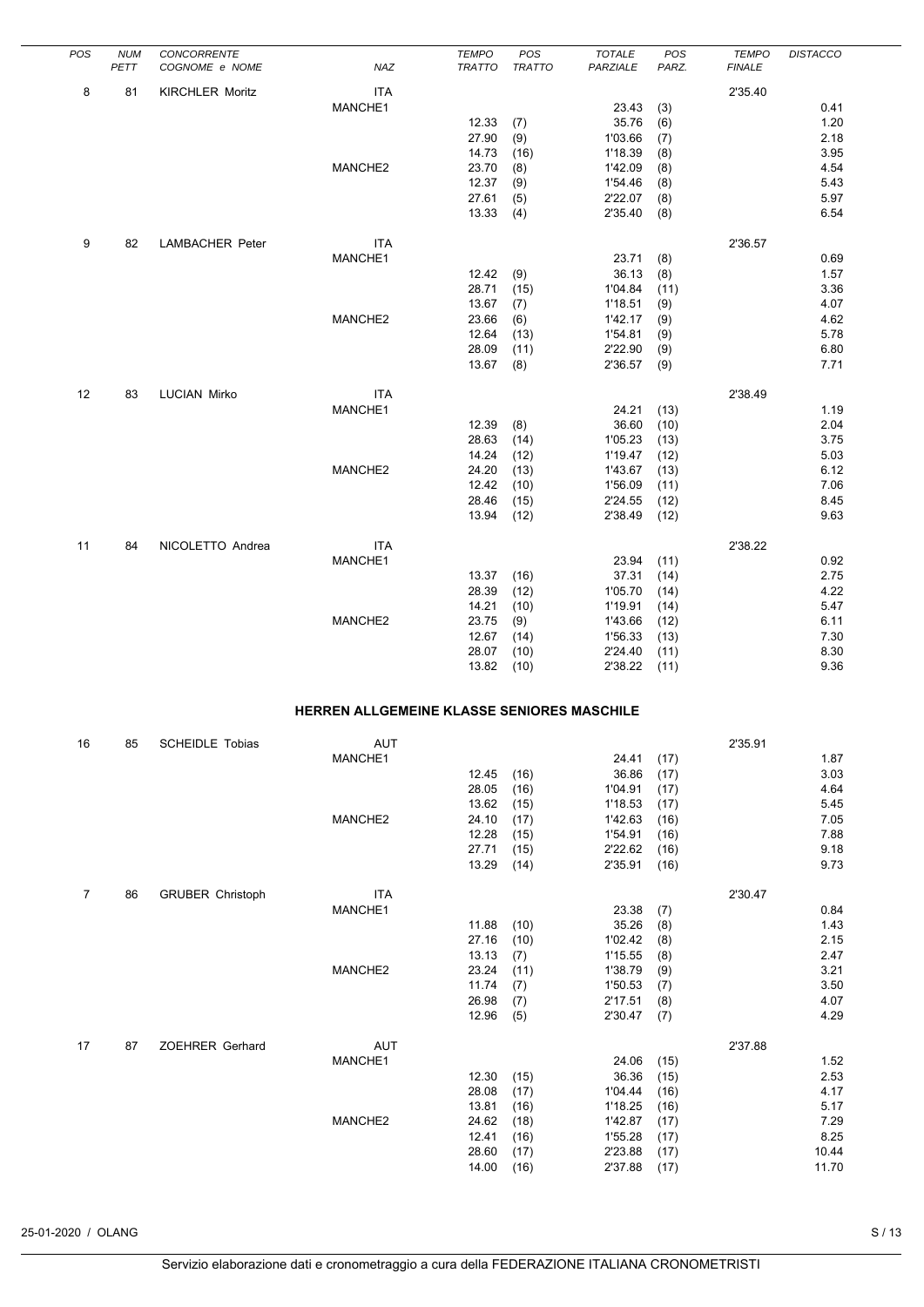| POS | <b>NUM</b> | CONCORRENTE             |            | <b>TEMPO</b>   | POS           | <b>TOTALE</b>      | POS        | <b>TEMPO</b>  | <b>DISTACCO</b> |
|-----|------------|-------------------------|------------|----------------|---------------|--------------------|------------|---------------|-----------------|
|     | PETT       | COGNOME e NOME          | NAZ        | <b>TRATTO</b>  | <b>TRATTO</b> | PARZIALE           | PARZ.      | <b>FINALE</b> |                 |
| 11  | 88         | <b>FREI Mathias</b>     | ITA        |                |               |                    |            | 2'31.44       |                 |
|     |            |                         | MANCHE1    |                |               | 23.19              | (6)        |               | 0.65            |
|     |            |                         |            | 13.17          | (18)          | 36.36              | (15)       |               | 2.53            |
|     |            |                         |            | 27.03          | (9)           | 1'03.39            | (14)       |               | 3.12            |
|     |            |                         |            | 12.88          | (3)           | 1'16.27            | (12)       |               | 3.19            |
|     |            |                         | MANCHE2    | 23.18          | (9)           | 1'39.45            | (11)       |               | 3.87            |
|     |            |                         |            | 11.77          | (8)           | 1'51.22            | (11)       |               | 4.19            |
|     |            |                         |            | 27.34          | (11)          | 2'18.56            | (11)       |               | 5.12            |
|     |            |                         |            | 12.88          | (4)           | 2'31.44            | (11)       |               | 5.26            |
|     |            |                         |            |                |               |                    |            |               |                 |
| 10  | 89         | <b>GRUBER Klaus</b>     | <b>ITA</b> |                |               |                    |            | 2'31.03       |                 |
|     |            |                         | MANCHE1    |                |               | 24.07              | (16)       |               | 1.53            |
|     |            |                         |            | 11.73          | (7)           | 35.80              | (12)       |               | 1.97            |
|     |            |                         |            | 27.00          | (7)           | 1'02.80            | (11)       |               | 2.53            |
|     |            |                         |            | 12.97          | (4)           | 1'15.77            | (9)        |               | 2.69            |
|     |            |                         | MANCHE2    | 22.95          | (7)           | 1'38.72            | (8)        |               | 3.14            |
|     |            |                         |            | 11.93          | (10)          | 1'50.65            | (9)        |               | 3.62            |
|     |            |                         |            | 27.36          | (12)          | 2'18.01            | (10)       |               | 4.57            |
|     |            |                         |            | 13.02          | (8)           | 2'31.03            | (10)       |               | 4.85            |
|     |            |                         |            |                |               |                    |            |               |                 |
| 14  | 90         | <b>GASTL Bernhard</b>   | <b>AUT</b> |                |               |                    |            | 2'33.59       |                 |
|     |            |                         | MANCHE1    |                |               | 23.98              | (14)       |               | 1.44            |
|     |            |                         |            | 11.95          | (11)          | 35.93              | (14)       |               | 2.10            |
|     |            |                         |            | 27.58          | (14)          | 1'03.51            | (15)       |               | 3.24            |
|     |            |                         |            | 13.50          | (14)          | 1'17.01            | (14)       |               | 3.93            |
|     |            |                         | MANCHE2    | 23.66          | (13)          | 1'40.67            | (14)       |               | 5.09            |
|     |            |                         |            | 12.02          | (13)          | 1'52.69            | (14)       |               | 5.66            |
|     |            |                         |            | 27.45          | (13)          | 2'20.14            | (14)       |               | 6.70            |
|     |            |                         |            | 13.45          | (15)          | 2'33.59            | (14)       |               | 7.41            |
|     |            |                         |            |                |               |                    |            |               |                 |
| 5   | 91         | <b>HUBER Christian</b>  | <b>ITA</b> |                |               |                    |            | 2'29.71       |                 |
|     |            |                         | MANCHE1    |                |               | 23.38              | (7)        |               | 0.84            |
|     |            |                         |            | 11.87          | (9)           | 35.25              | (7)        |               | 1.42            |
|     |            |                         |            | 26.90          | (5)           | 1'02.15            | (7)        |               | 1.88            |
|     |            |                         |            | 13.11          | (6)           | 1'15.26            | (6)        |               | 2.18            |
|     |            |                         | MANCHE2    | 22.88          | (5)           | 1'38.14            | (6)        |               | 2.56            |
|     |            |                         |            | 11.70          | (5)           | 1'49.84            | (6)        |               | 2.81            |
|     |            |                         |            | 26.86          | (5)           | 2'16.70            | (5)        |               | 3.26            |
|     |            |                         |            | 13.01          | (7)           | 2'29.71            | (5)        |               | 3.53            |
|     |            |                         |            |                |               |                    |            |               |                 |
| 2   | 92         | PREINDL Maximilian      | ITA        |                |               |                    |            | 2'27.72       |                 |
|     |            |                         | MANCHE1    |                |               | 22.54              | (1)        |               | 0.00            |
|     |            |                         |            | 11.47          | (2)           | 34.01              | (2)        |               | 0.18            |
|     |            |                         |            | 26.63          | (2)           | 1'00.64            | (2)        |               | 0.37            |
|     |            |                         | MANCHE2    | 12.69<br>22.71 | (1)           | 1'13.33<br>1'36.04 | (2)        |               | 0.25<br>0.46    |
|     |            |                         |            | 12.01          | (3)           | 1'48.05            | (2)        |               | 1.02            |
|     |            |                         |            | 27.02          | (12)<br>(8)   | 2'15.07            | (2)<br>(2) |               | 1.63            |
|     |            |                         |            | 12.65          | (1)           | 2'27.72            | (2)        |               | 1.54            |
|     |            |                         |            |                |               |                    |            |               |                 |
| 3   | 93         | FREI Sebastian          | <b>ITA</b> |                |               |                    |            | 2'28.21       |                 |
|     |            |                         | MANCHE1    |                |               | 23.01              | (3)        |               | 0.47            |
|     |            |                         |            | 11.63          | (4)           | 34.64              | (4)        |               | 0.81            |
|     |            |                         |            | 26.94          | (6)           | 1'01.58            | (4)        |               | 1.31            |
|     |            |                         |            | 13.06          | (5)           | 1'14.64            | (3)        |               | 1.56            |
|     |            |                         | MANCHE2    | 22.66          | (2)           | 1'37.30            | (3)        |               | 1.72            |
|     |            |                         |            | 11.41          | (1)           | 1'48.71            | (3)        |               | 1.68            |
|     |            |                         |            | 26.47          | (2)           | 2'15.18            | (3)        |               | 1.74            |
|     |            |                         |            | 13.03          | (9)           | 2'28.21            | (3)        |               | 2.03            |
|     |            |                         |            |                |               |                    |            |               |                 |
| 13  | 94         | <b>BUCHER Hanspeter</b> | AUT        |                |               |                    |            | 2'32.31       |                 |
|     |            |                         | MANCHE1    |                |               | 23.51              | (10)       |               | 0.97            |
|     |            |                         |            | 11.80          | (8)           | 35.31              | (9)        |               | 1.48            |
|     |            |                         |            | 27.31          | (12)          | 1'02.62            | (9)        |               | 2.35            |
|     |            |                         |            | 13.35          | (13)          | 1'15.97            | (10)       |               | 2.89            |
|     |            |                         | MANCHE2    | 23.69          | (14)          | 1'39.66            | (12)       |               | 4.08            |
|     |            |                         |            | 11.95          | (11)          | 1'51.61            | (12)       |               | 4.58            |
|     |            |                         |            | 27.46          | (14)          | 2'19.07            | (13)       |               | 5.63            |
|     |            |                         |            | 13.24          | (13)          | 2'32.31            | (13)       |               | 6.13            |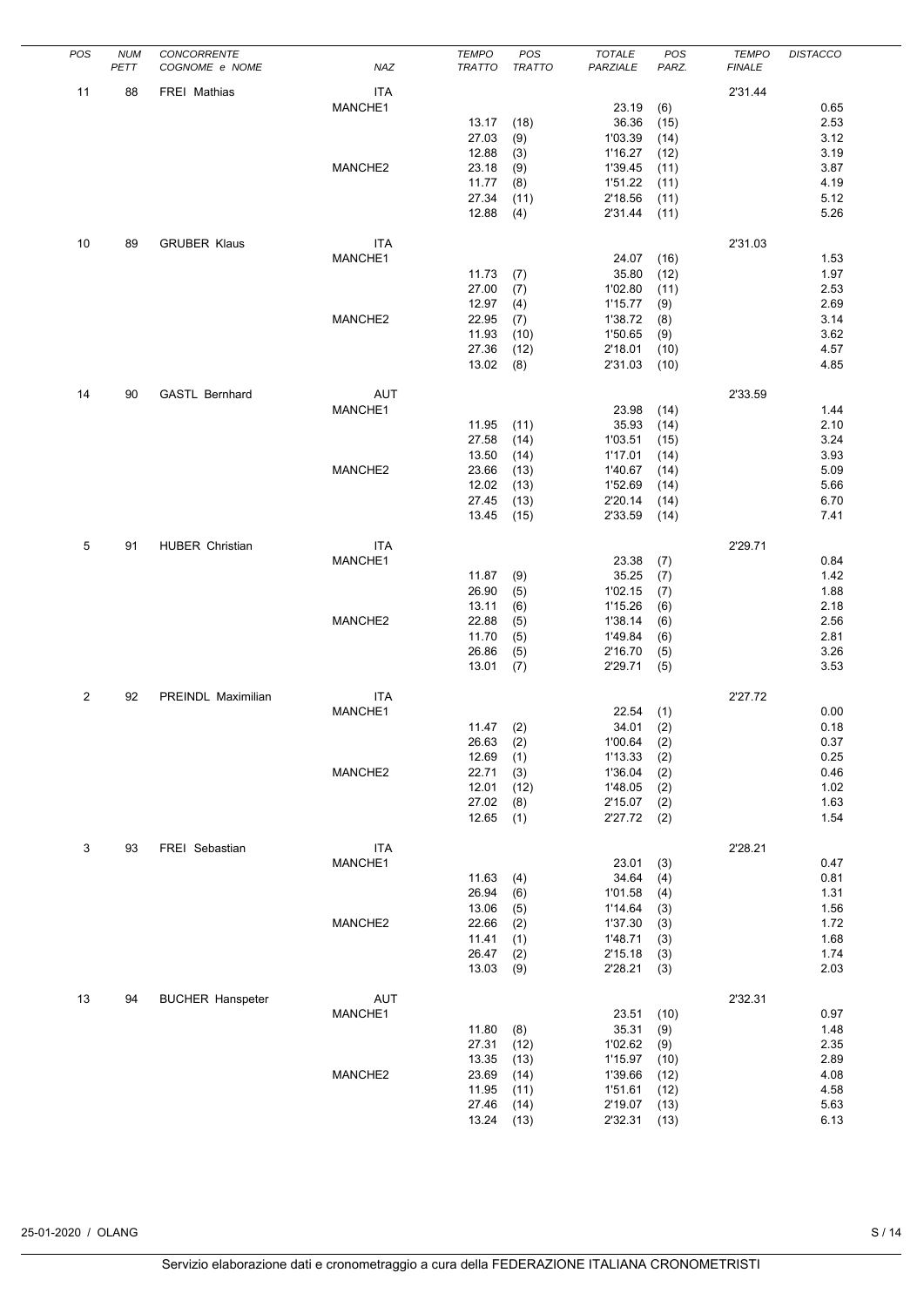| POS | <b>NUM</b> | <b>CONCORRENTE</b>           |            | <b>TEMPO</b>  | POS           | <b>TOTALE</b> | POS   | <b>TEMPO</b>  | <b>DISTACCO</b> |
|-----|------------|------------------------------|------------|---------------|---------------|---------------|-------|---------------|-----------------|
|     | PETT       | COGNOME e NOME               | NAZ        | <b>TRATTO</b> | <b>TRATTO</b> | PARZIALE      | PARZ. | <b>FINALE</b> |                 |
|     |            |                              |            |               |               |               |       |               |                 |
| 6   | 95         | RABENSTEINER Florian         | <b>ITA</b> |               |               |               |       | 2'29.78       |                 |
|     |            |                              | MANCHE1    |               |               | 23.16         | (5)   |               | 0.62            |
|     |            |                              |            | 11.63         | (4)           | 34.79         | (5)   |               | 0.96            |
|     |            |                              |            | 27.27         | (11)          | 1'02.06       | (6)   |               | 1.79            |
|     |            |                              |            | 13.24         | (9)           | 1'15.30       | (7)   |               | 2.22            |
|     |            |                              | MANCHE2    | 23.01         | (8)           | 1'38.31       | (7)   |               | 2.73            |
|     |            |                              |            | 11.52         | (3)           | 1'49.83       | (5)   |               | 2.80            |
|     |            |                              |            | 26.96         | (6)           | 2'16.79       | (6)   |               | 3.35            |
|     |            |                              |            |               |               |               |       |               |                 |
|     |            |                              |            | 12.99         | (6)           | 2'29.78       | (6)   |               | 3.60            |
|     |            |                              |            |               |               |               |       |               |                 |
| 8   | 96         | PREINDL Peter                | <b>ITA</b> |               |               |               |       | 2'30.49       |                 |
|     |            |                              | MANCHE1    |               |               | 23.39         | (9)   |               | 0.85            |
|     |            |                              |            | 11.63         | (4)           | 35.02         | (6)   |               | 1.19            |
|     |            |                              |            | 26.81         | (3)           | 1'01.83       | (5)   |               | 1.56            |
|     |            |                              |            | 13.26         | (11)          | 1'15.09       | (5)   |               | 2.01            |
|     |            |                              | MANCHE2    | 22.88         | (5)           | 1'37.97       | (5)   |               | 2.39            |
|     |            |                              |            | 12.64         | (17)          | 1'50.61       | (8)   |               | 3.58            |
|     |            |                              |            |               |               |               |       |               |                 |
|     |            |                              |            | 26.82         | (4)           | 2'17.43       | (7)   |               | 3.99            |
|     |            |                              |            | 13.06         | (11)          | 2'30.49       | (8)   |               | 4.31            |
|     |            |                              |            |               |               |               |       |               |                 |
| 15  | 97         | <b>KRUCKENHAUSER Patrick</b> | AUT        |               |               |               |       | 2'35.57       |                 |
|     |            |                              | MANCHE1    |               |               | 23.59         | (11)  |               | 1.05            |
|     |            |                              |            | 11.95         | (11)          | 35.54         | (10)  |               | 1.71            |
|     |            |                              |            | 27.81         | (15)          | 1'03.35       | (13)  |               | 3.08            |
|     |            |                              |            | 14.08         | (17)          | 1'17.43       | (15)  |               | 4.35            |
|     |            |                              | MANCHE2    | 23.71         | (15)          | 1'41.14       | (15)  |               | 5.56            |
|     |            |                              |            |               |               |               |       |               |                 |
|     |            |                              |            | 12.14         | (14)          | 1'53.28       | (15)  |               | 6.25            |
|     |            |                              |            | 27.97         | (16)          | 2'21.25       | (15)  |               | 7.81            |
|     |            |                              |            | 14.32         | (18)          | 2'35.57       | (15)  |               | 9.39            |
|     |            |                              |            |               |               |               |       |               |                 |
| 1   | 98         | <b>KASER Roman-Klaus</b>     | <b>ITA</b> |               |               |               |       | 2'26.18       |                 |
|     |            |                              | MANCHE1    |               |               | 22.62         | (2)   |               | 0.08            |
|     |            |                              |            | 11.21         | (1)           | 33.83         | (1)   |               | 0.00            |
|     |            |                              |            | 26.44         | (1)           | 1'00.27       | (1)   |               | 0.00            |
|     |            |                              |            | 12.81         | (2)           | 1'13.08       | (1)   |               | 0.00            |
|     |            |                              | MANCHE2    |               |               |               |       |               |                 |
|     |            |                              |            | 22.50         | (1)           | 1'35.58       | (1)   |               | 0.00            |
|     |            |                              |            | 11.45         | (2)           | 1'47.03       | (1)   |               | 0.00            |
|     |            |                              |            | 26.41         | (1)           | 2'13.44       | (1)   |               | 0.00            |
|     |            |                              |            | 12.74         | (2)           | 2'26.18       | (1)   |               | 0.00            |
|     |            |                              |            |               |               |               |       |               |                 |
| 4   | 99         | <b>TORGGLER Christian</b>    | ITA        |               |               |               |       | 2'29.15       |                 |
|     |            |                              | MANCHE1    |               |               | 23.08         | (4)   |               | 0.54            |
|     |            |                              |            | 11.53         | (3)           | 34.61         | (3)   |               | 0.78            |
|     |            |                              |            | 26.85         | (4)           | 1'01.46       | (3)   |               | 1.19            |
|     |            |                              |            | 13.33         |               | 1'14.79       |       |               | 1.71            |
|     |            |                              | MANCHE2    |               | (12)          |               | (4)   |               |                 |
|     |            |                              |            | 22.86         | (4)           | 1'37.65       | (4)   |               | 2.07            |
|     |            |                              |            | 11.62         | (4)           | 1'49.27       | (4)   |               | 2.24            |
|     |            |                              |            | 26.81         | (3)           | 2'16.08       | (4)   |               | 2.64            |
|     |            |                              |            | 13.07         | (12)          | 2'29.15       | (4)   |               | 2.97            |
|     |            |                              |            |               |               |               |       |               |                 |
| 12  | 100        | <b>STRICKNER Thomas</b>      | AUT        |               |               |               |       | 2'31.87       |                 |
|     |            |                              | MANCHE1    |               |               | 23.85         | (13)  |               | 1.31            |
|     |            |                              |            | 11.98         | (13)          | 35.83         | (13)  |               | 2.00            |
|     |            |                              |            | 27.37         | (13)          | 1'03.20       | (12)  |               | 2.93            |
|     |            |                              |            | 13.25         | (10)          | 1'16.45       |       |               | 3.37            |
|     |            |                              |            |               |               |               | (13)  |               |                 |
|     |            |                              | MANCHE2    | 23.48         | (12)          | 1'39.93       | (13)  |               | 4.35            |
|     |            |                              |            | 11.82         | (9)           | 1'51.75       | (13)  |               | 4.72            |
|     |            |                              |            | 27.07         | (10)          | 2'18.82       | (12)  |               | 5.38            |
|     |            |                              |            | 13.05         | (10)          | 2'31.87       | (12)  |               | 5.69            |
|     |            |                              |            |               |               |               |       |               |                 |
| 9   | 101        | <b>WECHSELBERGER Alois</b>   | AUT        |               |               |               |       | 2'30.74       |                 |
|     |            |                              | MANCHE1    |               |               | 23.76         | (12)  |               | 1.22            |
|     |            |                              |            | 12.00         | (14)          | 35.76         | (11)  |               | 1.93            |
|     |            |                              |            | 27.02         | (8)           | 1'02.78       | (10)  |               | 2.51            |
|     |            |                              |            |               |               |               |       |               |                 |
|     |            |                              |            | 13.22         | (8)           | 1'16.00       | (11)  |               | 2.92            |
|     |            |                              | MANCHE2    | 23.19         | (10)          | 1'39.19       | (10)  |               | 3.61            |
|     |            |                              |            | 11.72         | (6)           | 1'50.91       | (10)  |               | 3.88            |
|     |            |                              |            | 27.04         | (9)           | 2'17.95       | (9)   |               | 4.51            |
|     |            |                              |            | 12.79         | (3)           | 2'30.74       | (9)   |               | 4.56            |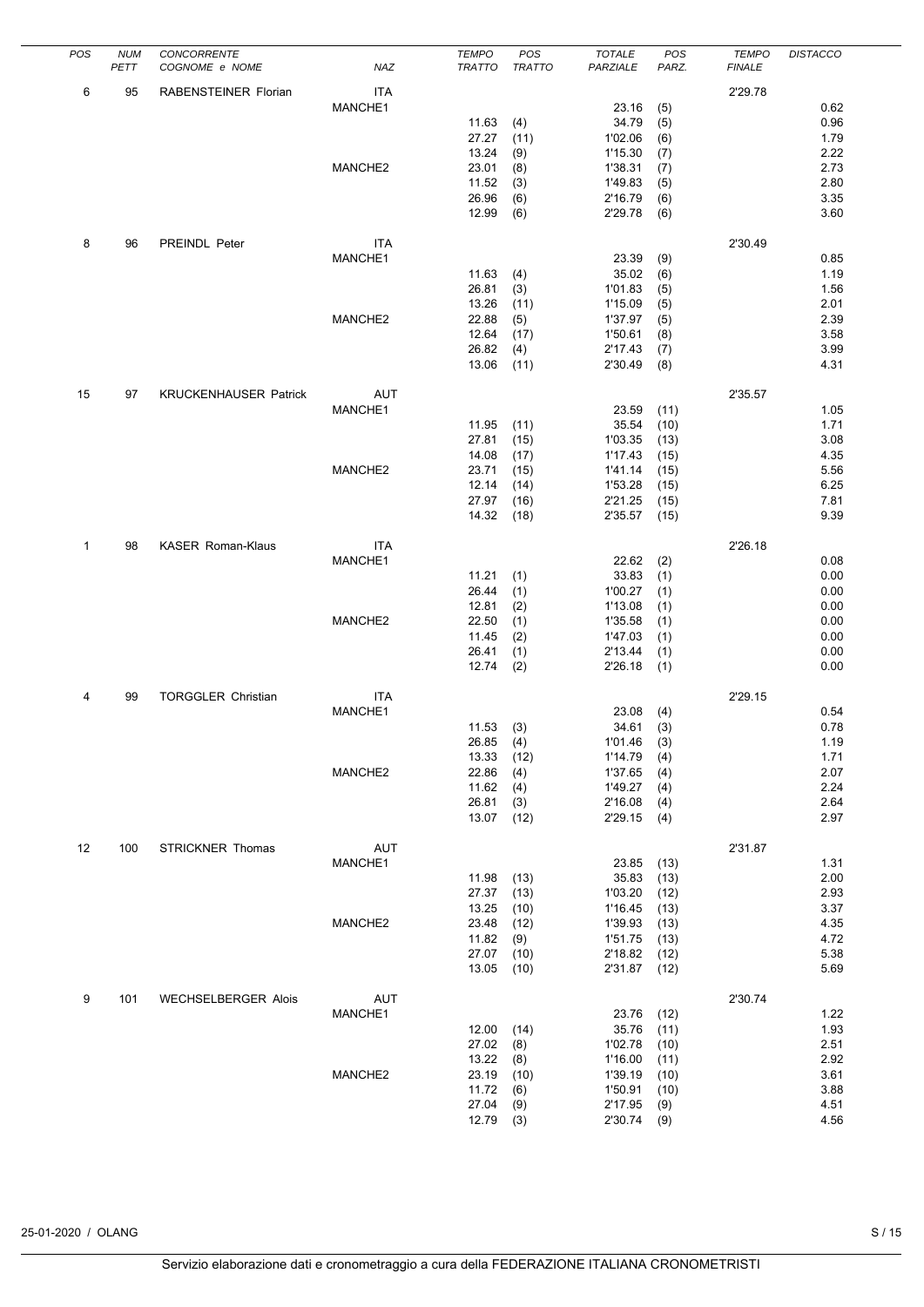| <b>POS</b> | <b>NUM</b>  | <b>CONCORRENTE</b>  |            | <b>TEMPO</b>  | POS           | <b>TOTALE</b> | POS   | <b>TEMPO</b>  | <b>DISTACCO</b> |
|------------|-------------|---------------------|------------|---------------|---------------|---------------|-------|---------------|-----------------|
|            | <b>PETT</b> | COGNOME e NOME      | <b>NAZ</b> | <b>TRATTO</b> | <b>TRATTO</b> | PARZIALE      | PARZ. | <b>FINALE</b> |                 |
| 18         | 102         | <b>EHAM Florian</b> | <b>GER</b> |               |               |               |       | 2'44.25       |                 |
|            |             |                     | MANCHE1    |               |               | 25.40         | (18)  |               | 2.86            |
|            |             |                     |            | 13.03         | (17)          | 38.43         | (18)  |               | 4.60            |
|            |             |                     |            | 29.55         | (18)          | 1'07.98       | (18)  |               | 7.71            |
|            |             |                     |            | 14.13         | (18)          | 1'22.11       | (18)  |               | 9.03            |
|            |             |                     | MANCHE2    | 24.08         | (16)          | 1'46.19       | (18)  |               | 10.61           |
|            |             |                     |            | 14.33         | (18)          | 2'00.52       | (18)  |               | 13.49           |
|            |             |                     |            | 29.65         | (18)          | 2'30.17       | (18)  |               | 16.73           |
|            |             |                     |            | 14.08         | (17)          | 2'44.25       | (18)  |               | 18.07           |